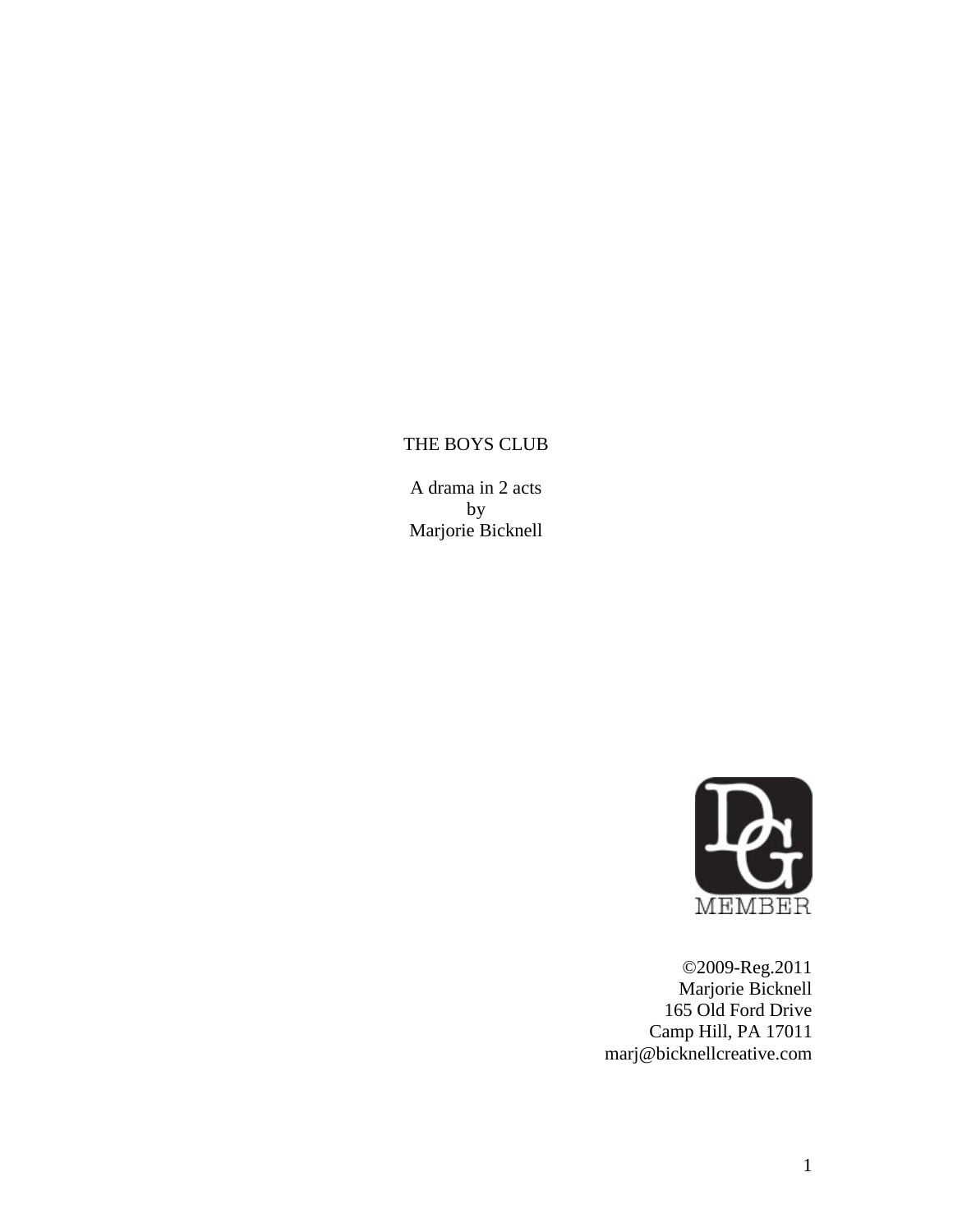# CHARACTERS

RANDY CLOONEY, age 45 Founder of the Clooney Clubs, a number of boys clubs that provide training in the fine and performing arts in addition to the usual sports and tutoring activates associated with boys clubs.

JILL BENNETT, age 31 A lawyer

# THE SETTING

A jail cell in solitary confinement.

# THE ACTION

The action of the play takes place before, during and after Randy Clooney's murder trial.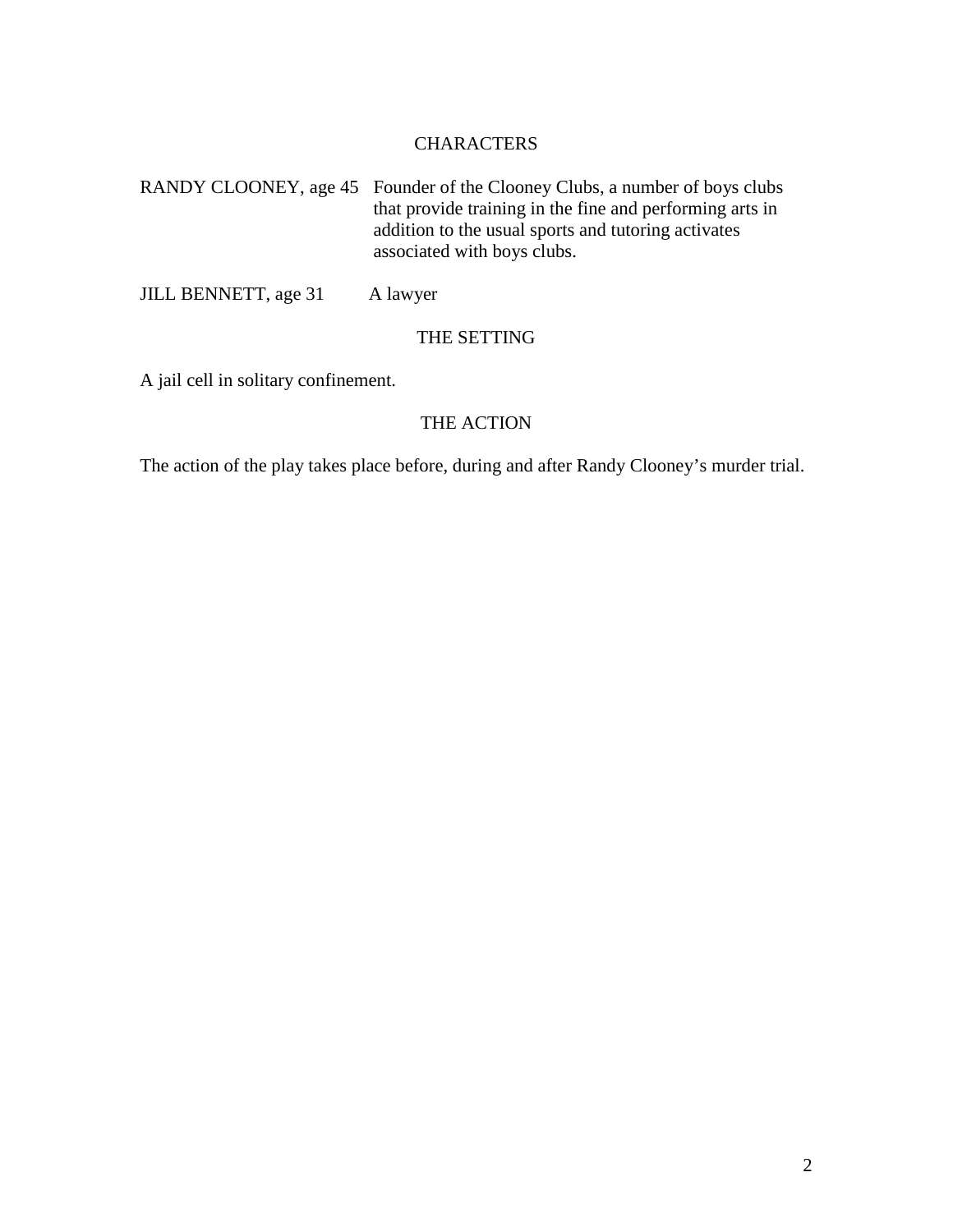(The stage is dark. A single spot illuminates JILL BENNET, a lawyer in her early thirties. She wears a dark suit, and could be very attractive, but she does little to highlight her good looks. She is on her way to meet with a client and carries a briefcase, which she sets down as she speaks.)

#### JILL

When I was a kid, I saw this old movie on late night TV. It was called, "Mr. Lucky." Cary Grant played this guy who runs a gambling ship and thinks he knows all the angles … has all the luck. The story takes place during World War II, and our hero wants to avoid the draft. So he steals another man's identity, but that man is wanted by the mob. He tries to score big with a con…and falls in love with his mark. When he tries to help her, he puts his life in danger again.

Every time he sees an angle or tries to give himself a break, it all falls apart. See? He's not "lucky" at all.

(Pause) But he is resourceful. Sort of like me.

I was born with a silver spoon in my mouth, but Daddy snatched it out as fast as he could. Hocked it for booze, probably. He liked to play the piano – and drink – not necessarily in that order, so Granddad cut him off without a cent.

When Mom died, Dad split and left me and my brother Jack alone. That's when I made my own luck. I got my brother into a program for talented kids at this local boys club, and they got him a scholarship. Got myself into City College and then into law school. I got a job in the Public Defender's office. Then moved on to the Lawyers Defense Project where I thought I could do more good – and maybe make a name for myself.

Now the man who founded that club is accused of murder. Fourteen murders to be exact. Each one committed on the  $14<sup>th</sup>$  of the month starting on Valentine's Day – which just also happens to be his birthday.

His trial is being called the "trial of the century." It has the potential to make the defense attorney as notorious as the accused. It's not a job that's going to get you a reputation for "nobility." But my boss is telling me I have to take it ... or find a new place to work.

All the luck, right?

(BLACKOUT. End of Prologue.)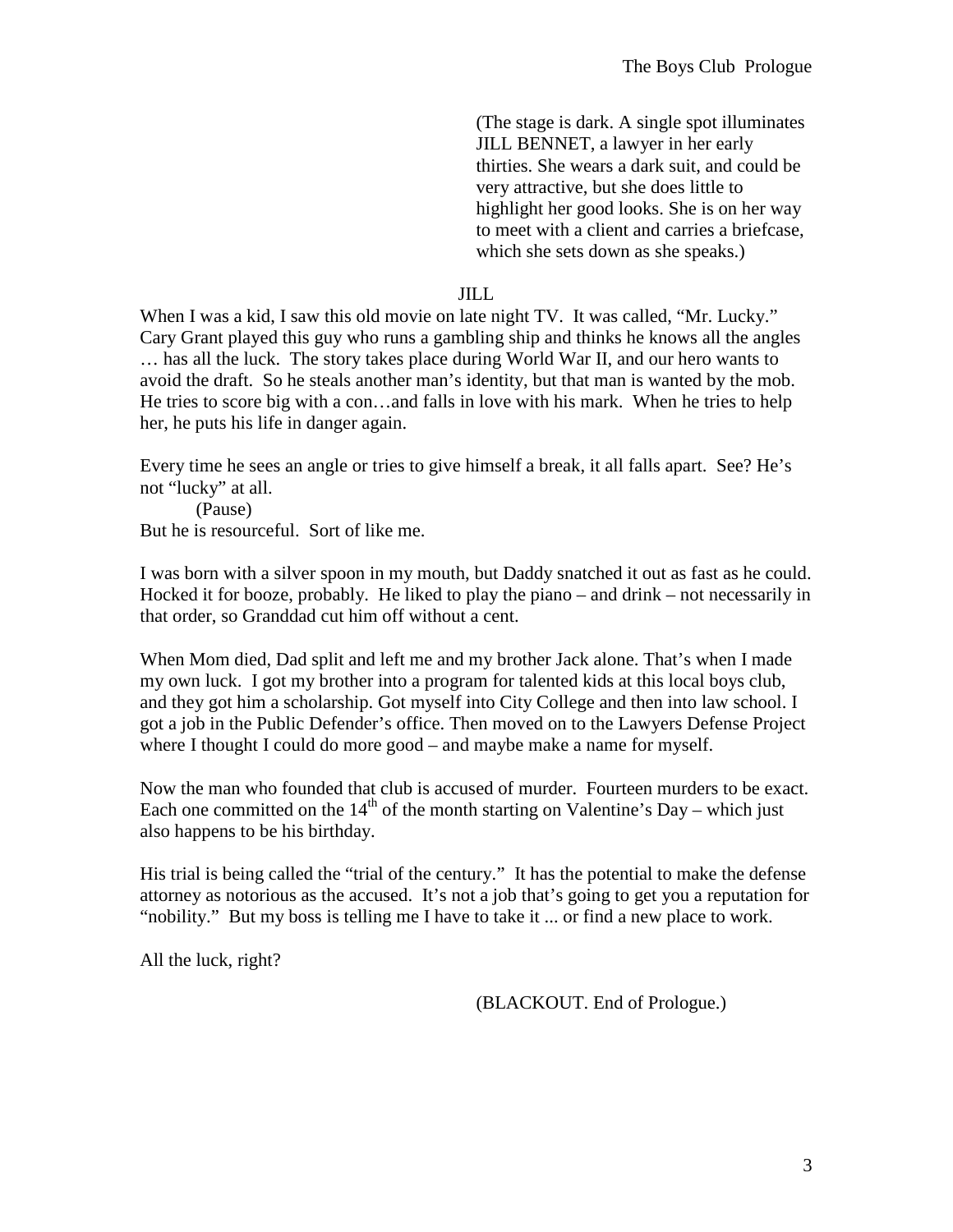(A jail cell. There is a metal door with a barred window in the upstage wall just right of center and a window in the stage right wall, also barred. Sunlight shines through the window casting shadows on a bed, which sits against the upstage wall. On the stage left wall, there is a sink with a mirror above it and a toilet. Shelves above the toilet hold towels, soap, toothpaste, etc.

There is a desk downstage right piled with books, and a small table down left. Each has a hardbacked wooden chair. Above the bed are more shelves which hold books and other personal items.

As the curtain rises, RANDY CLOONEY is bustling about the room. Moving items, straightening others and then standing back as if to judge the effect. He is an attractive man in his late 40s, graceful with a charming manner and winning smile.

The door slides open. JILL BENNETT stands in the opening. JILL hesitates in the doorway, then nods to whoever is holding the door open for her and steps inside. The door closes behind her and locks with a loud clang.)

#### RANDY

Hello! You must be my attorney. I'm so glad you're here. I'm Ran...

(JILL gives him a look of disbelief.)

#### RANDY

That was stupid.

(He smiles ingratiatingly.)

You're my lawyer, right? You know who I am. These days, everybody knows who I am. I'm famous … or maybe I should say infamous?

> (JILL says nothing. She is still standing just inside the door and clearly uncomfortable. She sees the clear table and starts as if to go there and set down her things. RANDY anticipates her move.)

#### RANDY

Here, let me help you with that.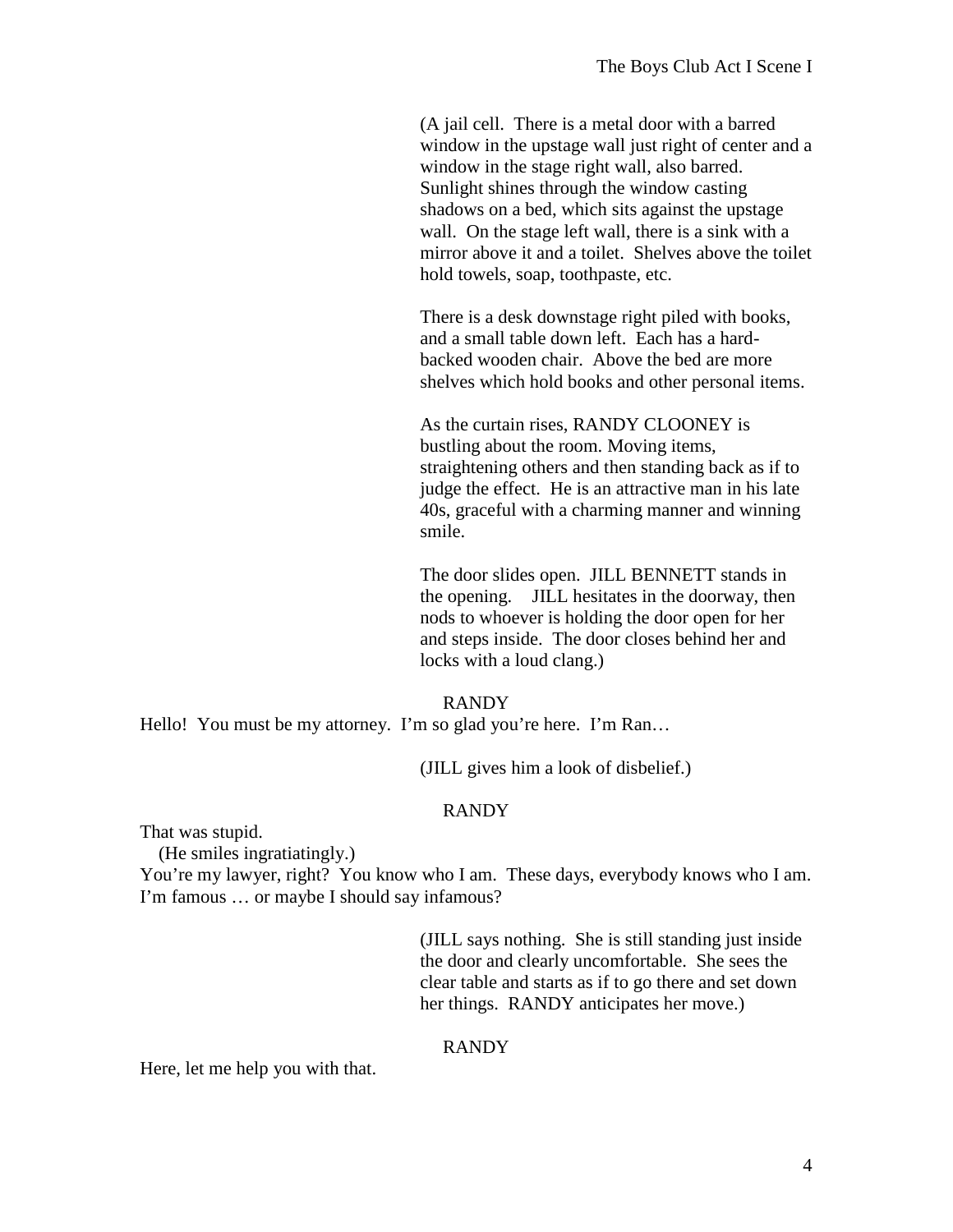No. Thank you.

(JILL moves to the table and sets her briefcase and the files on it. She quickly takes a seat and begins organizing the paperwork. As Randy continues to hover nervously, she becomes more and more uncomfortable.)

#### RANDY

Is the chair comfortable? I cleared the table for you. It's roomy, so figured it would be the easiest place for you to work. There has to be a lot of paperwork involved in a murder trial, so I figured … but if you'd rather sit at the desk, I could … there's a lamp on the desk. It might make reading easier. Or I could bring the lamp over –?

#### JILL

Mr. Clooney, I am perfectly all right as I am. I just want to get down to business. We don't have any time to waste.

#### RANDY

Oh, well … let me say how glad I am that you're here. I had no idea who they were going to send to defend me… and you seem nice. That's what I wanted … Someone nice. It's why I contacted The Lawyers Defense Project. You people care about what you do. And...well...you hear stories about lawyers who work in the public defender's office.

#### JILL

 (Not looking up) Just what stories do you hear?

#### RANDY

Oh! Well…Sometimes they say the lawyers there aren't –

# JILL

Competent? I have worked in the public defender's office so I can tell you from personal experience that this city's Public Defenders are extremely competent. They are simply overworked. But then, so are all the attorneys at The Lawyers Defense Project.

(Pause. She looks directly at him.)

You are a very rich man, Mr. Clooney. How much was in that trust fund you wrested away from your father? Surely, you don't have to worry about the competency of the lawyers at the Public Defender's Office or the competency of me or my colleagues at the LDP. You have the cash to hire any lawyer you like.

# RANDY

Yes, I have the cash to hire someone, but who is going to take my case? You've read the papers. Who is going to defend the "monster" who's supposed to have killed 14 boys?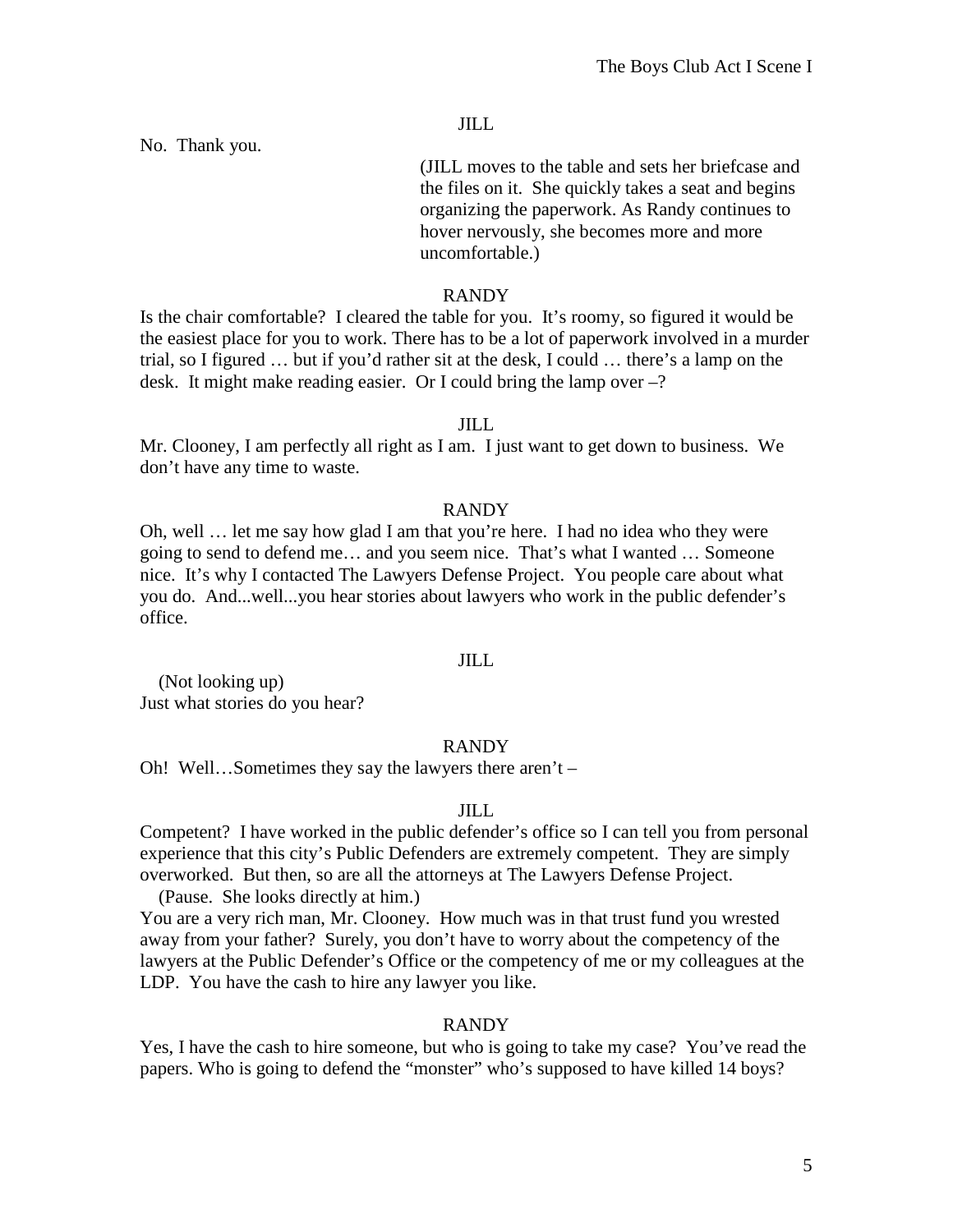Mr. Clooney, there are plenty of lawyers who would simply love to take your case – especially because you are notorious. Defending a person whose name is splashed across the headlines is a great way to make a name for yourself. You are quite the sensation these days. I understand that "Execute Randy Clooney" has almost a million followers on Twitter.

# RANDY

That's comforting.

#### JILL

I don't mean to upset you. I'm simply trying to demonstrate that your situation does give you options.

#### RANDY

But what kind of a name will a lawyer make for himself defending me?

# JILL

I'm sure I don't care.

#### RANDY

Maybe you should. You seem to have that job.

#### JILL

You think I volunteered for this? That I want to be here? Mr. Clooney, I assure you, I am not here because I want to be. I am here because I was ordered to come.

#### RANDY

(Deflated)

Oh!

#### JILL

I am here because I am – as my boss, said – "low man on the totem pole." So I can't afford to say no.

#### RANDY

I'm sorry. I wouldn't want to put you in an impossible situation.

#### JILL

You didn't put me here, Mr. Clooney. My boss did. I find it embarrassing to be defending a man who would have no trouble hiring the best lawyer money can buy. Still I am only assigned to you for the arraignment, and as long as I am here, I will do the best job I can.

(Pause)

Now why don't you take a seat and let's get to work.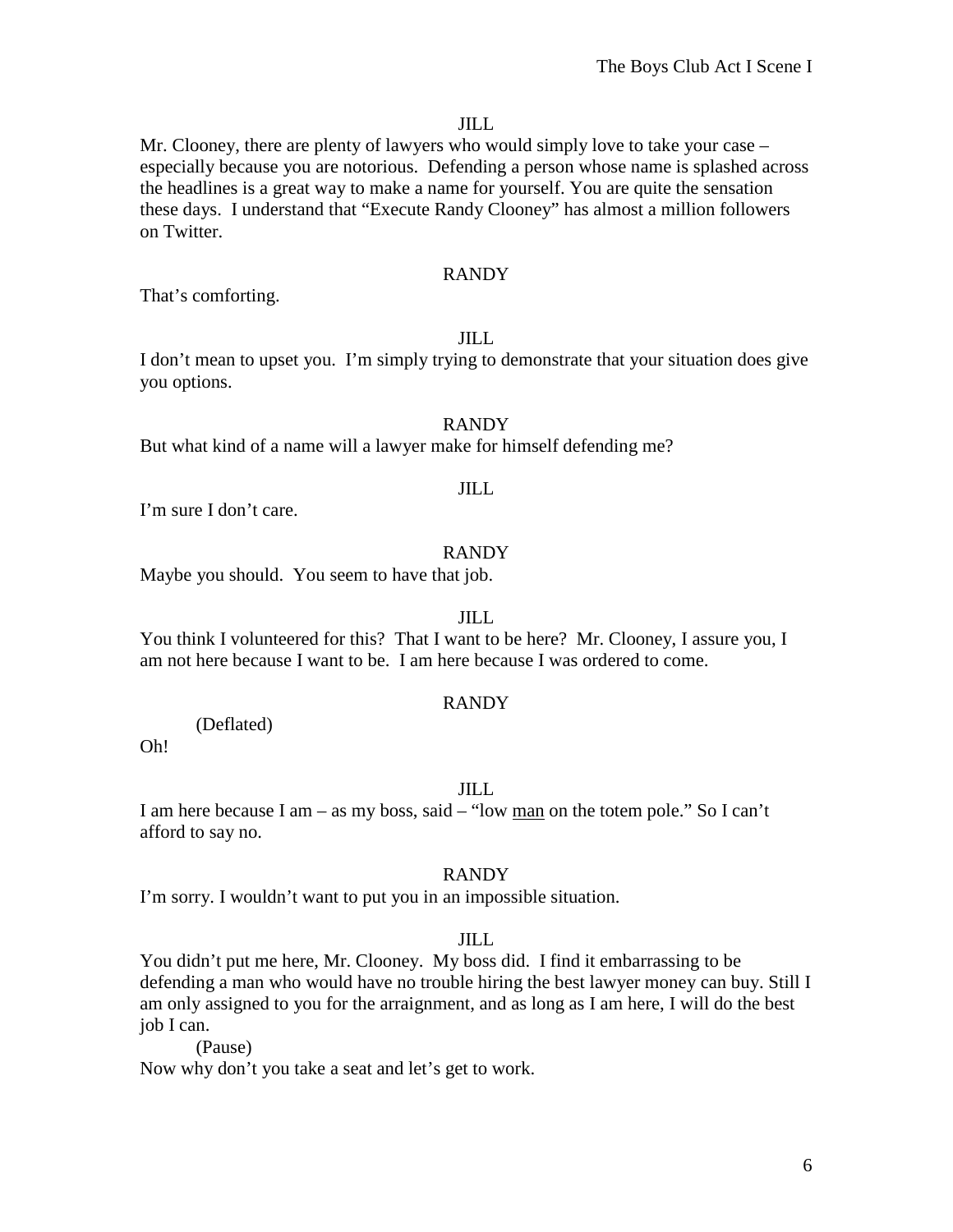Work?

# JILL

You are entitled to a defense, Mr. Clooney. That's why I am here. You do want one, don't you?

# RANDY

Want one?

#### JILL

Are you planning to plead guilty?

# RANDY

Does it matter?

JILL

Matter? Of course it matters? You're an intelligent man, whatever else you are, Mr. Clooney. So please, don't play games with me.

#### RANDY

Wait just a minute. I'm not playing games. I'm in a game-free zone. Being awakened by the police at 3.a.m. Getting dragged into court and held without bail for the murder of 14 boys ... boys who were members of my Boys Club … who were my responsibility … who were abducted on my watch ... boys I actually knew and liked. That put an end to games.

#### JILL

Mr. Clooney…

#### RANDY

I am being kept in solitary, but I know what's been going on out there. The guards bring me the daily papers. They like to see my reactions to the headlines. Watch me wince when I'm referred to as the "Architect of Death." Like to remind me that all 14 boys were found on building sites run by my family's construction company. They like to tell me what's on TV, too. How every two-bit talking head on every cable station across the country is demanding a speedy trial and a speedier execution.

(Pause.)

I've been tried in the media and found guilty. Why shouldn't I be found guilty when I go into court?

### JILL

The media is not the legal system.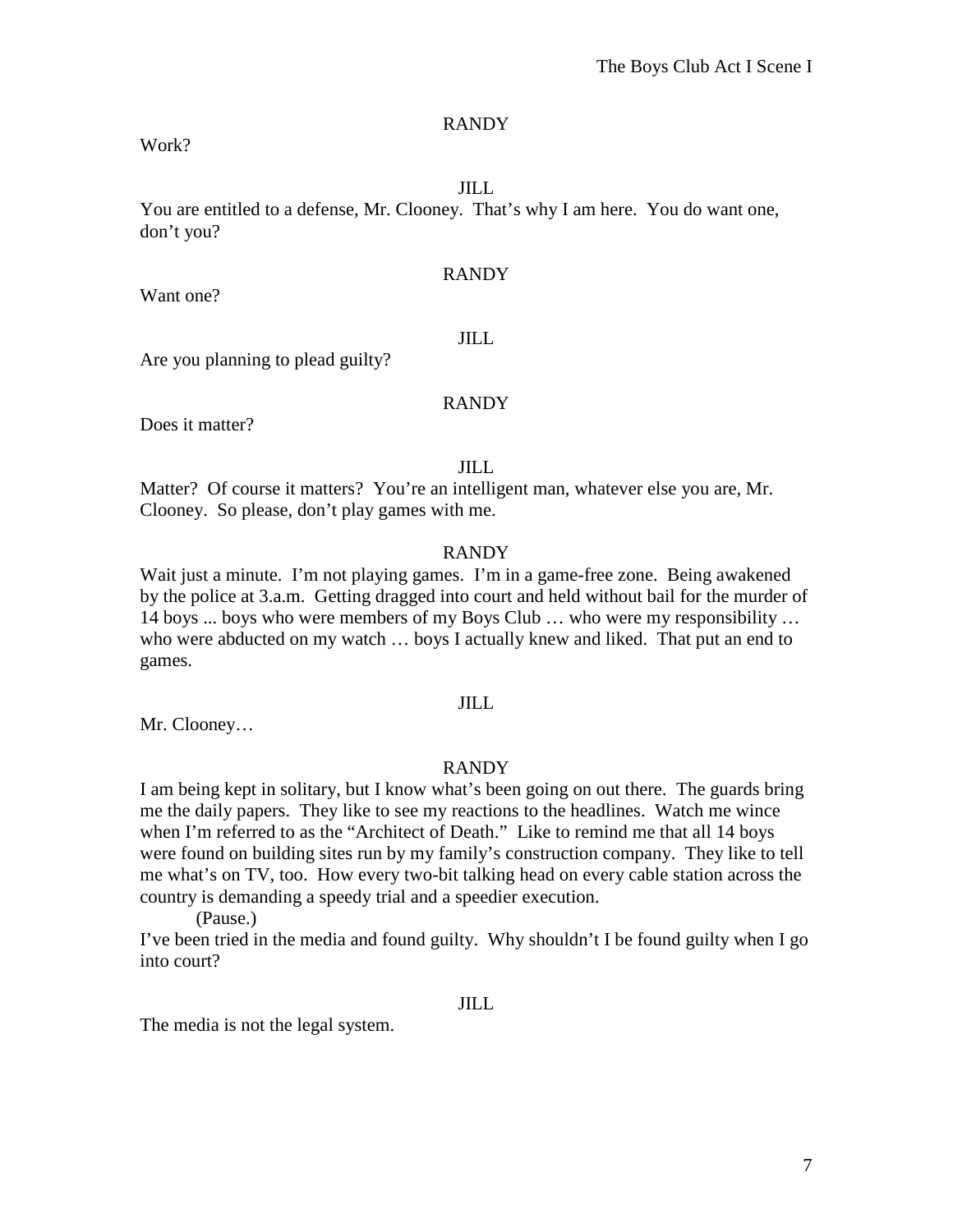Don't patronize me! I am in a hell of a fix. After the media got hold of this story and ran with it 24 hours a day, I became toxic - too vile to defend, too rich to get a public defender. Instead, I had to go to my old college buddy Greg Rossi – founder of The Lawyers Defense Project – beg for help and make a million-dollar donation to get him to bend a few of his rules and "force" you to come here.

# JILL

(Disbelieving) That's some story. There are a lot of lawyers who would jump at-

# RANDY

(Pause)

They are not the kind of lawyer I need.

### JILL

Sure. Even OJ Simpson was able to hire Johnnie Cochran and... (She counts them off on her fingers)

F. Lee Bailey, Robert Shapiro, Alan Dershowitz, Robert Kardashian...shall I go on?

#### RANDY

I get your point. But if I hire a who's who list of famous lawyers, I'm sunk.

# JILL

What?

#### RANDY

Sure. Maybe those lawyers could get me a not-guilty verdict. But the world would say that I'm just another rich man who "bought" it. I'd always be the murderer who's walking around free because...

(Pause, he struggles to compose himself)

Hell! It's all beside the point anyway! What would you say my chances are going to be in front of a jury?

#### JILL

In all honesty? Not very good.

#### RANDY

So I ask you again, Miss … Bennett, right?

#### JILL

Yes, Jill Bennett.

#### RANDY

Now I ask you, Miss Jill Bennett, if am already "toast" as the saying goes – already tried and convicted in the court of public opinion, what difference does it make how I plead?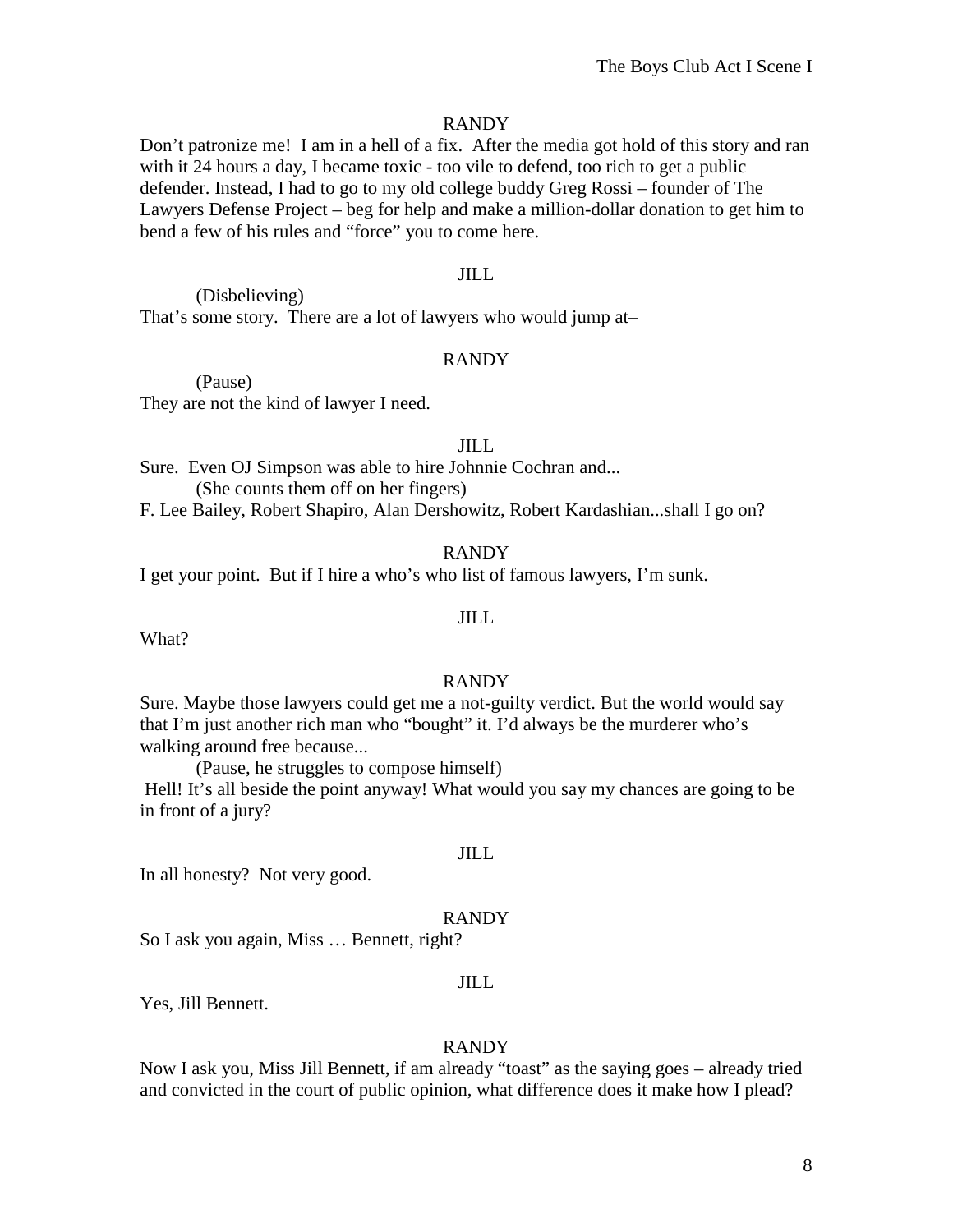(Seriously) If you plead not guilty, you get a trial. The state has to show its evidence, bring witnesses and prove its case beyond a reasonable doubt. You and your legal representative get the opportunity to refute the state's charges, evidence and witnesses. If you plead guilty, there is no trial. The judge will go straight to sentencing. Then we will only have the opportunity to mitigate your sentence. The choice isn't appealing – life in prison … or death.

(Pause.) So I suggest that you  $-$ 

# RANDY

Plead not guilty.

#### JILL

No matter what the situation, it's the prudent thing to do.

#### RANDY

No matter what the situation  $-$ ?

(Pause.)

Well, I guess that tells me what you believe.

#### JILL

Whether I believe you to be guilty or innocent has no bearing on my ability to represent you at all – let alone just during the arraignment.

#### RANDY

That's the second time you've said that you're just here for the arraignment. Who told you that?

# JILL

Told me what?

#### RANDY

That you're only here to handle the arraignment?

# JILL

Mr. Clooney, I am from the *Lawyer's Defense Project*. I defend people who do not have any other access to a lawyer. People whom the even the Public Defender's office are unable to help.

# RANDY

I believe I am included in your description.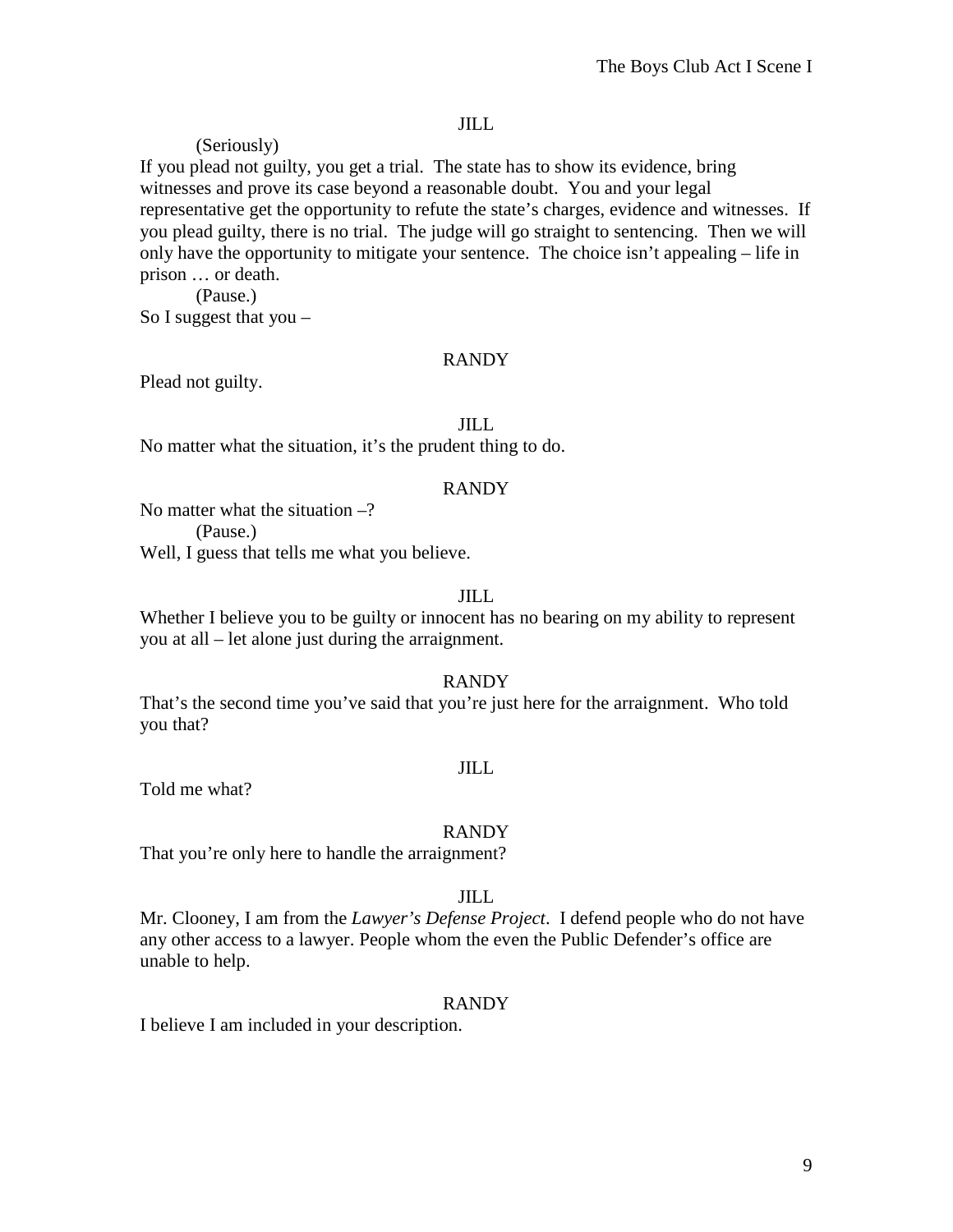Look, Mr. Clooney–

# RANDY

No. You look, Miss Bennett. I don't have any other alternatives. The noble-minded lawyers don't consider me a "cause." The "rich man's" lawyers can't exonerate me. The state won't give me a public defender. So tell me? What's left?

### JILL

I told my boss I'd only do the arraignment. I never signed on for-

# RANDY

No, I suppose you didn't, but as you said, you are low "man" on the totem pole … and here you are.

### JILL

Well, whether I am representing you for the arraignment or for the entire trial, my professional advice is that - no matter what you believe your situation to be – it is in your best interest to plead not guilty.'

(Pause)

So if you've decided to play the martyr, I think I'll leave now. I came here to offer you a professional defense, not to be a party to a court-assisted suicide.

### RANDY

Maybe you should leave.

JILL

What?

# RANDY

I said, "Go ahead and go." I'm not looking for a "professional" defense. A "professional defense" will put me in the same place as pleading guilty – staring at life in prison or death. Don't you see? A reluctant defense, a "professional" defense won't be good enough. I need a spirited defense. A defense mounted by someone who is defending me because she believes wholeheartedly in me and in my innocence. And, Miss Jill Bennett … you certainly don't.

(Pause)

So, if the only lawyer I can get is here because she couldn't find a way out of taking my case … because she thought she could hold her nose, speed walk me through the arraignment and hurry back to the safety of the Lawyers Defense Project … why should I bother making a defense? I mean why prolong the agony? Why not get the inevitable over with?

# JILL

(Looks Randy in the eye.) You haven't provided me with a reason to believe in you, Mr. Clooney.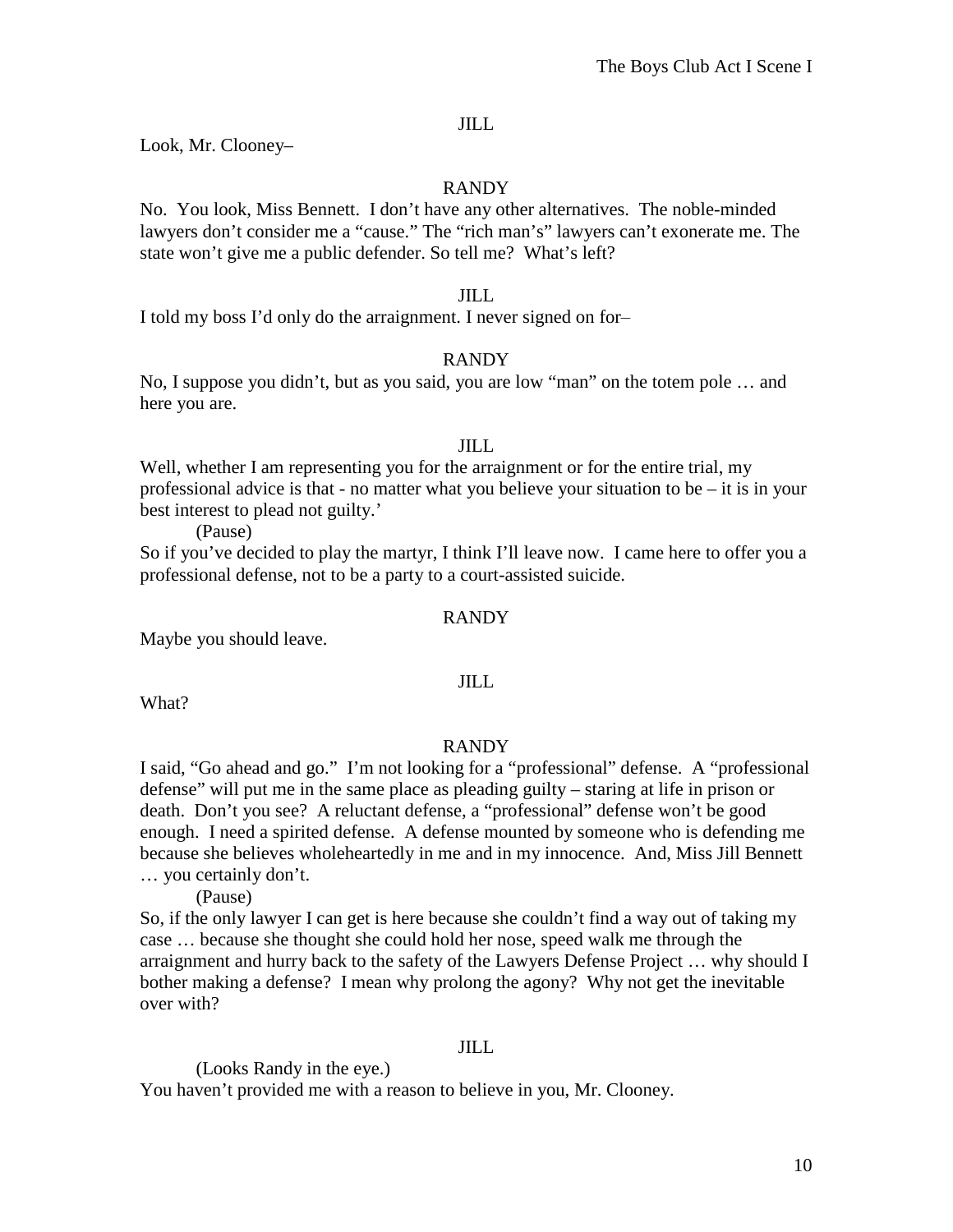What?

# JILL

From the moment I walked in here, you've been nervous, self-righteous, and defensive. You've ranted and raved about the impossibility of your situation. You played the outraged do-gooder, the high-handed autocrat *and* the innocent victim in quick succession. But you haven't provided me with a single reason to believe that you're innocent of the charges.

#### RANDY

Would you believe me if I *had* given you a reason?

# JILL

What kind of a question is that?

# RANDY

I repeat. Would you believe me if I had tried to make you believe I was innocent?

JILL

Let me ask you a question in return. Do you know who I am?

RANDY

You're my attorney. Low man on the totem pole at the Lawyers Defense Project.

#### JILL

Well, you listen. That's something.

# RANDY

You haven't answered my question.

JILL

I'll get around to it. Have a little patience. Humor me.

# RANDY

Humor you.

# JILL

That's right. I'm here to defend you. I think it's the least you can do.

(Pause)

There's a very good reason why I don't want to be here today – over and above the obvious. A reason I think you'll find could put me in an impossible situation. At the very least it could keep those 24-hour TV news stations busy for a very long time.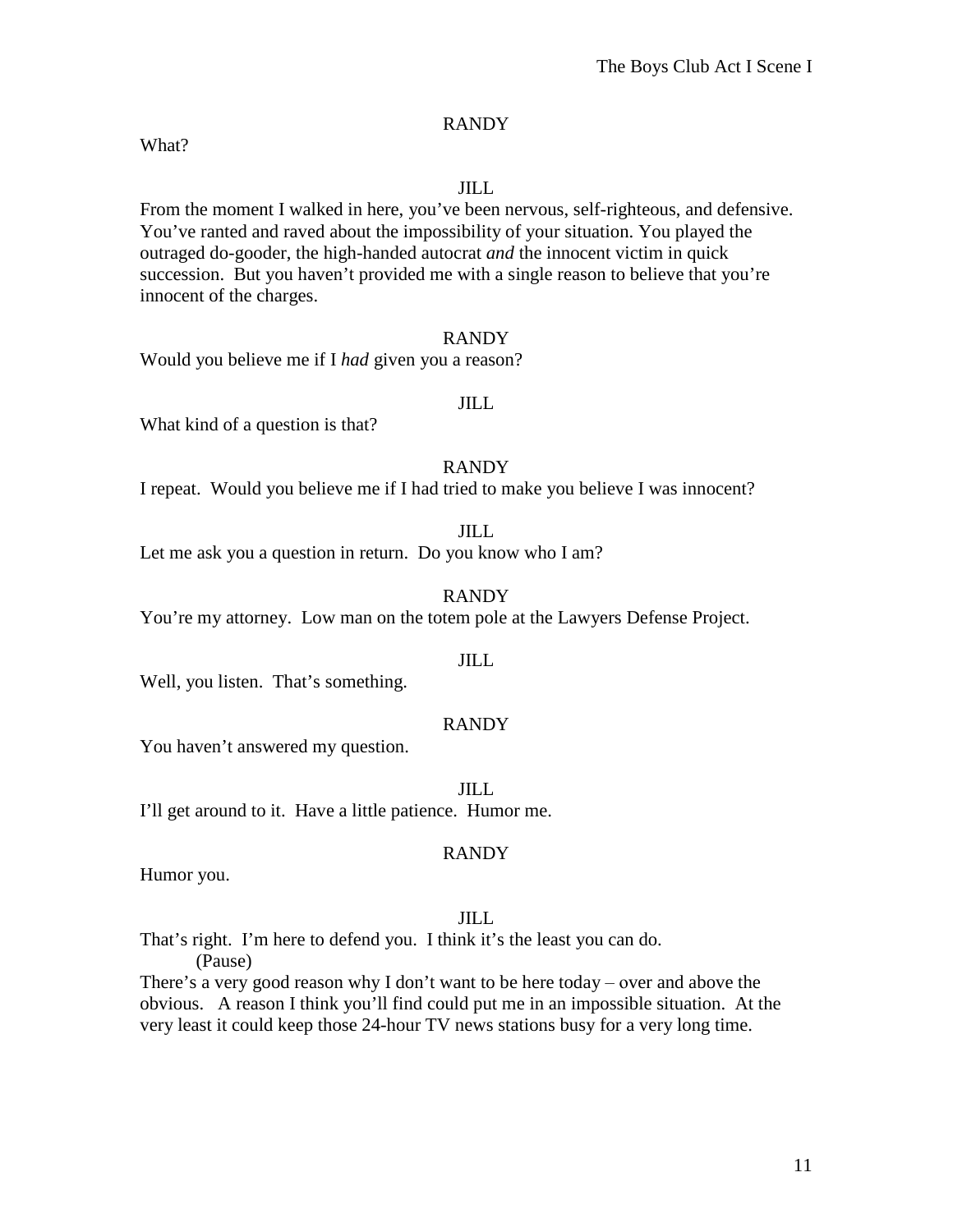Look, Miss Bennett, I don't –

# JILL

# (Interrupting)

About 10 years ago, a young woman – a girl, really – walked into one of your Boys Clubs with her little brother in tow. She wanted to put him in an after-school program. She was desperate to do it. But she couldn't even pay your tiny fees. So she wound up in your office looking for a scholarship. Remember her?

#### RANDY

I've seen hundreds …

#### JILL

Maybe you'll remember her little brother. He played the piano extremely well. So well, in fact, he went on to Julliard. So well, that he played the piano at the White House when you received the Medal of Freedom for your work on behalf of America's youth.

#### RANDY

Oh my God! Jack! Jack Bennett!

(He laughs. As he speaks he laughs harder.)

You're Jack Bennett's sister! You were such a stiff-necked, stubborn little thing! You're not a skinny kid in T-shirt and jeans now. But you haven't really changed. I should have known you the moment you walked in.

#### JILL

(Bristling) I don't see what's so funny.

#### RANDY

It's not you. It's me. What a stupid, self-centered jerk I've become. I guess prison does corrupt a man. If I'd paid the least bit of attention to you, instead of wallowing in my misery, I would have known you instantly. No wonder you're so pissed off!

#### JILL

I am not pissed off.

#### RANDY

Oh, yes you are. You are! I don't blame you.

(He gives her a quick once-over.)

Look at you. Back ramrod straight. So self-righteous. Just the way you used to get when we'd try to make you see reason about your little brother.

(He controls the laughter, wipes his eyes.)

Oh, don't look at it that way. I'd be angry, too, if you hadn't recognized me … even if I had changed as much as you have.

(Assessing her)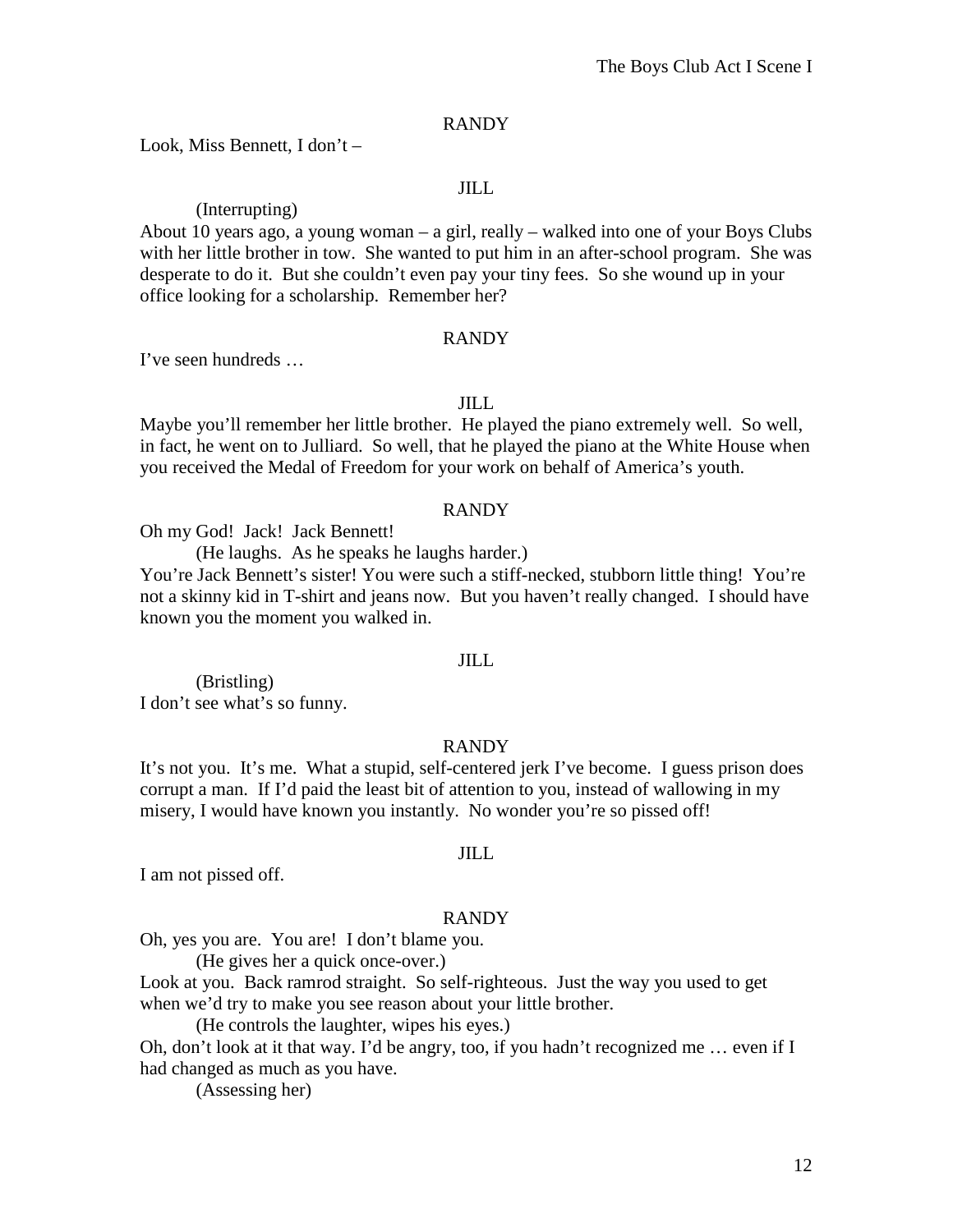# RANDY (cont.)

You've really grown up. And a lawyer! I should have known that's what you'd do. You really did love rules. You were practically obsessed with rules. I was afraid you'd be too hard on yourself because you had such a long list of rules you thought you had to follow. (Pause)

I'm glad you did so well. I was afraid you'd sacrifice yourself for your little brother.

# JILL

This meeting is not about me. It's about you, the charges against you and how you are going to respond. Now I asked you a direct question, which you have not yet answered. (Pause)

How are you going to plead? Guilt or not guilty?

# RANDY

I'm not going to answer that question, Jill.

# JILL

How do you expect me to  $-$ ?

# RANDY

(Cutting her off but quietly, patiently) I'm not going to answer it, because it doesn't matter how I answer it.

### JILL

I don't understand.

#### RANDY

You won't believe me, simply because I say I'm innocent. Who wouldn't try to claim innocence in my position? And if I were to insist I was guilty – could you really trust that answer? Wouldn't you be wondering – just a little – if I were overly dramatic? Suicidal? Just plain crazy? You've already told me off for simply asking, what's the point of pleading not guilty? And you were right. I was nervous, defensive … and more than a little self-righteous.

#### JILL

So what am I supposed to think?

#### RANDY

Look at the facts. Take a hard look at me – what you know about me, and what you'll discover by getting to know me better. Then decide for yourself if you think I'm capable of killing those boys. I'm not going to ask anyone – especially not my lawyer – to *believe* in my guilt or innocence. They're going to have to discover the truth for themselves. That's fair isn't it?

# BLACKOUT.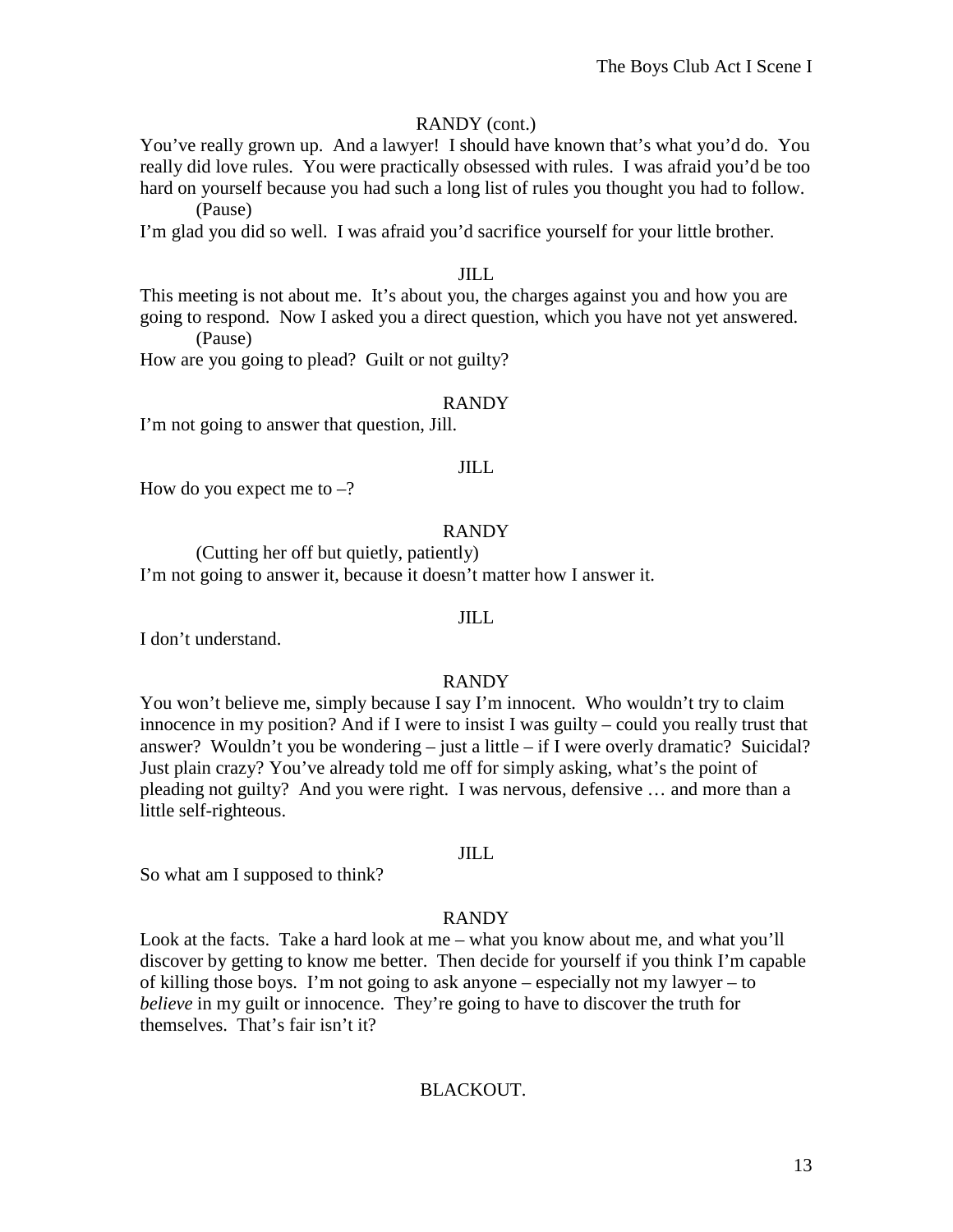(The jail cell immediately after RANDY's arraignment. The angle of the light coming through the window has shifted. The door is opened and RANDY enters followed by JILL who is carrying a brief case. RANDY is amused, obviously holding back laughter. JILL does not share in RANDY's amusement. RANDY drops into one of the chairs at the table. JILL slams down her briefcase. RANDY can contain himself no longer and bursts out laughing.)

# JILL

You… You are… (She begins pacing.)

#### RANDY

(Trying to control his laughter.) I'm what?

### JILL

The most infuriating man I have ever met! How could you? This is a fight for your life, not a prolonged practical joke!

#### RANDY

You're telling me? (He laughs harder.) That was…that was…the most ridiculous thing…

#### JILL

It certainly was! And it was all your doing! Contempt of court! At your own arraignment! How could you?

#### RANDY

JILL

C'mon, the judge was dying to do it. He needed to punish somebody. Why not me?

Why indeed?

#### RANDY

Did you see the look on his face when he heard my plea? I don't think I've ever seen anyone look both horrified and delighted at the same time before.

JILL

Delighted?

# 12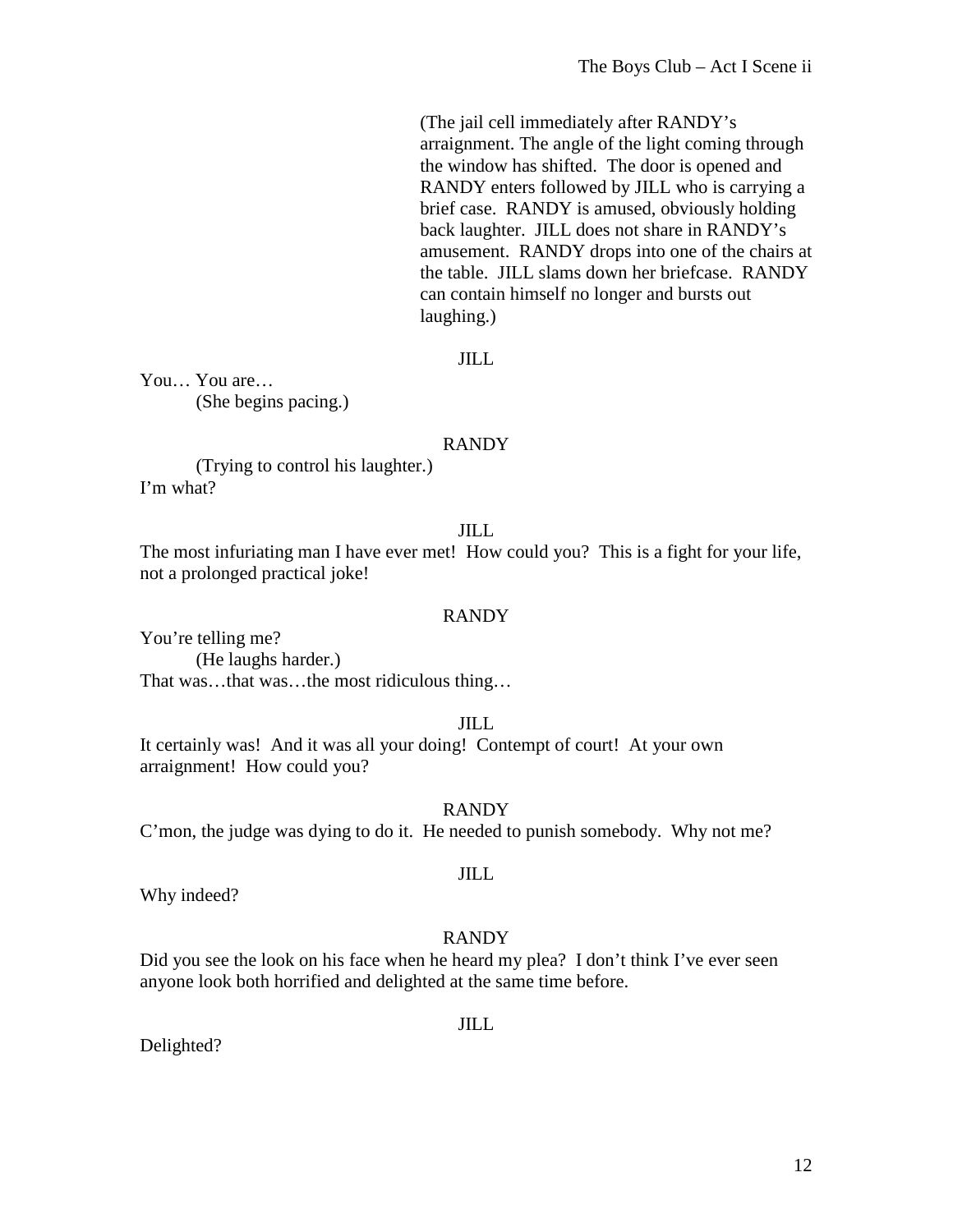Dee-lighted! I've just handed old Judge Collier his ticket to the big time. Here I am the most notorious serial killer since Jeffrey Dahmer…and I pleaded "not guilty!" He's got to be upset, because if there's a God in his heaven, I'm guilty and I should have the decency to declare it, beg for forgiveness and take my punishment.

(Pause)

But then again…I'll bet he's already hired a publicist. I'll bet the district attorney's got one too! They're thrilled! I could see it in their eyes. They're both anticipating book deals … and maybe a whole new career as on-air legal consultants with CNN, CNBC – or even Fox News! But first, there will be months and months of screen time!

# JILL

There's still no excuse –

(Pause)

It was an arraignment, not a trial. You'll get the opportunity to defend yourself. You were simply supposed to stand there and keep silent… As your legal advocate, I am supposed to answer for you.

#### RANDY

I couldn't help myself. I saw that look when you said "not guilty" and I just had to say something.

#### JILL

That was contempt of court!

#### RANDY

I am on trial for my life. Contempt of court doesn't scare me.

#### JILL

But to say that  $-$  to a Judge  $-$ 

#### RANDY

I simply told him the truth…It's just not in his best interest for me to plead guilty.

#### JILL

You caused an uproar and you didn't help yourself at all. You need to appear humble – wronged – if you want to get the sympathy of the jury. You can't act like an arrogant prick!

#### RANDY

Even if I *am* an arrogant prick?

#### JILL

*Especially* because you are one!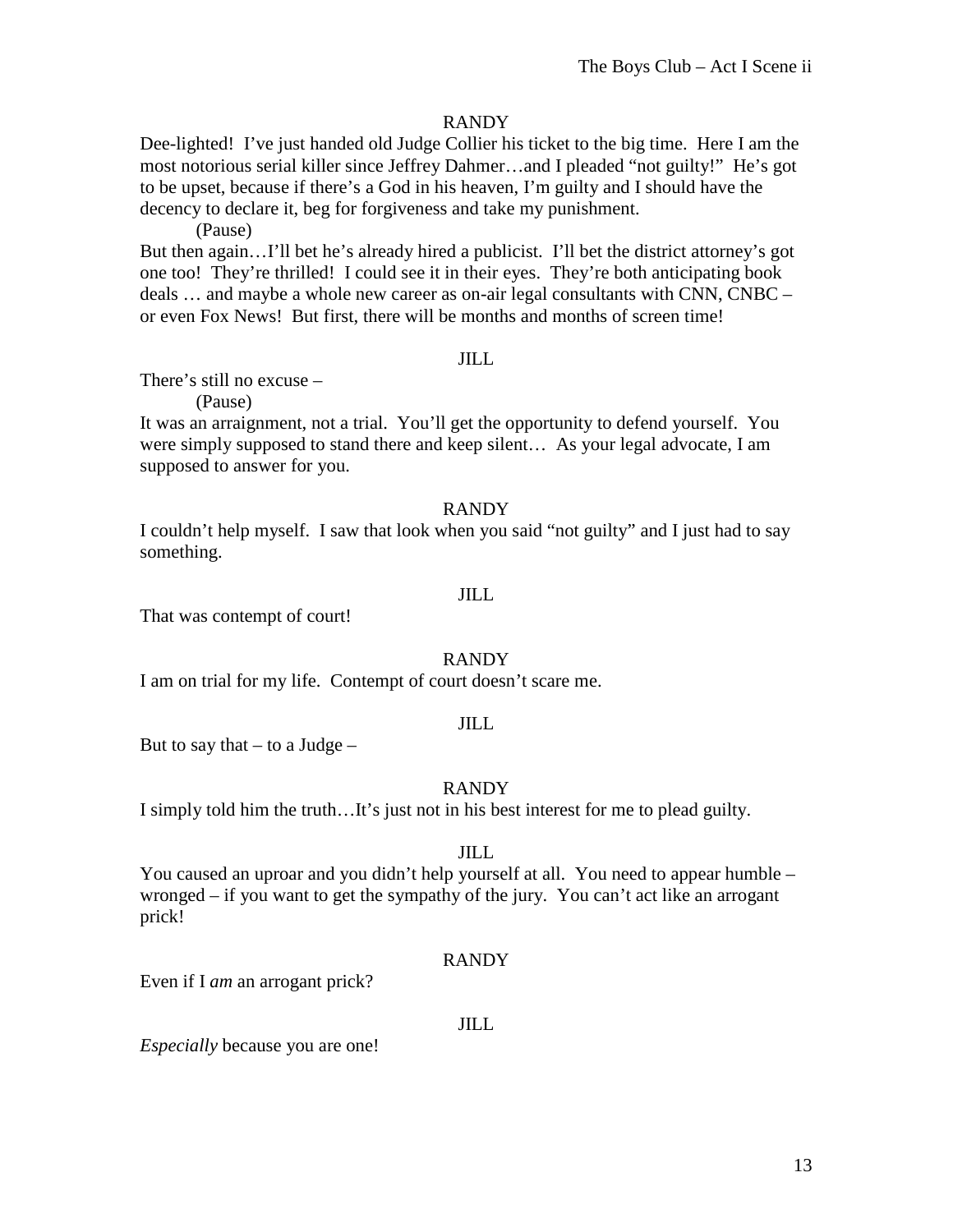Well. That tells me what I need to know. Shall I call the guard to come and let you out?

#### JILL

Would you just shut up for once?

# RANDY

What?

JILL Just shut up! I'm the last hope you have, buster. You better not piss me off!

#### RANDY

(Beginning to laugh again) You're *pissed* off?

Damn straight!

#### RANDY

JILL

Swearing! Shame on you!

#### JILL

Goddamn it, shut the fuck up!

# RANDY

Scatological *and* religious. In a single sentence. Little Jill Bennett is breaking rules right and left!

#### JILL

You want me to leave? Or are you just testing me?

(Pause)

No. I know what it is  $-\frac{1}{2}$  buyer's remorse now that you've discovered that your fate is in my hands! Well, you better watch it, or you're going to lose your lawyer!

# RANDY

#### (Laughing)

If I had known that all I had to do to GET a lawyer was to make you angry, I would have done it sooner.

#### JILL

Sit down. (Randy looks at her) I mean it. Get your butt in that chair. (He sits.) Starting now, you are going to behave.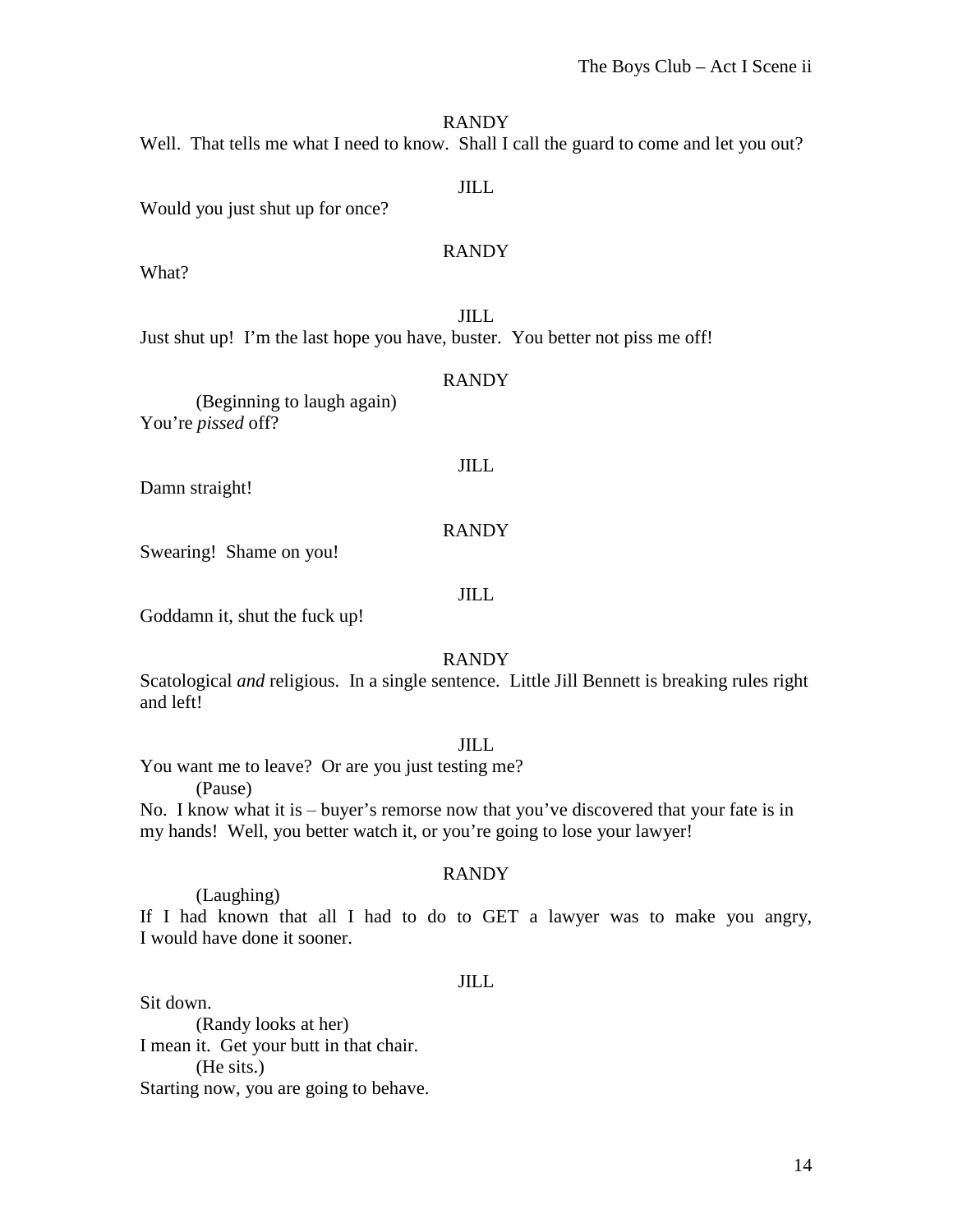# JILL (cont.)

(Pause.)

Or I walk out that door. And if I do, I just might not come back.

(She stands over him.)

Now, you are going to stay there, and you're going to cooperate. My patience isn't limitless. Got it?

(Randy nods.)

Good.

(Pause)

Now I've taken a really good look at the state's evidence and you're right. It's circumstantial. They have no witnesses. No DNA. But what they do have is compelling. So we have to find ways to make it look less so – starting with alibis. We've got to demonstrate that it would have been impossible for you to have committed any of those murders at the times the state claims they happened.

# RANDY

Good luck. I was in and out of those clubs every day. I saw those boys all the time.

#### JILL

But no one can be everywhere at once, so all we have to do is show you were somewhere else when each of those boys died.

# RANDY

So what do we do now?

#### JILL

We go over everything. Every incident. Every shred of evidence, and then you tell me what you know.

# RANDY

Does this mean I have a lawyer?

JILL

I am not here to prove myself to you, Mr. Clooney.

# RANDY

Does it?

JILL

I spent all night reading these files … and it does seem like you're being railroaded.

# RANDY

So you believe in my innocence?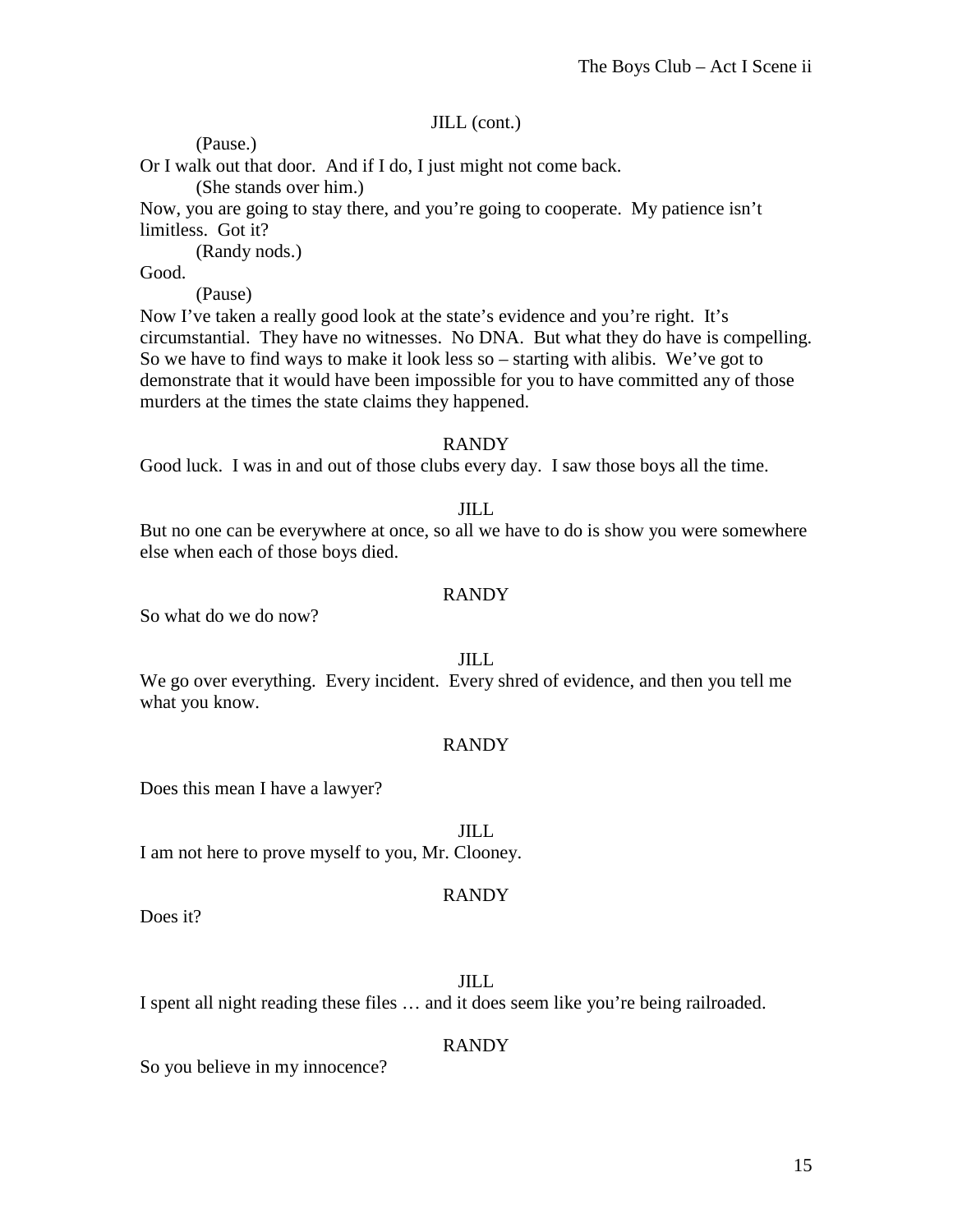I believe you're getting a raw deal. (She stares at him.) Isn't that enough?

#### RANDY

If it has to be.

# JILL

It has to be.

RANDY So! Somebody else is jumping on the Fame Train!

What?

# JILL

#### RANDY

Judge Collier, District Attorney Daugherty and now Do-Gooder Attorney, Jill Bennett all discover their big chance for fame and fortune is me – Randy Clooney!

# JILL

My patience is not endless and you are trying it at every turn.

(Pause)

Want to know why I'm not walking out the door this very minute, Mr. Clooney? Do you?

(She waits for an answer. Gets none.)

I'm not walking out because I feel sorry for you. I can't stand to see anyone abandoned the way you've been abandoned. But keep this in mind. What I'm doing for you, I'd do for a lost dog.

(Changing the subject.)

Now, how about we start at the beginning? February  $14<sup>th</sup>$ , two years ago. That's when the first boy was killed.

#### RANDY

Abducted. That's when Andrew O'Donnell was abducted. He died days later. He was found at Clooney Construction's Foster Avenue building site. They didn't break ground on that one until February  $18<sup>th</sup>$ .

(Pause)

Four days later.

(Pause)

Can you imagine what could have happened in those four days? How many times he was beaten? How many times he begged for his life? Cried and called for his mother? Can you?

(Pause)

I can. I've seen every minute of it – imagined it – I mean,  $I$  –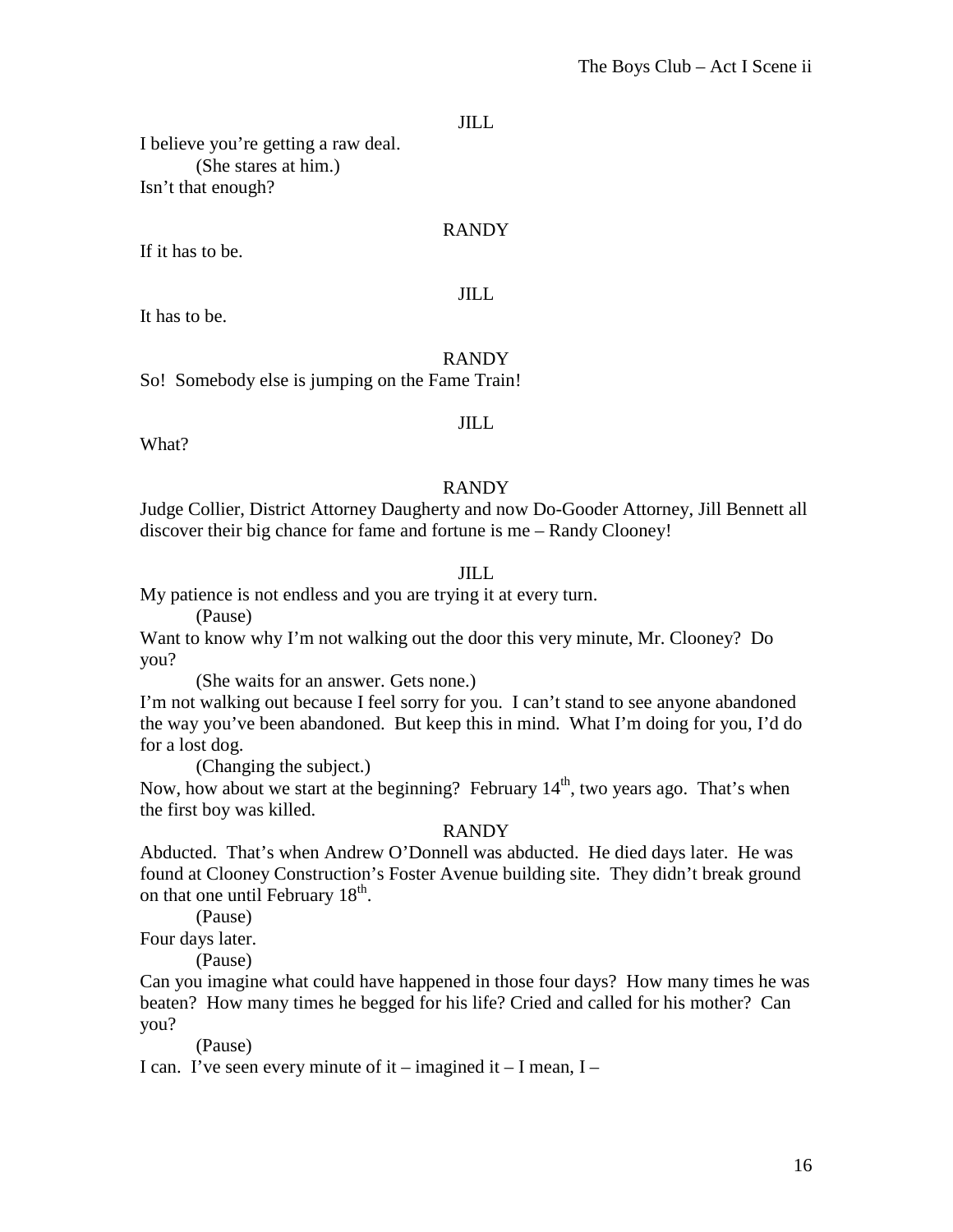I was only going to ask –

#### RANDY

What?

JILL

I was going to ask what *you* were doing on that night.

#### RANDY

What night?

#### JILL

Your birthday. Two years ago.

#### RANDY

Oh, that. It's not important.

JILL

It's essential. I need to know if you have an alibi for each of these 14 nights. I thought I'd start with the easy one – your birthday. What were you doing two years ago on your birthday?

#### RANDY

Good Lord. It's been in the newspapers a hundred times. There was a party at the downtown club. We have over 400 people in attendance. The mayor was there. We had three state representatives and a state senator. Our biggest donors were there, too. And lots of boys. Representatives from all eight clubs. All the TV stations sent reporters and camera men, because that was the announced my goal to take the Clooney Clubs national.

### JILL

Yup. That's quite an alibi. (Pause. Casually.) What time did the party end?

#### RANDY

Let's see. There were cocktails and hors d'oeuvres ... punch for the kids, of course ... birthday cake … some entertainment … and lots of speeches. It started at about 5:30 and was over around 8 p.m.

#### JILL

And after?

#### RANDY

After?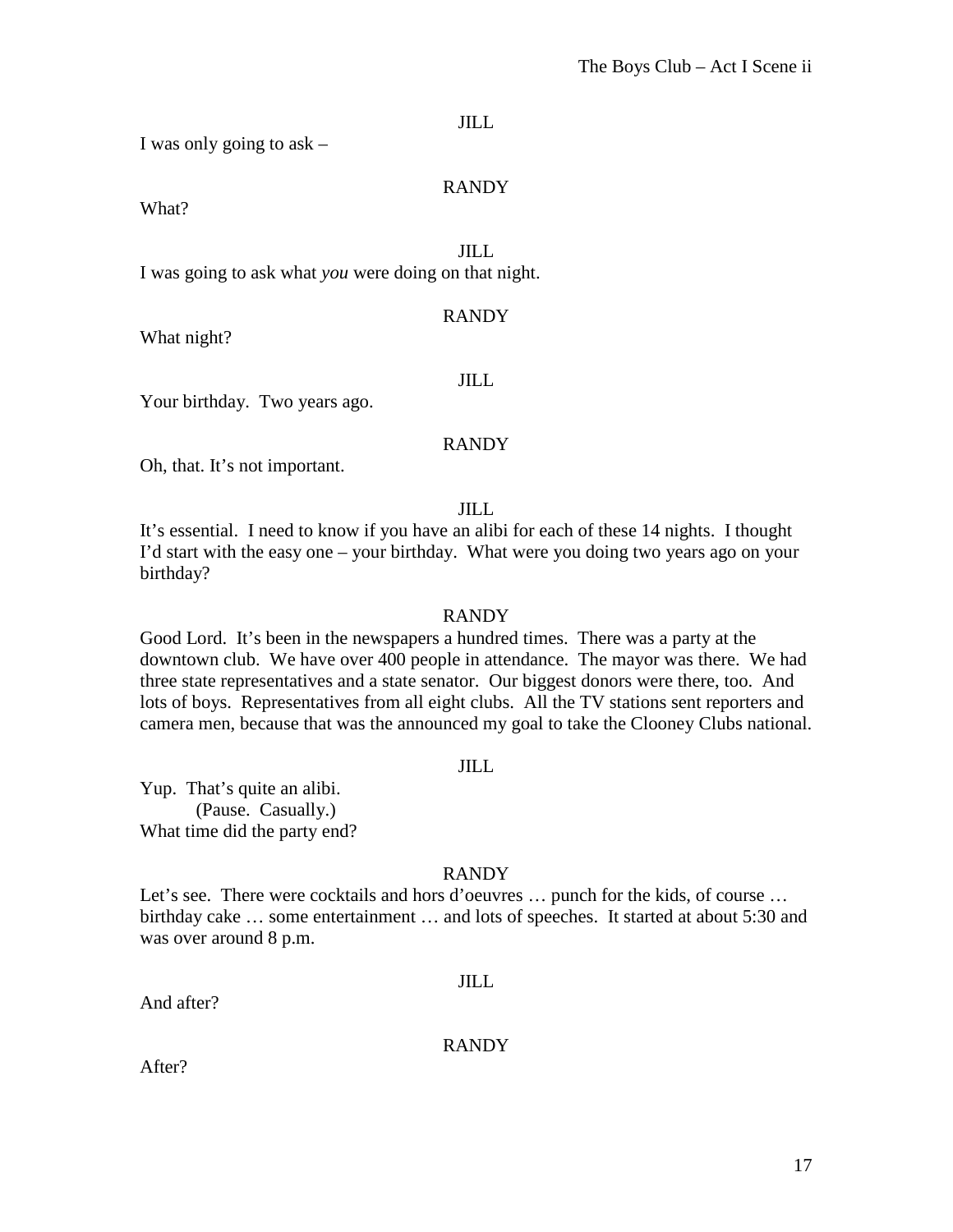Andrew was at his job until 9:30. He didn't disappear until after your party ended. I need to know what you were doing then.

# RANDY

Do we really need to go into this now? The arraignment only ended an hour ago.

### JILL

Discovery begins immediately after the arraignment, Mr. Clooney.

(Pause. She looks him in the eye.)

Besides, didn't you say I must be "totally convinced" of your innocence before I can take on the judge and jury?

(Pause. RANDY just stares.)

So … what did you do after the party?

#### RANDY

JILL

I went home, took a shower, changed clothes and went out.

Where?

RANDY

JILL

To a bar.

With friends?

# RANDY

No. I went alone.

JILL Didn't anyone from the club want to come along?

#### RANDY I told them I was going home. I didn't mention going to a bar.

# JILL

Why would you do that?

# RANDY

Because I didn't want anyone tagging along.

JILL

Why?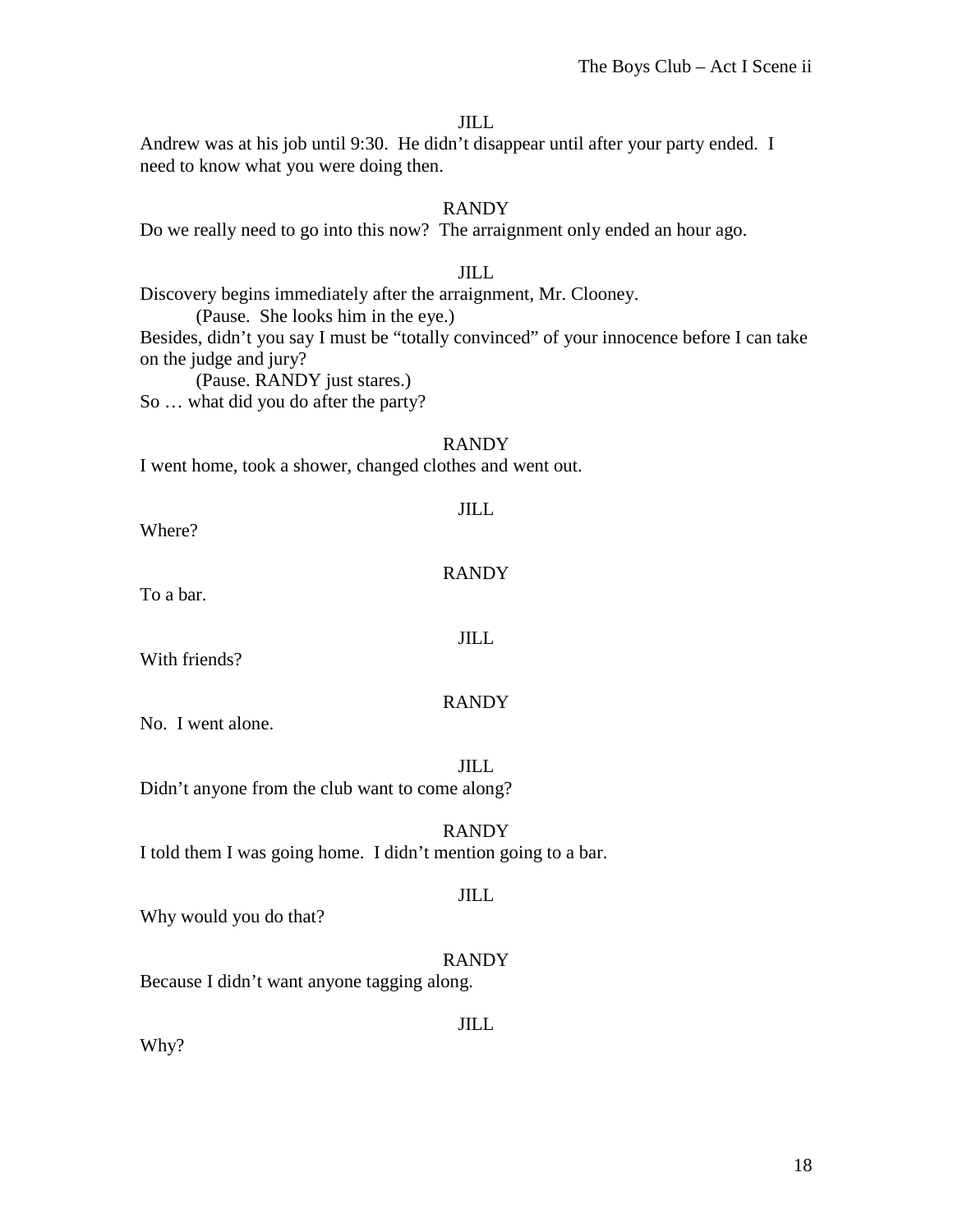Because I didn't.

JILL

Where did you go?

# RANDY

To a bar.

# JILL

If you want to win my trust, Mr. Clooney, you have a very strange way of going about it. Why are you so unwilling to tell me where you went after the party?

# RANDY

(Pause) Because I went to "The Closet." That's why.

# JILL

The closet?

# RANDY

Yeah, "The Closet." It's a gay bar over on Simpson. The owners named it that, so that their patrons could be seen "coming out of the closet." It's a joke.

# JILL

Why did you go there?

# RANDY

C'mon. You know why I went there.

JILL

Maybe I do, but I have to hear it from you. I can't surmise.

# RANDY

I went there to meet someone… and … Well, I'll leave the rest to your imagination. (Pause. Jill waits, looking him in the eye.)

Makes for a great alibi, doesn't it? Founder of The Clooney Clubs claims he met someone up in a gay bar and perhaps took him home for sex on the same night the first of his boys was abducted.

# JILL

Did you?

RANDY

What?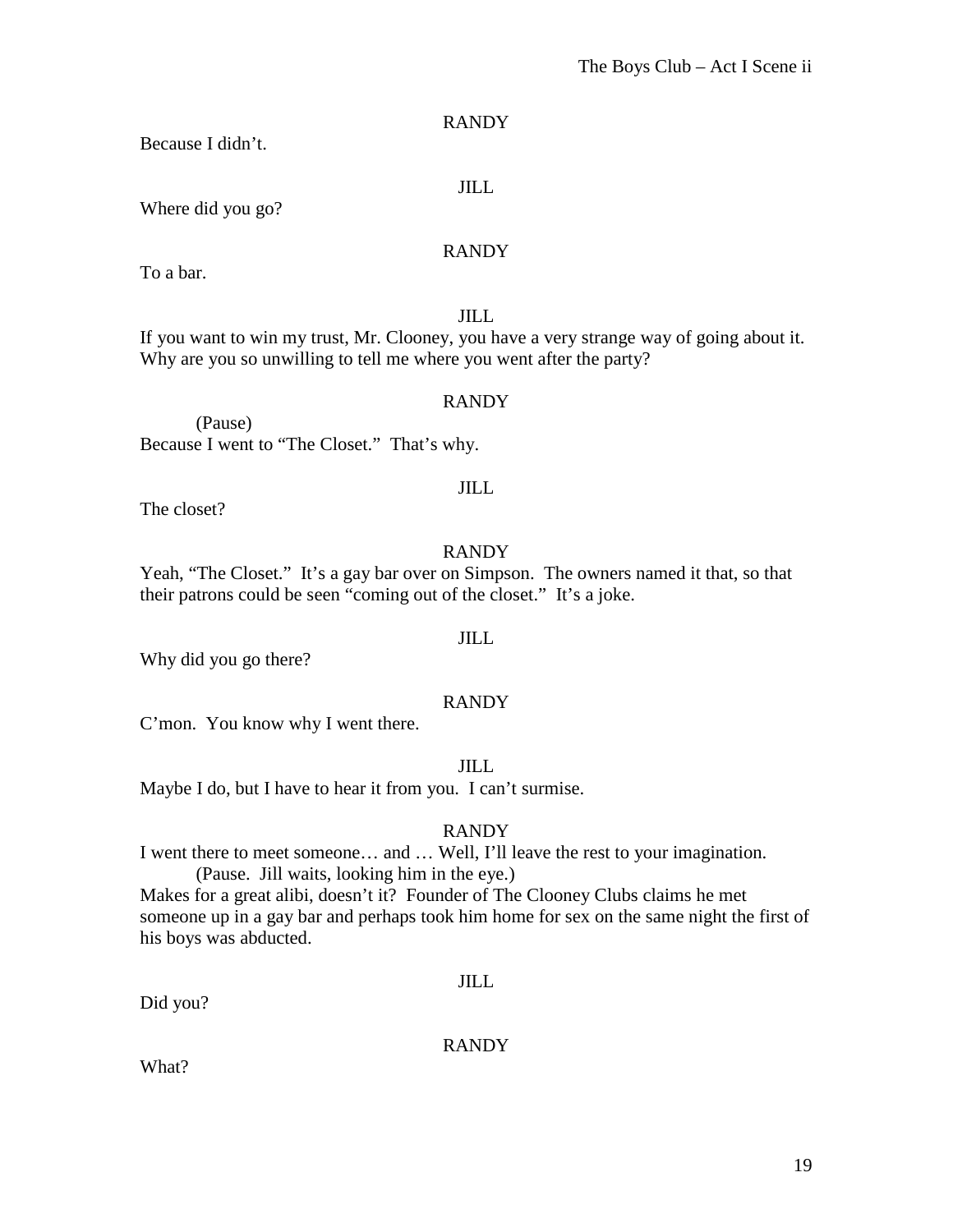Have sex with him?

RANDY

Jill, I'd been having sex with him. He and I were – well – involved...

JILL

What's his name?

#### RANDY

What do you need that for?

JILL

Do I have to warn you again?

#### RANDY

Look. If I tell you  $\ldots$  I – I ruin it all for him – his reputation – you know? He's a nice man. I care about him.

(Pause)

It won't do me any good anyway.

# JILL

His testimony could save your life.

# RANDY

You really think that? You think the District Attorney, the parents of those boys, the newspapers and television are just going to give up because one man says he had sex with me while Andrew was being kidnapped and killed. After they get their jollies hearing about all the gory details, what's it all going to mean? What about all those other boys? I've got a lot of nights to explain away.

#### JILL

(Exasperated) All right, then. We'll move on for now. What were you doing when the next boy was taken? That would have been March  $14<sup>th</sup>$ , right? I'll need to know everything you did that day … and I'll need to know exactly who –

# RANDY

(Cutting her off)

Last Thursday. What did you do? How many meetings did you attend? What time did you take your first call? Who was at the security desk when you walked into City Hall? What time were you due in court? Were you in court? What color blouse did your secretary wear? Don't hesitate. Spit it out!

# Mr. Clooney!

# JILL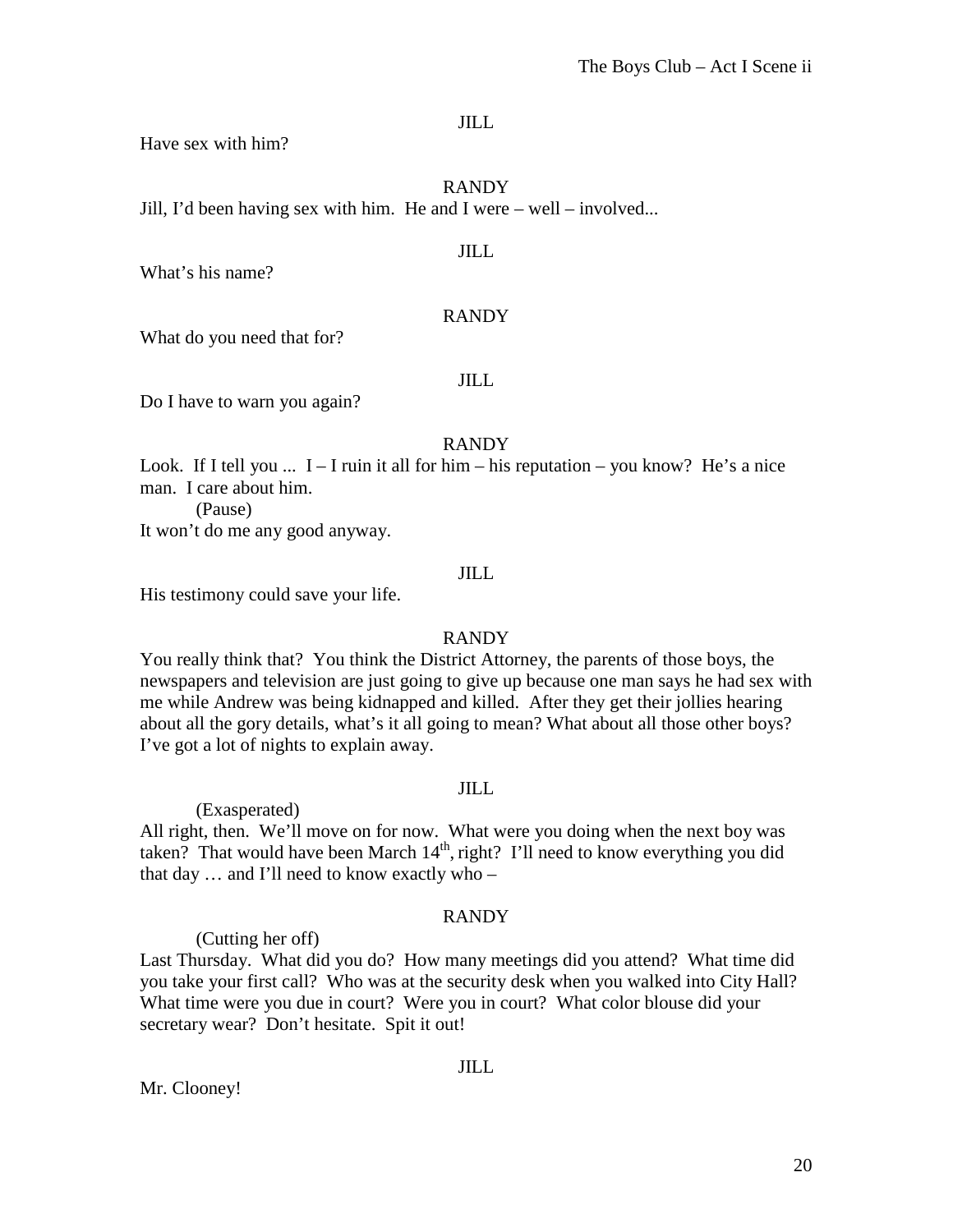C'mon! Tell me everything. Give me all the details!

# JILL

This is ridiculous. How am I supposed to remember all that?

# RANDY

C'mon. Thursday was less than a week ago. You expect me to look back two years and tell you what color socks I put on?

# JILL

Do you want to get out of here? Do you want to live? If you do…you'd better spend some time doing some serious remembering or you won't stand a chance.

#### RANDY

Isn't there something else we can talk about?

#### JILL

There is. But you won't like it any better.

# RANDY

Shoot.

#### JILL

What can you tell me about the first victim?

# RANDY

What would you like to know?

# JILL

Why are you making this so damn tough?

# RANDY

Look, nearly 10,000 boys belong to the eight Clooney Clubs in this city alone. Then there are the four across the river  $-3,500$  there  $-$  and the two that just opened upstate. I don't know how many kids have joined up there. I haven't been to my office in a while. (Pause.)

I wasn't being evasive about Andrew. I just wanted to know what you wanted to – (Pause.)

Forget it. Just hit me with the questions. I'll do my best.

# JILL

Did you know him?

RANDY

Personally?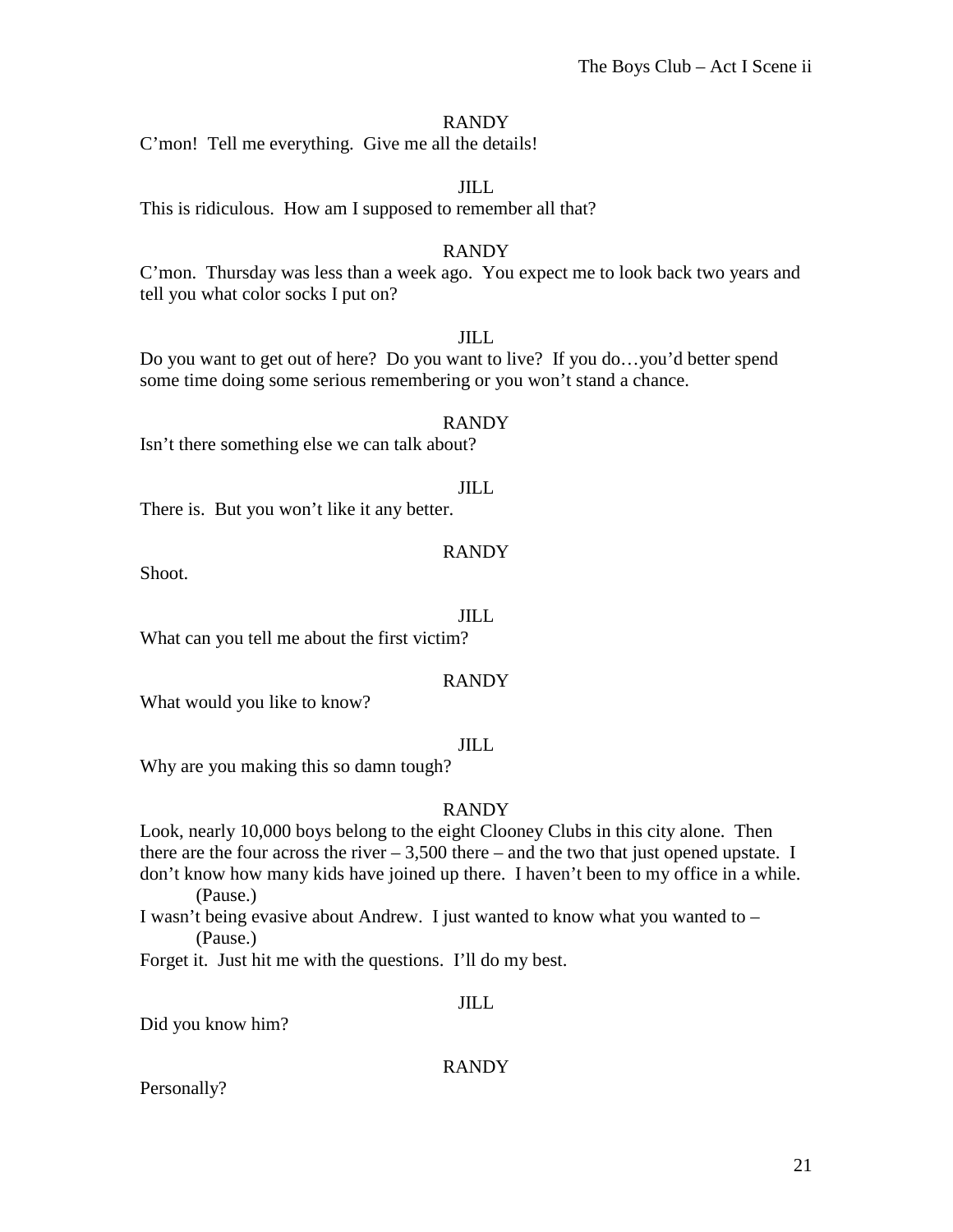Yes.

# RANDY

No. Not personally.

JILL

What about any of the others.

# RANDY

No. Yes. I met some of them – around the club or at functions – but I'm so busy running the clubs, I don't have time to work closely with the boys anymore.

# JILL

So … as far as you know … there's nothing but their club membership to tie any of them to you.

# RANDY

What do you mean?

# JILL

Most murders are crimes of passion. So if you didn't know these boys at all ... It's just coincidence. Do you see what I mean?

# RANDY

But, Jill, I do know these boys.

# JILL

You just told me …?

# RANDY

I may not have met all of them ... or worked with them ... or had deep personal discussions with them ...but I know them. All 14 of these boys were in my arts program. They didn't participate in sports. They didn't hang out in the computer lab surfing the web or playing video games. They belonged because they had nowhere else where they could express themselves. I was just like them at their age. So I know them.

#### JILL

You're saying they were gay?

# RANDY

No! No. That's not it at all. I'm saying these were the boys with the special talents. These were the boys who didn't fit in at school … whose parents – if they had parents – didn't understand them. These were the boys for whom I really built my clubs. (Pause.)

Don't you remember what it was like for Jack? Did he have many friends?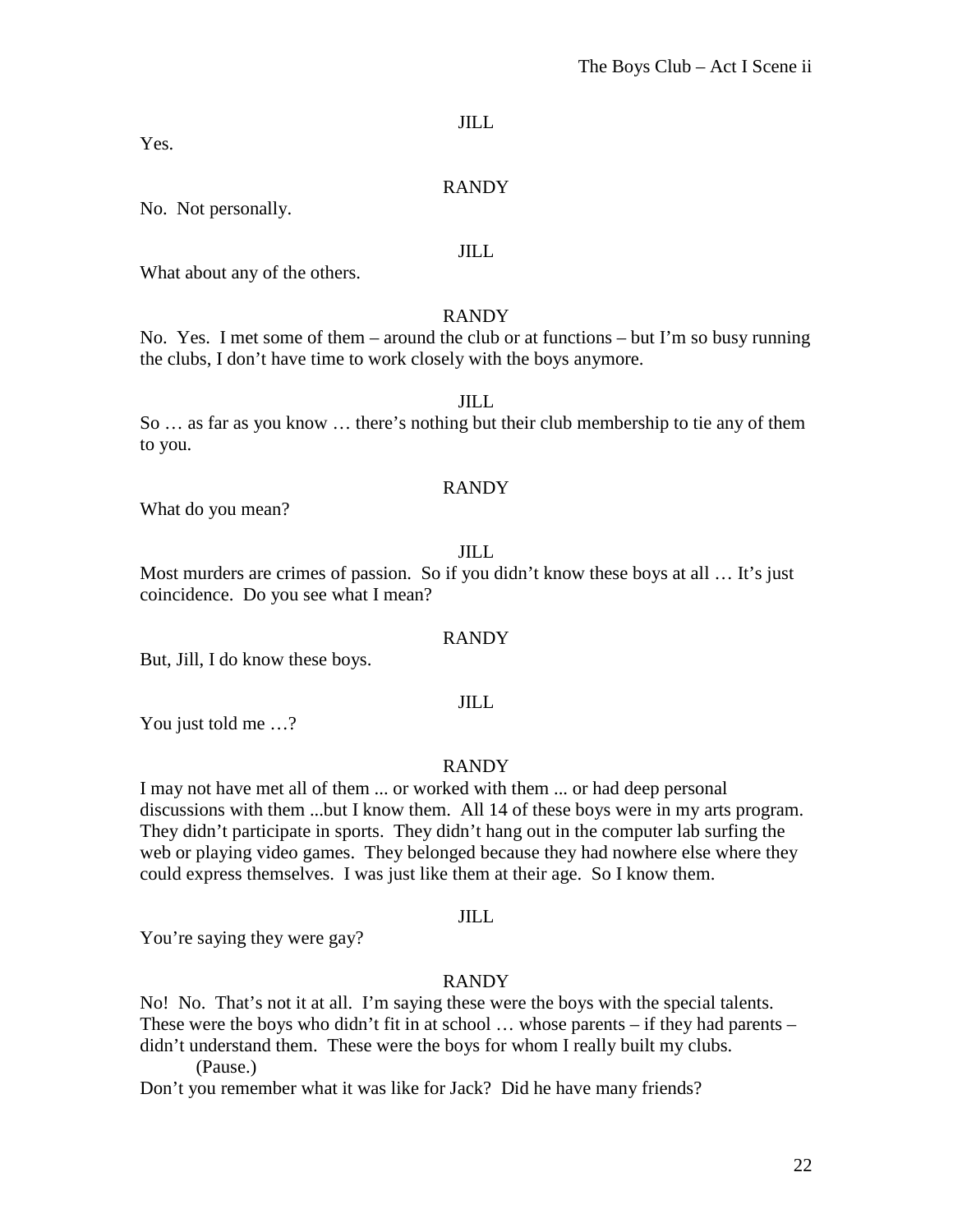Not really. There were a couple of girls who came around.

#### RANDY

Exactly. Boys shunned him, didn't they. Called him "Fairy" or "Faggot."

#### JILL

Some did, but … I don't see the point.

#### RANDY

My adolescence was a nightmare. My father, the "great" Patrick Clooney, self-made billionaire was a man's man. Believed in heroes. Wanted his sons to be tough guys – the kind of men who lived life the way he saw it in the movies. And he did everything he could to see that each of us was brought up that way…to live by his own rigid, narrow, impossible code.

(Pause.)

It got Gary killed in Vietnam. It turned John into the prize jerk that he is today. And me, well, it may not have made me a man's man the way Daddy wanted, but it had its effect. (Pause)

Anyway, I certainly understand those boys.

(Pause.)

You know they were killed in alphabetical order, don't you?

#### JILL

What? That's not true. I have all the names here ... and they certainly were not-

#### RANDY

(Cuts JILL off)

Oh, yes they were. It's been right under everybody's nose. The cops haven't noticed because they're too busy congratulating themselves on getting me behind bars. The press hasn't noticed because they've been too busy vilifying me. But I noticed. It's easy to see if you pay attention. And I have paid attention, because they are my boys.

Randy –

# JILL

#### RANDY

(More and more emotional)

There was Andrew O'Donnell and Ben Levin, Cole Whittier and David Braun, Edward Jones, Frank Morton, George Ramirez, Hank Schultz, Isaac Mayer, Jamal Wilson, Kyle Patterson, Lowell Ritchie, Mark Axelrod and Nathan Jackson. Only one was over 17 years old … none of them had a father present in the home … or any friends – until they came to my club. I thought I was helping them. Giving them the chance they wouldn't have –

(Pause) But I killed them. I did it as sure as if I was the one who–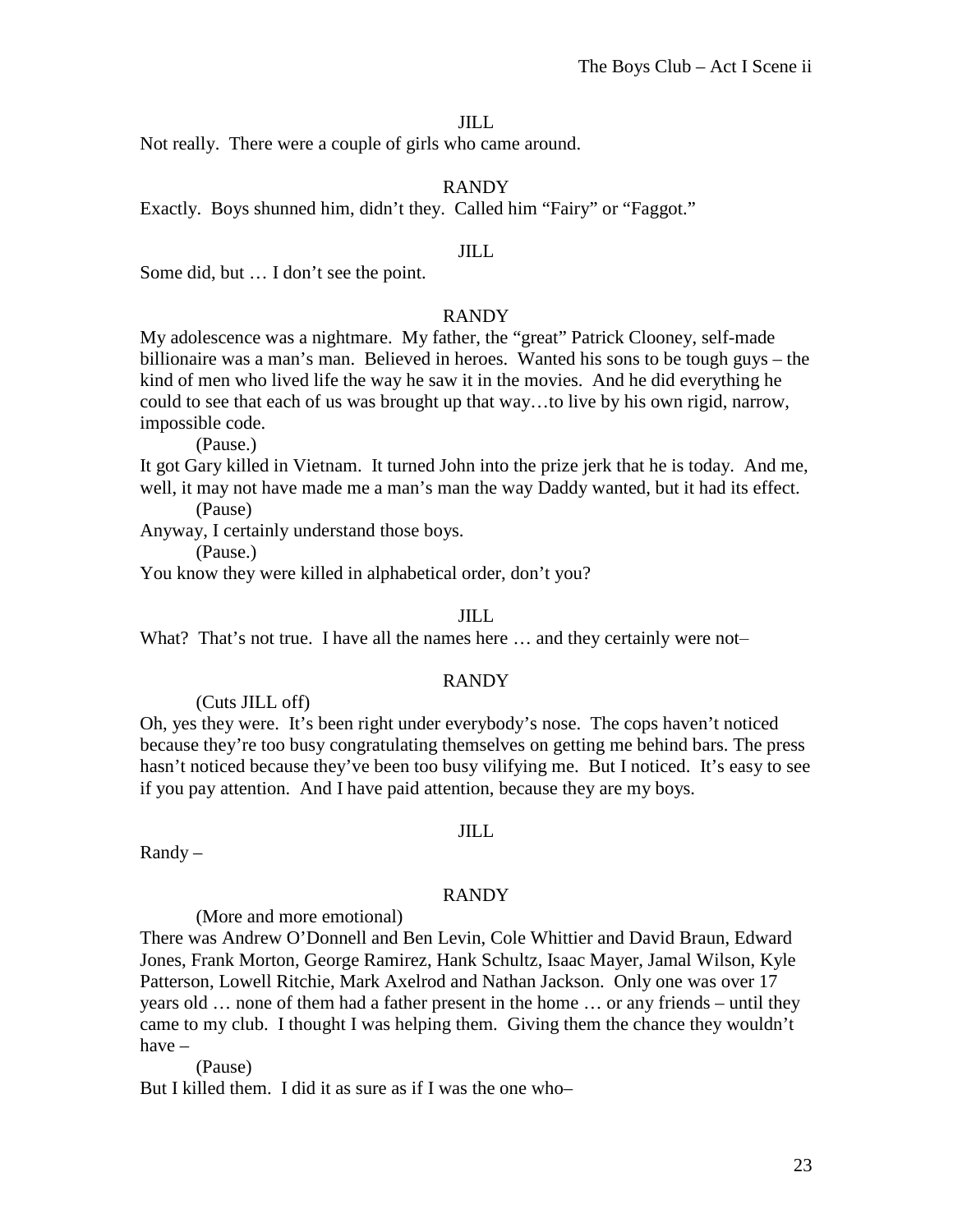Randy, please –

# RANDY

(Holding back tears)

I put them all in one place. Called attention to their differences. I did it. I led them to that monster. You see? The gay man who started the club with the program for the weird boys is responsible for 14 deaths. It's my fault. I might as well pay for it. That would be justice – wouldn't it? Wouldn't it?

# (BLACKOUT)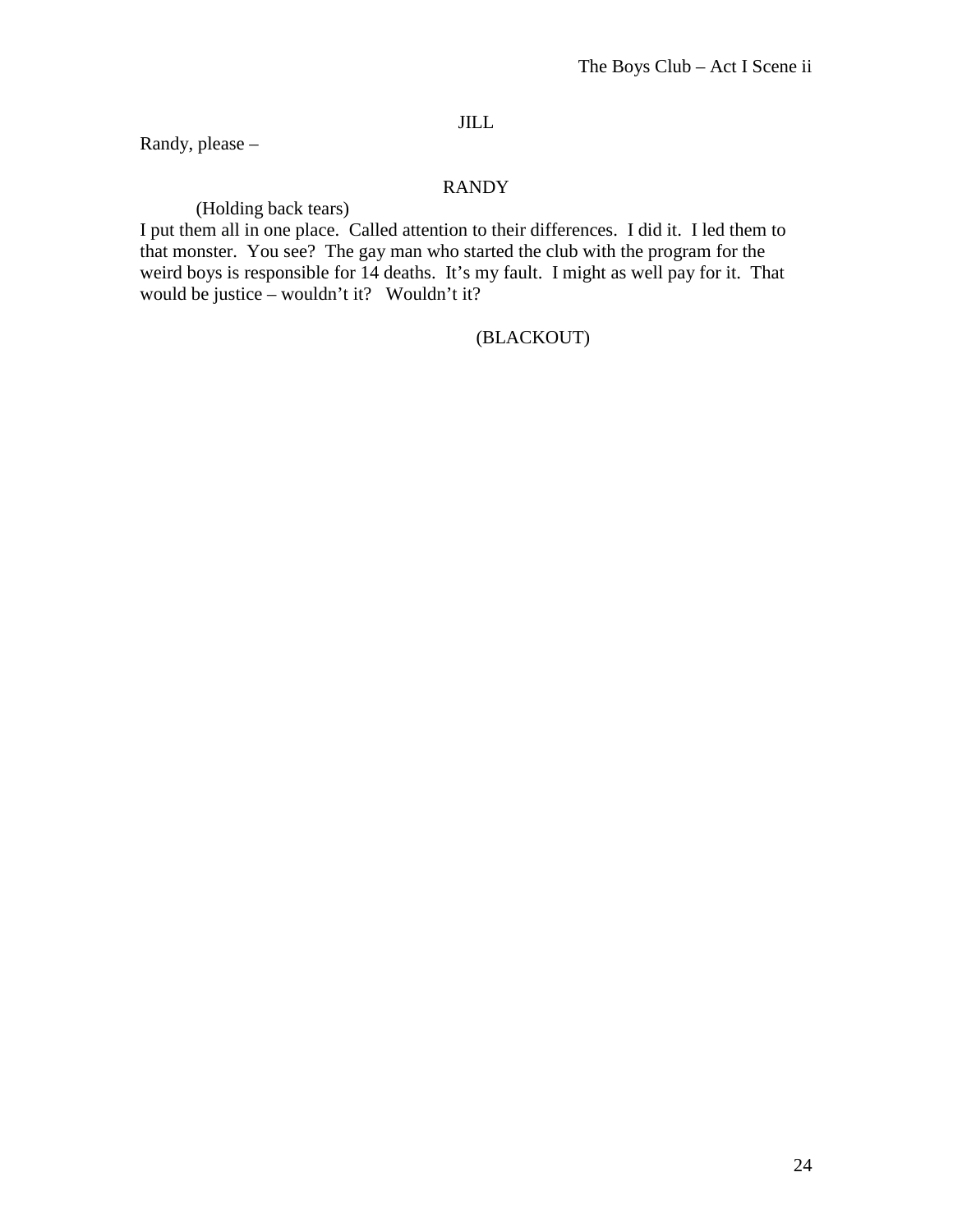(The jail cell on a Saturday morning one month later. RANDY is standing at the table which is covered with case files. He picks up a multi-page form, staples an additional sheet of paper to the back and drops it into a box.

He selects a photo from the table and looks at it for a moment.

The lock on the door to his cell clangs open. and he shoves the photo in his pocket and flushes the toilet just as JILL enters. She is agitated and not really aware of what RANDY is doing.

#### RANDY

(Turns on the water and washes his hands.) Welcome back.

#### JILL

(Distractedly)

What?

#### RANDY

If you had come in a moment sooner you'd have had quite a shock.

# JILL

I would?

I figured as long as you were answering a call of nature, I might do so as well. After all, I really can't – in front of a lady, I mean.

#### JILL

#### What?

(She catches herself, realizing what Randy has said.) It wasn't that kind of call.

(She pulls a cell phone from her pocket and waggles it.) One of the miracles of twenty-first century technology.

#### RANDY

So?

(Pause. Jill doesn't answer.) What could be so important on a Saturday?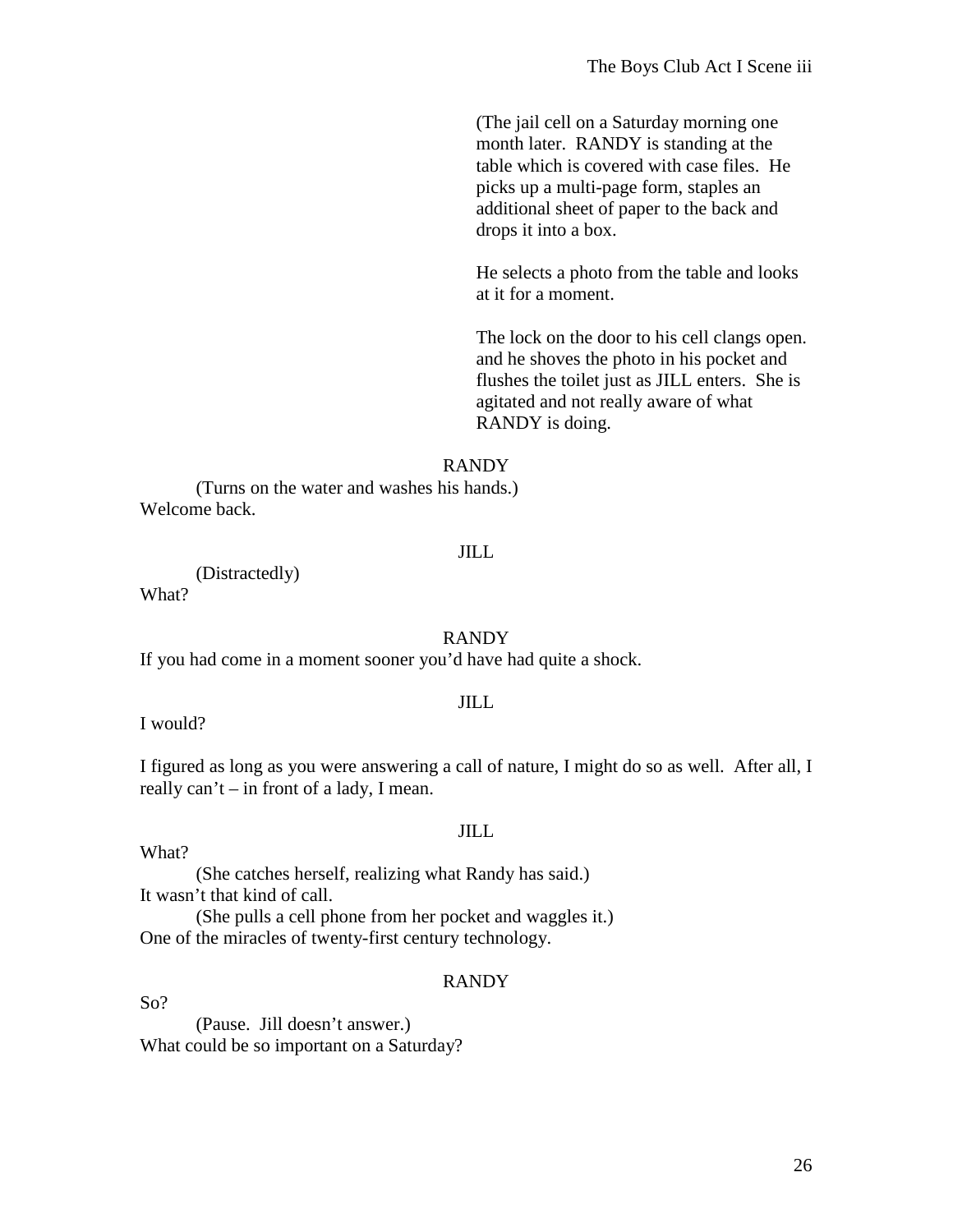You need to get yourself a new lawyer.

### RANDY

I what? You're quitting? Again? What did I do this time?

#### JILL

No. I'm not "quitting." You've been fired as a client. No more help from the Lawyers Defense Project.

(Pause.) I'm being taken off the case.

#### RANDY

What?

# JILL

Evidently, people don't take it kindly when a serial killer who's worth millions buys himself a lawyer from an organization dedicated to helping the poor and downtrodden.

(Pause. RANDY stares at her.)

Well, you did make a really big donation to my boss' non-profit organization.

# RANDY

It could be worse.

# JILL

How?

# RANDY

I could have made a really big donation to your boss! (RANDY laughs)

#### JILL

You have a very strange sense of humor.

# RANDY

(Trying to control himself) But it's funny. I can't believe you're not laughing...

# JILL

It wasn't that funny!

(JILL's comment sets RANDY off again. JILL ignores RANDY'S outburst and begins angrily tossing files into a box. Eventually, her actions get RANDY's attention.)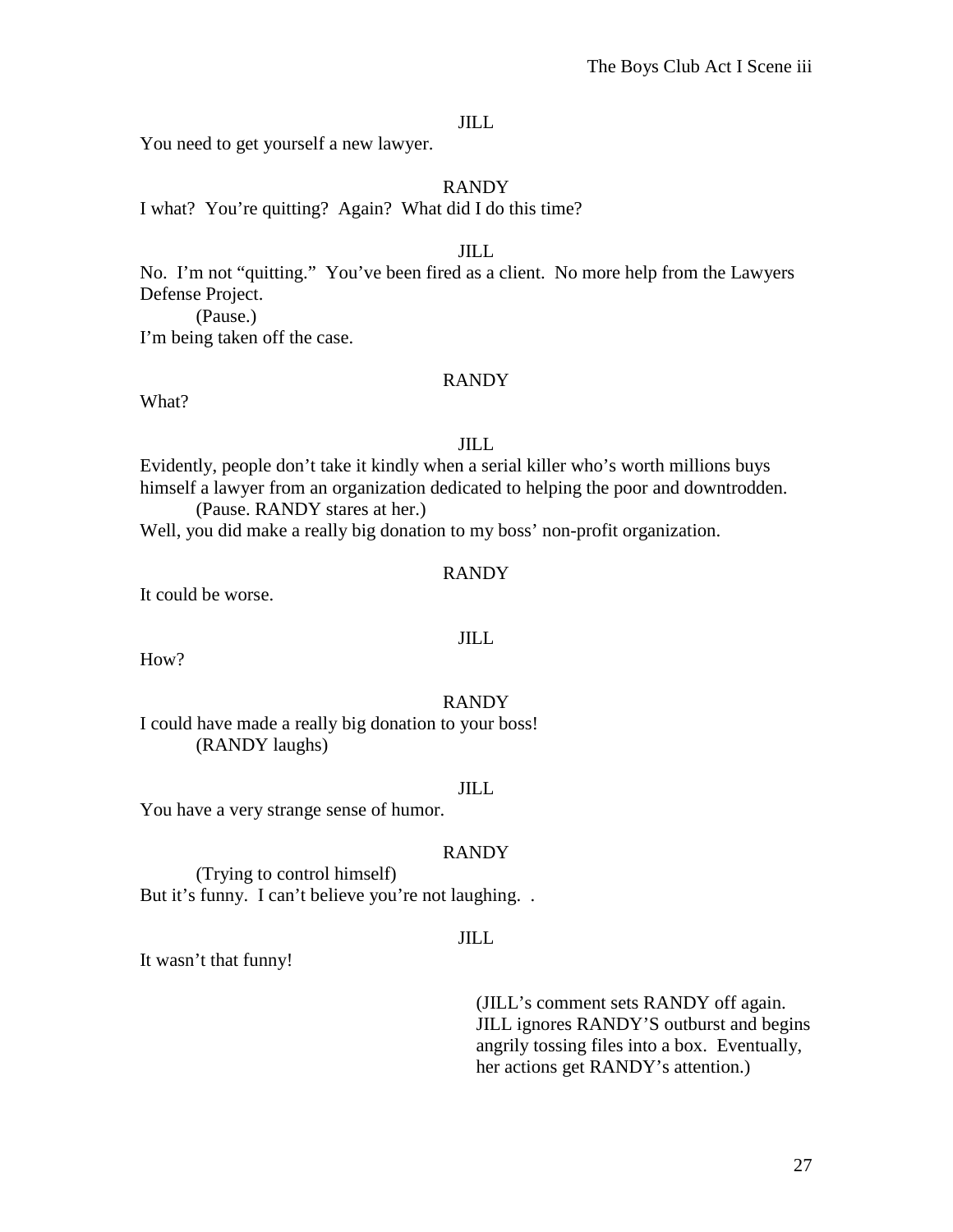What are you doing?

JILL

Packing up. The prosecution gets the files on Monday. Your new lawyer will have to petition to get them back. Oh, and make sure he asks for a continuance.

# RANDY

 $But -$ 

# JILL He'll need all the time he can get for discovery. You're not particularly forthcoming.

# RANDY

But—

# JILL

(Continuing to pack.)

He'll have my notes of course … and the transcription of your testimony so far. But it's always better to hear for yourself. You get a better idea of what you're working with.

# RANDY

I'm not going through all of this again.

# JILL

Oh, yes you are. And you'll have to be a lot quicker about it this time. They won't want to push the trial back very far.

(Pause. Continuing to herself.) Boy, he's going to have his job cut out for him.

# RANDY

He? Him? Greg's picked out a new lawyer for me?

# JILL

Huh? No. It's your job to find a new lawyer. "He" is just a figure of speech. I suppose you could look for another "girl" to take over.

# RANDY

Now you've lost me.

# JILL

When I was on the phone with my boss, he said that he only put me on the case because you said you'd even settle for a girl.

# RANDY

Jesus Christ!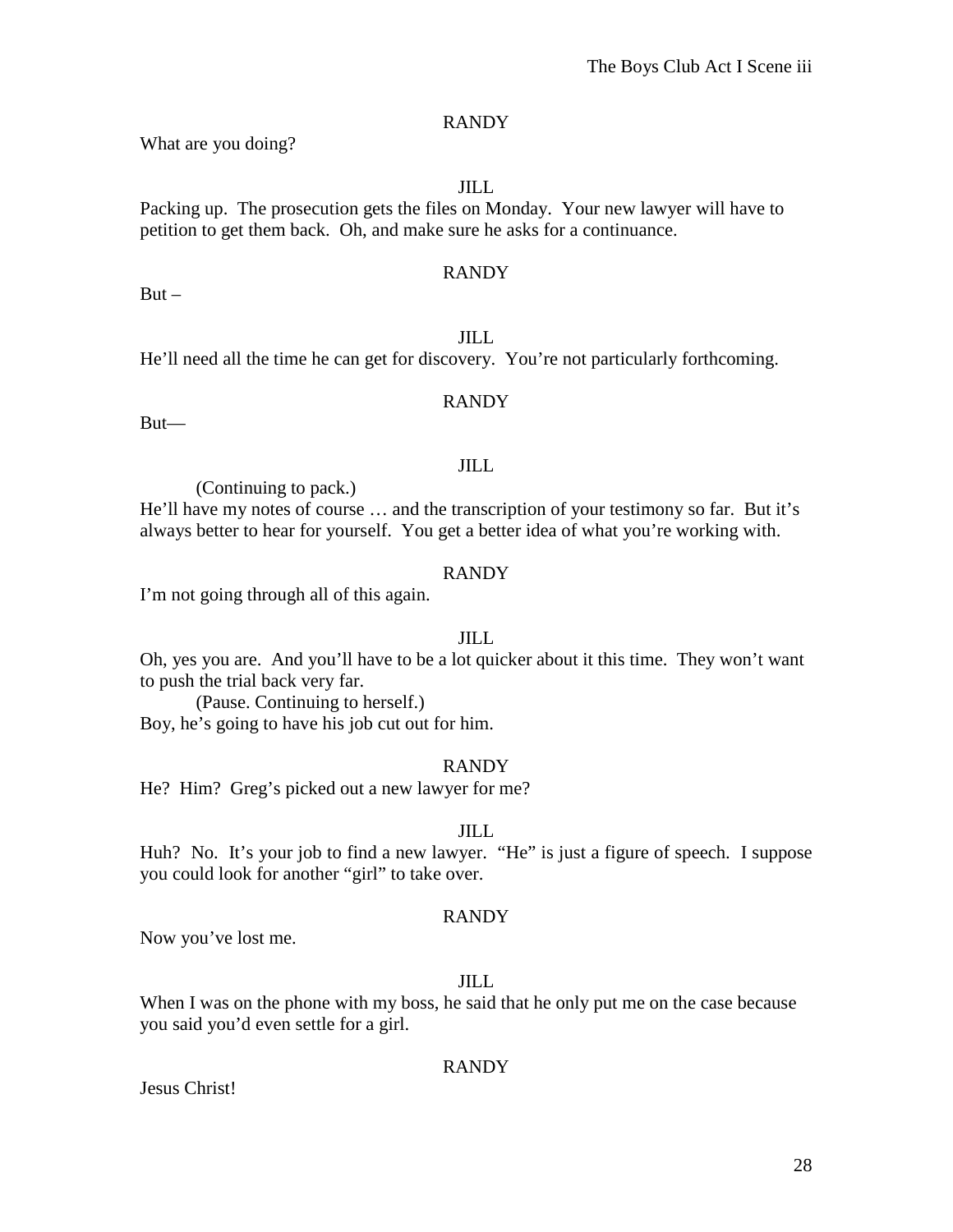Did you? Or didn't you?

# RANDY

Do we have to fight about his now?

#### JILL

Did you or didn't you?

# RANDY

(With great patience.)

I said, I'd take anyone. I didn't say, "Even if she's a girl." Why would I? Do you think I knew who Greg has on staff? I thought you were low *man* on the totem pole, anyway.

#### JILL

(Shrugs acceptance.)

It doesn't matter. I'm through, one way or the other. Out of here today. Or I lose my job.

# RANDY

You're kidding? Why?

# JILL

Haven't you been paying attention?

(Pause.)

Everybody knows that you pulled strings to get me. The media got hold of your little "charity" stunt. They broke into the Saturday morning kiddie cartoons with a special news bulletin.

# RANDY

Bet the parents loved that! (Pause.) So I'm out in the cold?

# JILL

Absolutely! Greg evidently "forgot" to tell the governing board that the LDP's latest donation came with some serious strings attached. They're not happy. They say our reputation has been dealt a serious blow. So the LDP is out and your trust will be receiving a check in the amount of your "donation" on Monday morning.

# RANDY

What did you say? What did you do?

#### JILL

What could I do? Greg told me I'm through. He's my boss.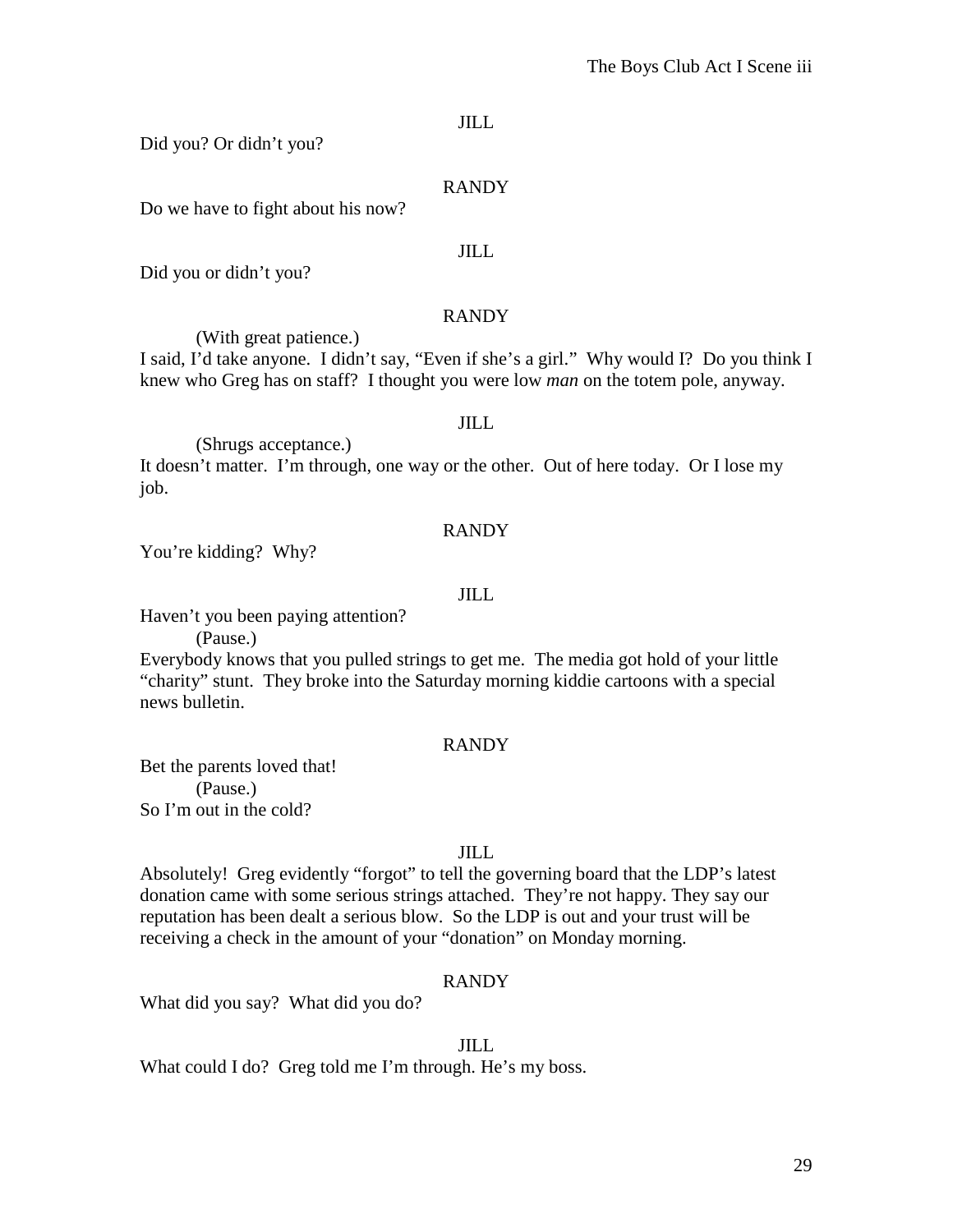30

# RANDY

JILL

You're leaving. Just like that.

I need my job!

# RANDY

Yeah, I wouldn't want you to lose your job.

JILL Look, I am not to blame. What do you want me to do?

# RANDY

Defend me. You can always get another job.

#### JILL

Oh, really? And who's going to hire the lawyer who quit her job to defend the most notorious killer in the history of this city?

# RANDY

You could open your own practice. Infamous lawyers get just as much business as the famous ones.

# JILL

Yeah, that's just how I want to earn my living.

# RANDY

(Cutting JILL off.) All right. All right. I get the picture. I guess I'll help you pack up.

JILL I'm surprised. I never thought you'd give up that easily.

RANDY

It's quite apparent that you don't want to defend me.

What!?

# RANDY

This is your easy way out. Just following orders. Seems I've heard that one before.

How dare you!

RANDY

JILL

If the shoe fits …

# JILL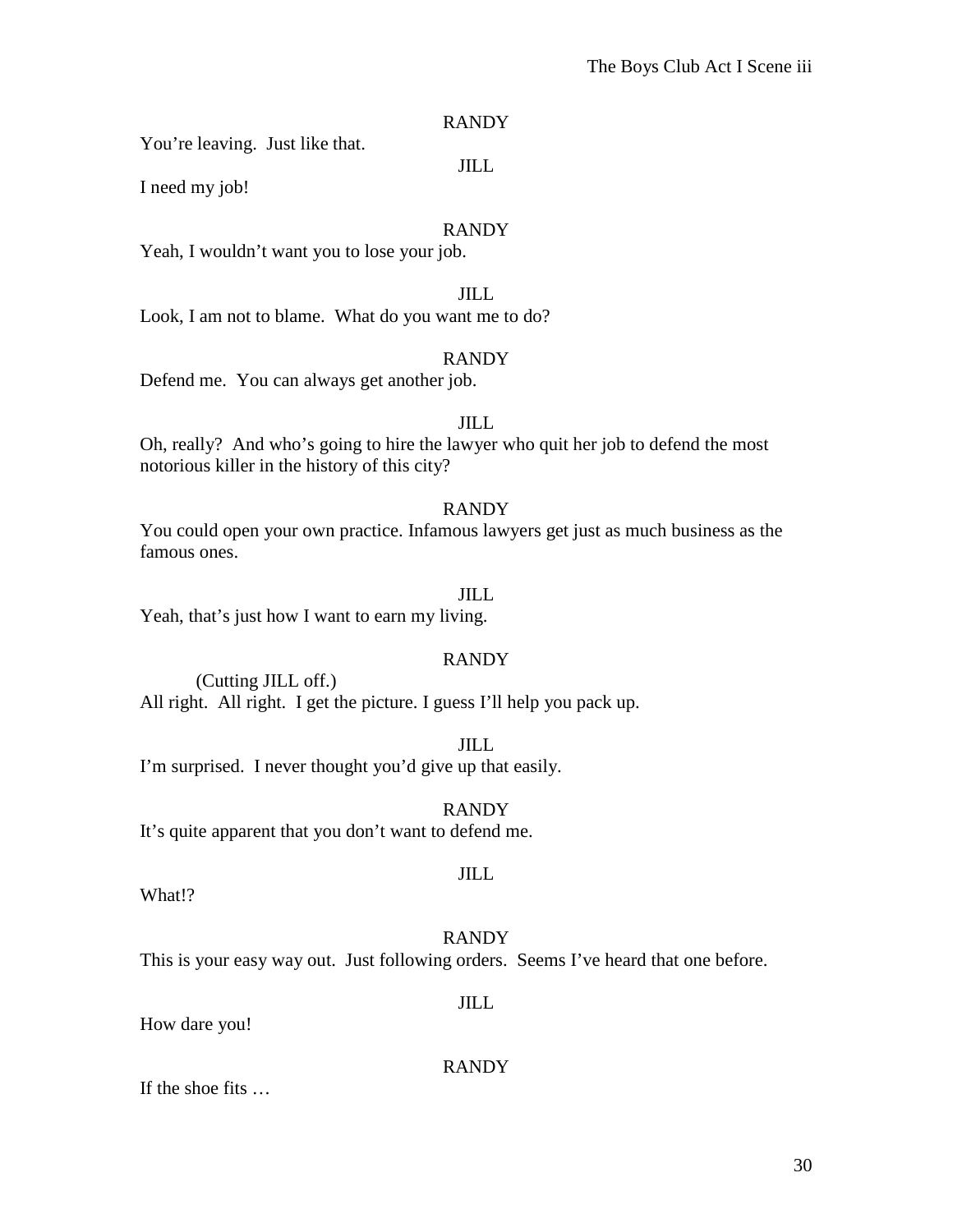(JILL throws the file she is holding at RANDY, showering him and the space between them in papers.)

#### JILL

You know, sometimes I think you deserve to die!

(JILL stops in shock. She drops into the chair by the table.)

# JILL

Oh my God! I can't believe I said that.

#### RANDY

It does come as a shock. (Pause. He resumes with a smirk.) And I thought you loved me.

#### JILL

Mr. Clooney, you are not any easy man to love.

(There is a pause. RANDY begins to pick up papers. JILL joins in. But she can't seem to look at RANDY. RANDY uses this moment to slip the photo out of his pocket and into a book by the bed.)

JILL

Look. I'm sorry. I never meant – This is way too serious...

RANDY

It's all right, Jill. I know. We're both a little upset right now.

#### JILL

What are you going to do?

#### RANDY

Oh, I don't know. Maybe I can get OJ's defense team to take me on. They said they were too busy with their TV gigs and book deals. But I could ask again. Those lawyers like a challenge. They're pretty successful, too. I bet they could convince the jury I'm a nice guy.

#### JILL

Can't you stop joking for a minute.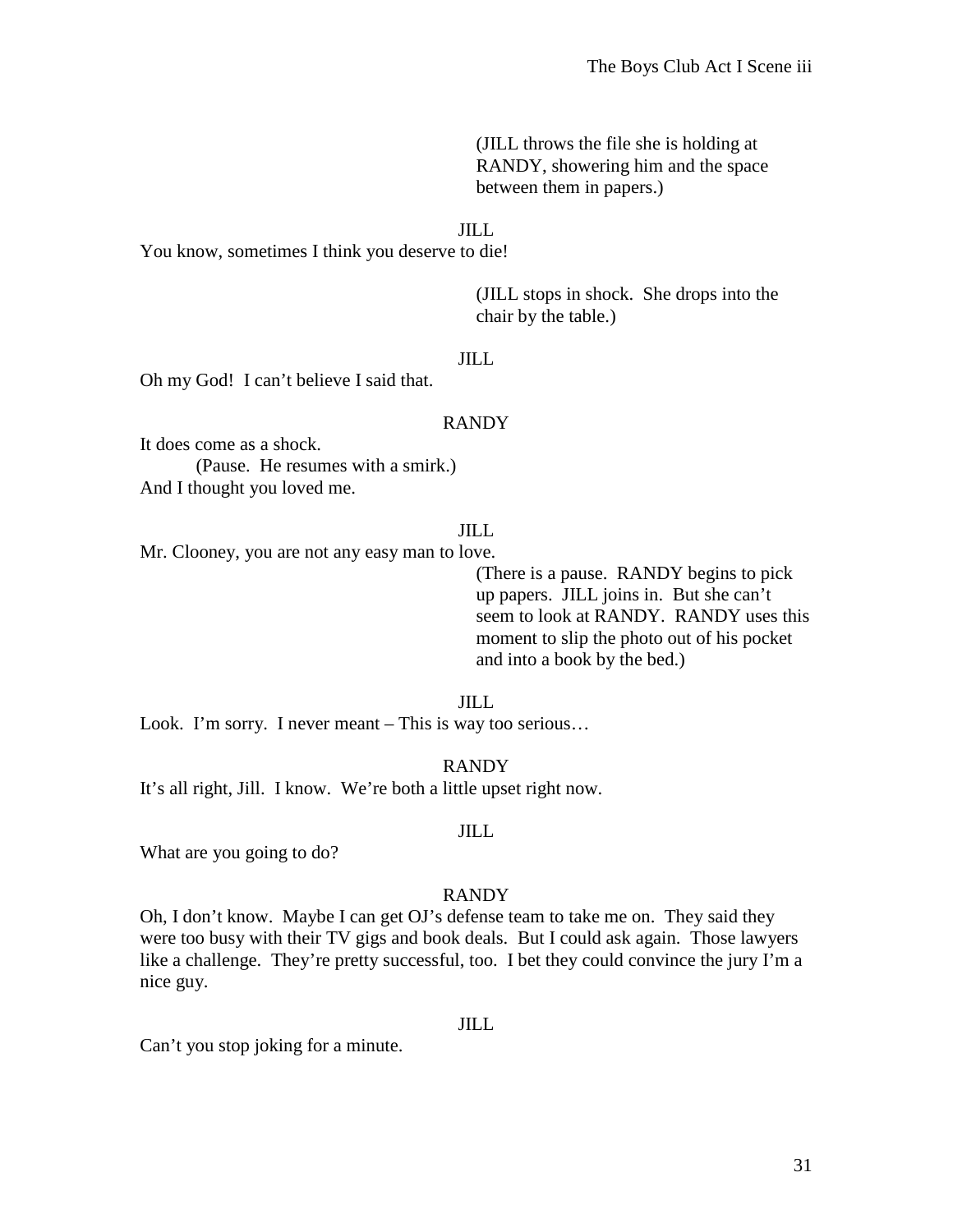I could – if it would do me any good. (Pause.) Jill, isn't there any way you could stay? I can pay you.

#### JILL

And after the trial? What then? (Pause) Look I just can't afford to take the chance.

#### RANDY

You're young. You're single. You can't have many expenses.

# JILL

I have college loans. Mine and Jack's.

#### RANDY

You're paying off your brother's loans? (JILL nods her head.) Wait a minute. He had a scholarship! I know. I helped to arrange that.

### JILL

Ten thousand dollars a year. But tuition was close to forty thousand. And then – well, you have to live in New York if you want to attend Julliard.

#### RANDY

I get it. But Jackie Bennett's a big boy now. He can support himself and pay his own damn student loans.

#### JILL

Contrary to popular belief, jazz pianists don't earn a lot of money. (RANDY looks at her.)

Even jazz pianists with a well-received first solo album.

#### RANDY

So what you're saying is that your little brother is all grown up …but he's still dependent on you. That's not fair, Jill.

#### JILL

What business is it of yours? Why do you care if it's fair or not? (Pause.)

Or are you just trying to keep your lawyer?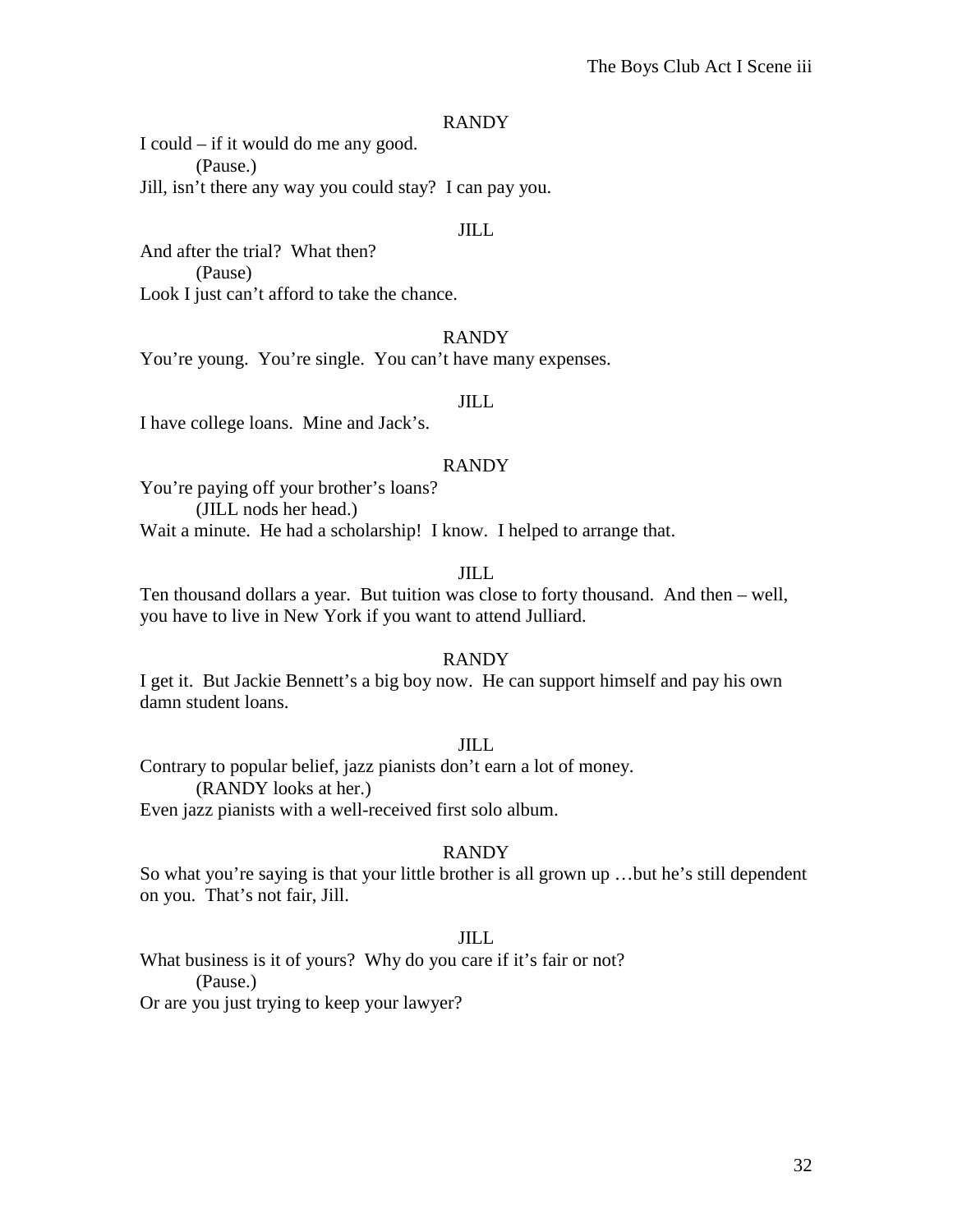Of course, I want to keep my lawyer. I'm going on trial for my life! But that has nothing to do with this. Your brother is what? Twenty five, twenty six? He should be able to stand on his own two feet by now. It's time for you to stop taking responsibility for him.

#### JILL

Why? So I can start taking responsibility for you?

#### RANDY

No. For yourself. I'm telling you this as a friend, Jill, you have to live your own life, not your brother's.

# JILL

Look, you are not my friend. And I am certainly not yours.

(Pause.)

You want to know why I came here? Why I've kept coming here?

(Pause)

Well, do you?

#### RANDY

I think you're going to tell me whether I want to hear or not.

# JILL

I'm here because my boss promised me a promotion. With that promotion comes a raise. It's not a lot, but I need the money.

# RANDY

Oh, Jill.

#### JILL

All the *men* got it long ago. I *deserved* to have it long ago. I left the Public Defender's office because I was just a "girl" there. Then I discovered that I was in the same spot at the Lawyers Defense Project. I could see that the only way I was going to get that raise was to come here and defend you. And that's why I've put up with you and your moods, your stubbornness, your infuriating little jokes!

#### RANDY

Is it? Is that really why you stayed?

Yes!

# RANDY

JILL

I don't believe you.

#### JILL

What do you know about it? What do you know about my life? You're this big shot! You've had life handed to you on a silver platter. You've got a trust fund stuffed with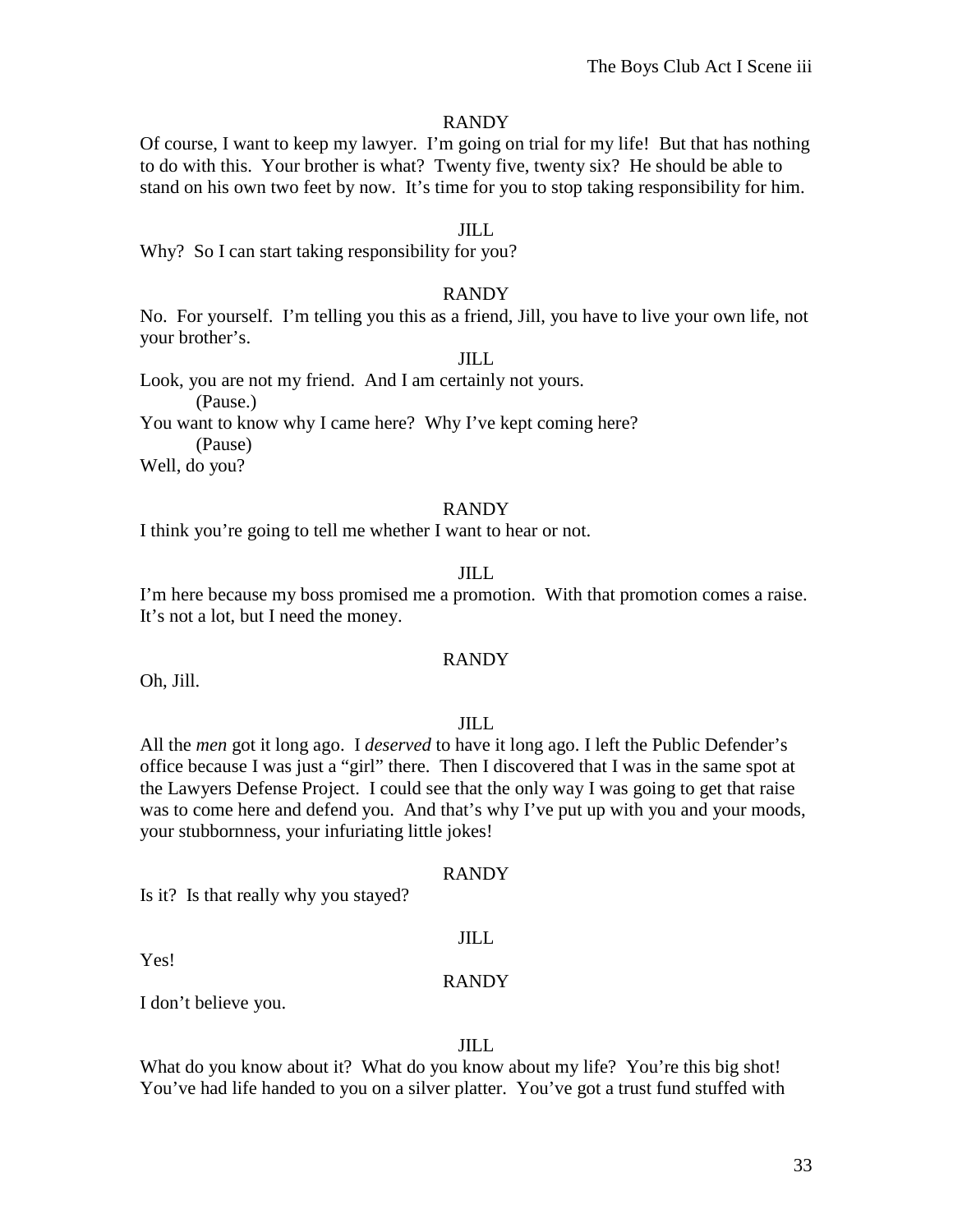#### JILL (cont.)

millions. You can buy anything you want –even my boss. You've never been left out in the cold. Your family never refused to help you – even to meet you – just because your father was a no-good drunk. You know nothing! So why don't you just shut up for once?

#### RANDY

I know exactly how you feel. You think money buys you anything important? My father gave me that trust fund and locked me out of the family business because he thought my being gay meant I was incapable of making a logical decision. My brothers – my halfbrothers – hated me because they thought my mother took their mother's place. Half the city has tried to lynch me for years because they thought a gay man would have only one reason for starting a boy's club – and we both know what that reason is.

(Pause. RANDY continues sympathetically.)

I've always been an outsider, Jill. Just like you. So yes, I understand exactly how you feel. I know exactly what it's like to spend your life pressing your nose up to the candy store window knowing you'll never get to walk through the door. I know. I do.

> (JILL slumps into a chair, dejected. She shakes her head.)

JILL

I can't afford to lose my job. Not over this. Not now.

#### RANDY

I know. It's okay.

# JILL

No, it's not okay. But what else can I do. I have to walk away. I have no choice.

#### RANDY

(Suddenly energized and excited.) Yes, you do! You've got a helluva choice! I know just what you should do.

What?

#### RANDY

JILL

Come to work for me. For the Clooney Clubs, I mean.

#### JILL

Are you crazy? How can I do that?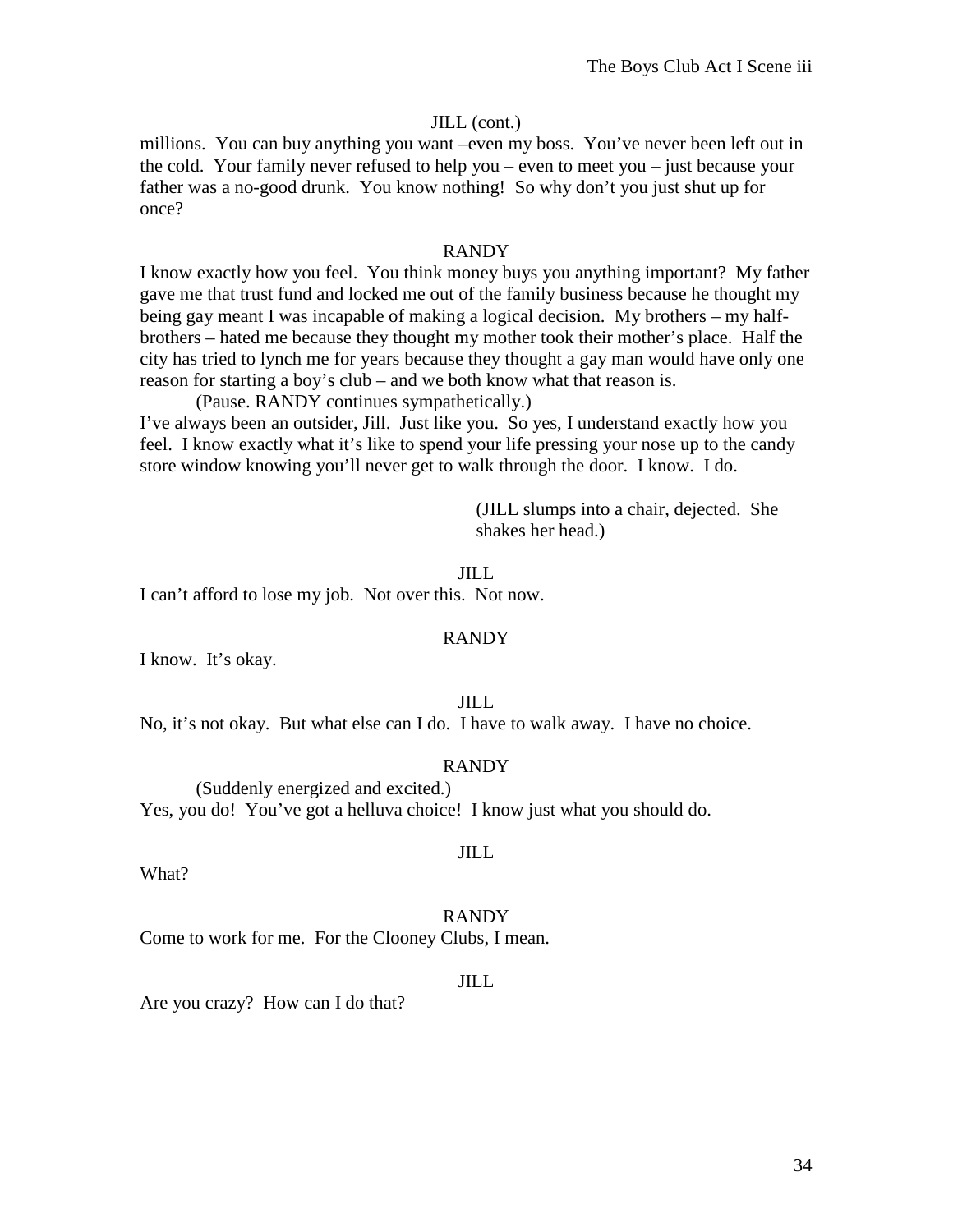Why didn't I think of this before? It's so simple. I'll hire you as the Club's "Chief" Counsel." You'll be a one-woman law department and your first project will be defending me.

#### JILL

Are you nuts? The Clooney Clubs Board of Directors will never allow that.

#### RANDY

They can complain. They can yell. They can stamp their well-shod feet. But they can't stop me!

#### JILL

Can't they?

#### RANDY

No they cannot! I have a trust fund – as you recently pointed out.

#### JILL

So?

#### RANDY

I donate the annual payment from my trust fund – currently \$6 million dollars – to the Clooney Clubs in its entirety. Out of that I am paid an annual salary and I am given \$750,000 per year to spend on any project I deem fit. Can you live on, say \$400,000 a year?

(Pause. JILL stares at RANDY as though he is insane.) I can make it \$500,000 a year … but I really should leave some money for the kids.

#### JILL

I, uh,  $I -$ 

#### RANDY

If you're worried the job will disappear, when I'm convicted, I could sign you to a multiple year contract.

(Pause. No response from JILL.)

Or…I know…I could set you up in your own law firm. The Clooney Clubs could be your first client. You could go out and get others. Then you wouldn't be dependent on me for anything. I'd still pay you the \$400,000.

#### JILL

How could I? Who'd want to work with me? After?

#### RANDY

You'd be surprised, Jill. Money can buy a whole lot of respectability. In a couple of years, after a couple of big donations to the right charities, everybody would forget.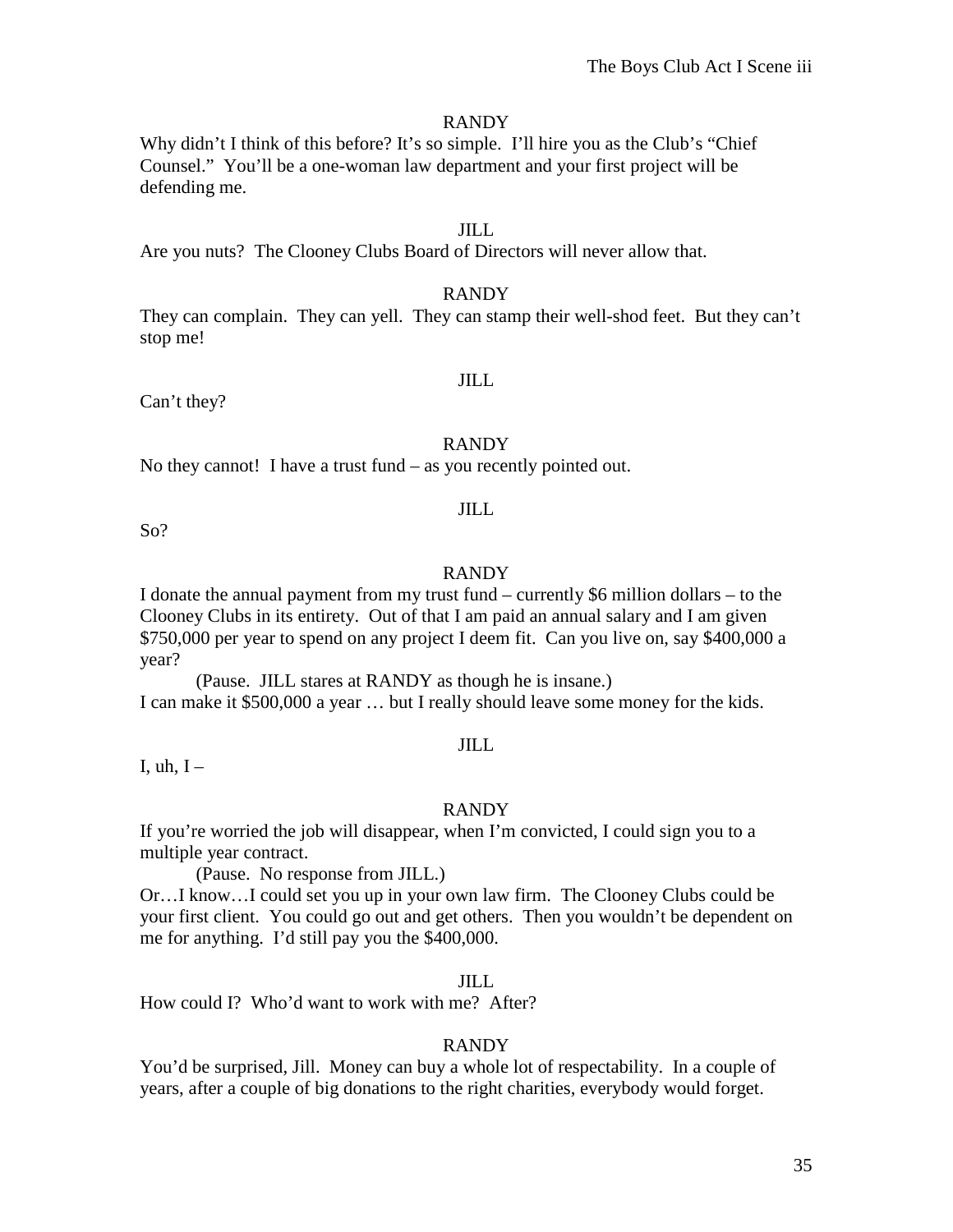# RANDY (cont.)

Besides, you're already on the outside looking in. Wouldn't life be a whole lot better if you knew you could buy the candy store? Or part of it anyway. \$400,000 only goes so far.

# JILL

I have to think about this.

# RANDY

Think all you want. Take until tomorrow.

# JILL

Gee, thanks.

# RANDY

It's all the time I've got. All this stuff needs to be delivered to the District Attorney on Monday. So we have to spend tomorrow completing discovery … or packing up.

#### JILL

How can you be so… so dispassionate? Don't you ever get frightened? Nervous?

# RANDY

I'm scared right now! Terrified! Why do you think, I'm even considering taking hundreds of thousands of dollars away from my kids? I'm in a fight for my life and I don't want to die.

# JILL

At last. You finally admitted it.

# RANDY

What? That I'm scared? I had to *tell* you that?

# JILL

Yeah, you did. I needed to know that you're capable of honest human emotions. It's so hard to tell most of the time.

# RANDY

Gee, thanks.

# JILL

You're welcome.

#### RANDY

Then you'll do it? You'll come to work for me? You'll continue to defend me?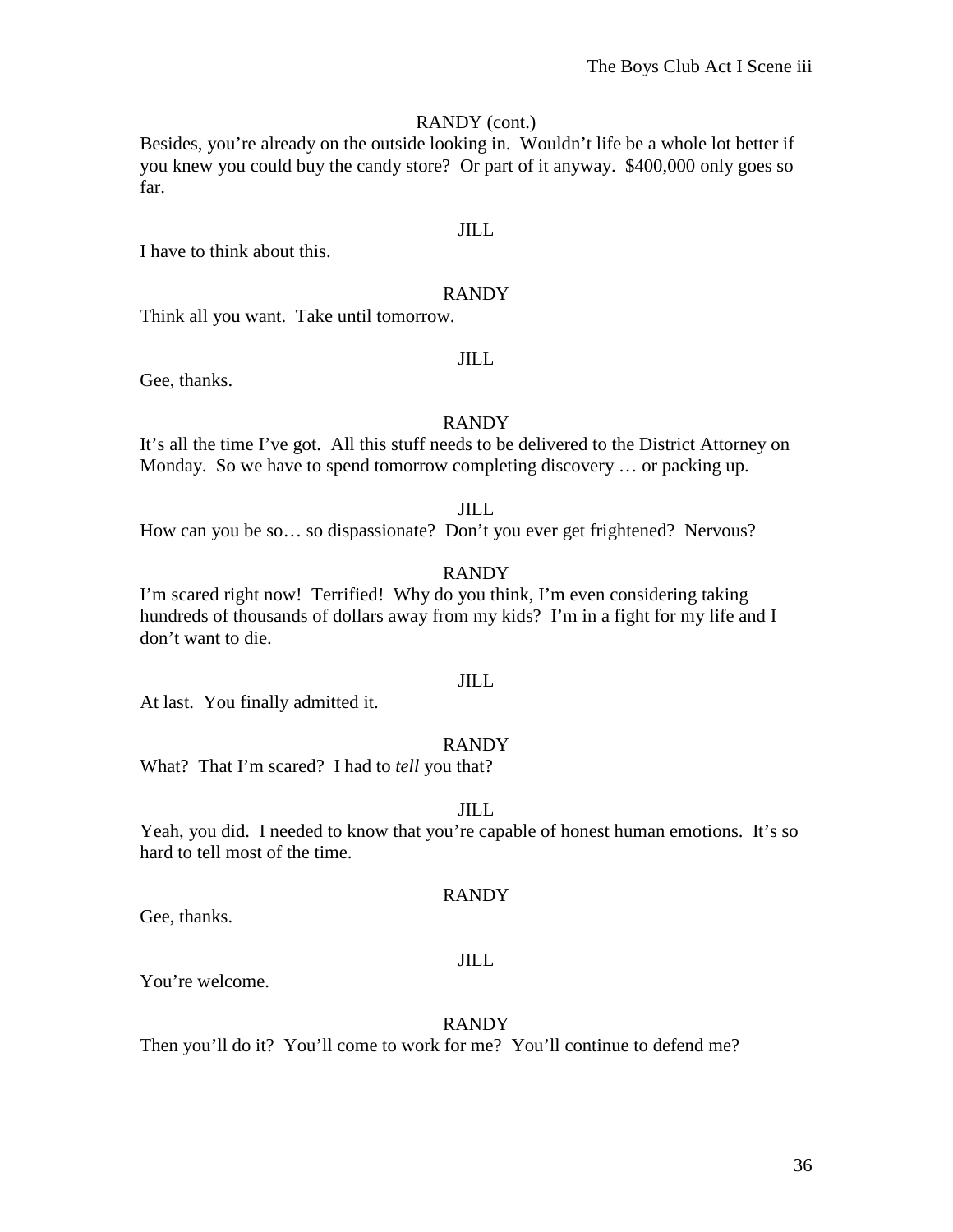I'll think about it.

# RANDY

You'll *think* about it?

JILL

It's a life-changing decision. And you did say I could take until tomorrow.

# RANDY

Would it help you to make a decision if I told you I've discovered something  $-$  something that could help my case?

# JILL

(Suddenly alert and very interested.) What? What is it?

# RANDY

Uh, uh! This is my bargaining chip. I'll tell you tomorrow *when* and only *when* you tell me you're going to be my lawyer.

# JILL

Can you at least tell me if it's important?

# RANDY

I think it might be.

# JILL

Then you *can't* withhold it. Not if it's information pertinent to your defense.

# RANDY

Are you willing to say, "Yes," now?

# JILL

 $I -$ 

(She hesitates, torn.) I can't. I need time to think about this – all of this.

# RANDY

Then you'll have to wait until tomorrow. (Pause) I'll see you tomorrow?

# JILL

Yes.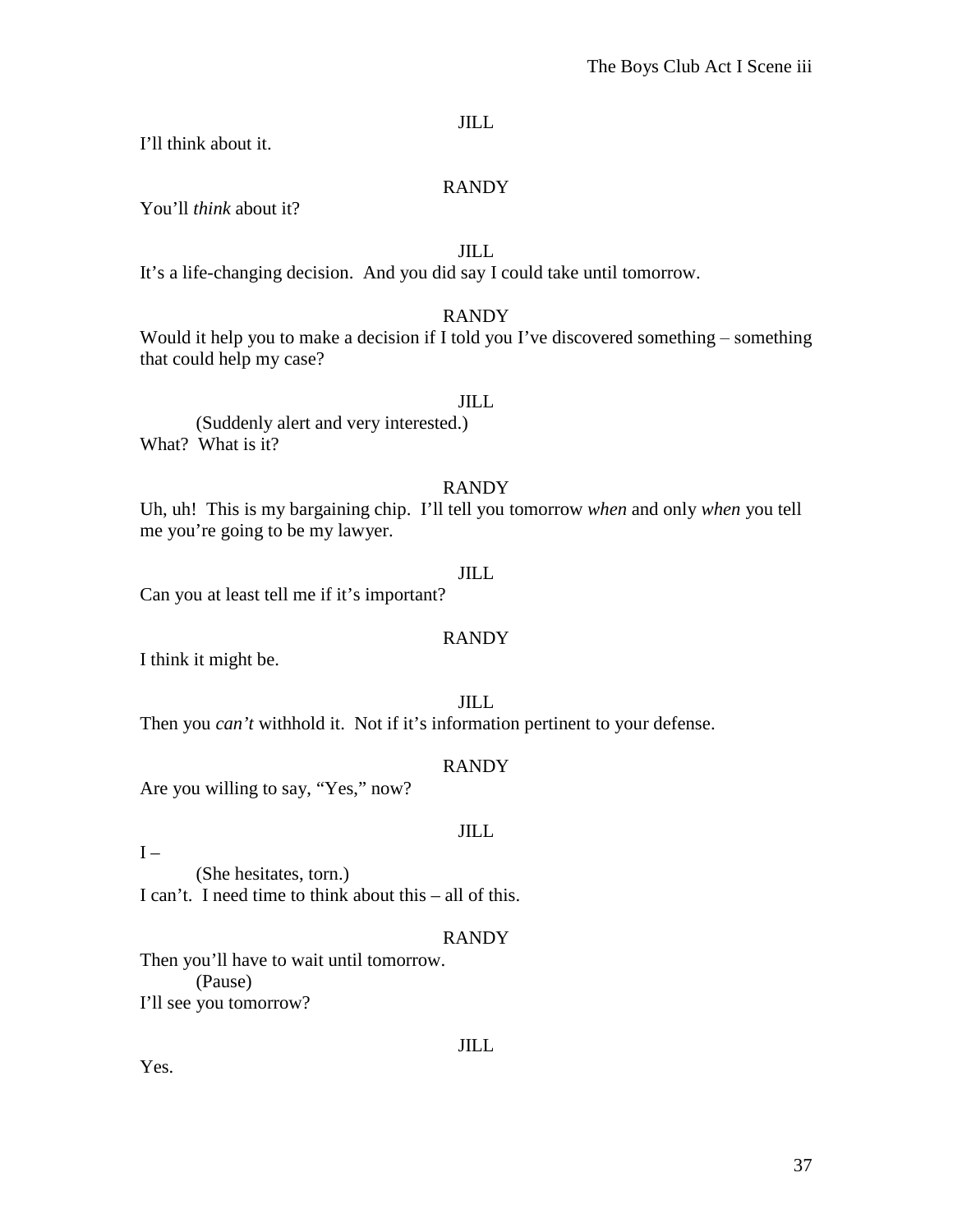9 a.m?

# RANDY

JILL

Yes.

# RANDY

Then you'll find out what I discovered tomorrow, when you tell me –

# JILL

(Cuts RANDY off.) If I tell you I'll do it.

# RANDY

(Offers his hand to JILL.) Deal?

# JILL

(Taking RANDY's hand.)

Deal.

(Blackout. End of Act I)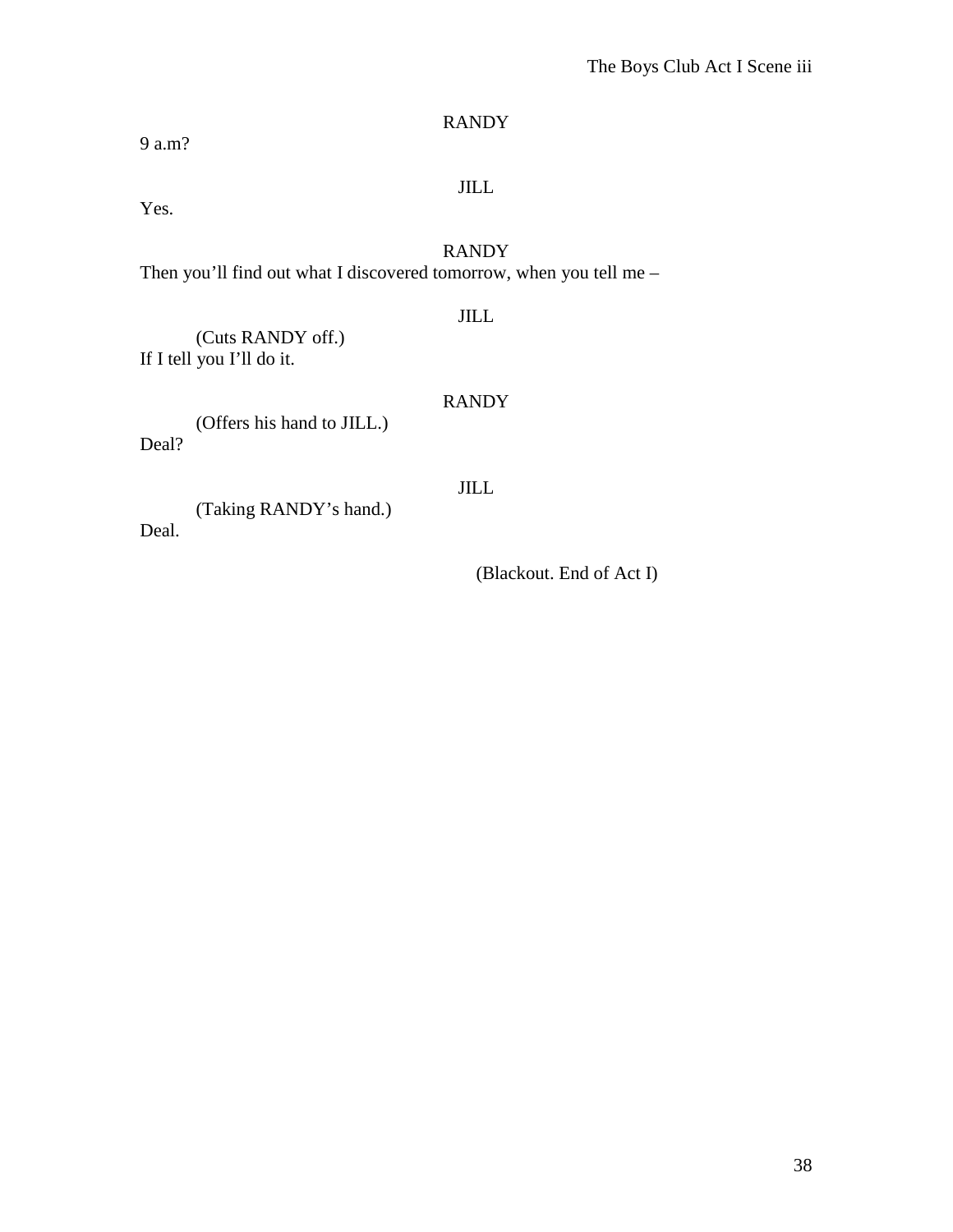(JILL stands in a spotlight.)

# JILL

I was always a competitive kid. Maybe I was born that way. Maybe it's in the family genes. After all, my Granddad started out with nothing and built one of the largest fortunes in the country.

Or maybe I just felt I had to prove that I could make it on my own. That I didn't need the rich Bennetts … all those uncles, aunts and cousins living off the old man's cash. If they thought they were superior because they had it made, well I'd show them! I was just as good as they were – better! I'd be a success. The best at whatever I chose to do, and someday ... well someday I'd be the rich and famous Bennett. Then see if I'd help them!

Of course, I didn't know how I would wind up rich and successful … and find them in the gutter so I'd be able to ignore their cries for help … But that ridiculous hope fueled my dreams.

I worked hard to make that dream come true. I was the little girl with straight As … the Girl Scout who sold the most cookies. In high school, I was captain of the swim team, the yearbook editor and the valedictorian. I was first in my class in law school.

But whenever I did something well, whenever I was the best, everyone said, "You know they gave it to her, don't you? She's a Bennett." Not once did they even consider that maybe I'd worked hard...maybe I'd done it all on my own.

Now here I am being offered the "trial of the century" and a job that pays a salary that ends with a whole lot of zeros. Fame and fortune all in one shot.

What if I say, "Yes?" I wonder what everyone will say then.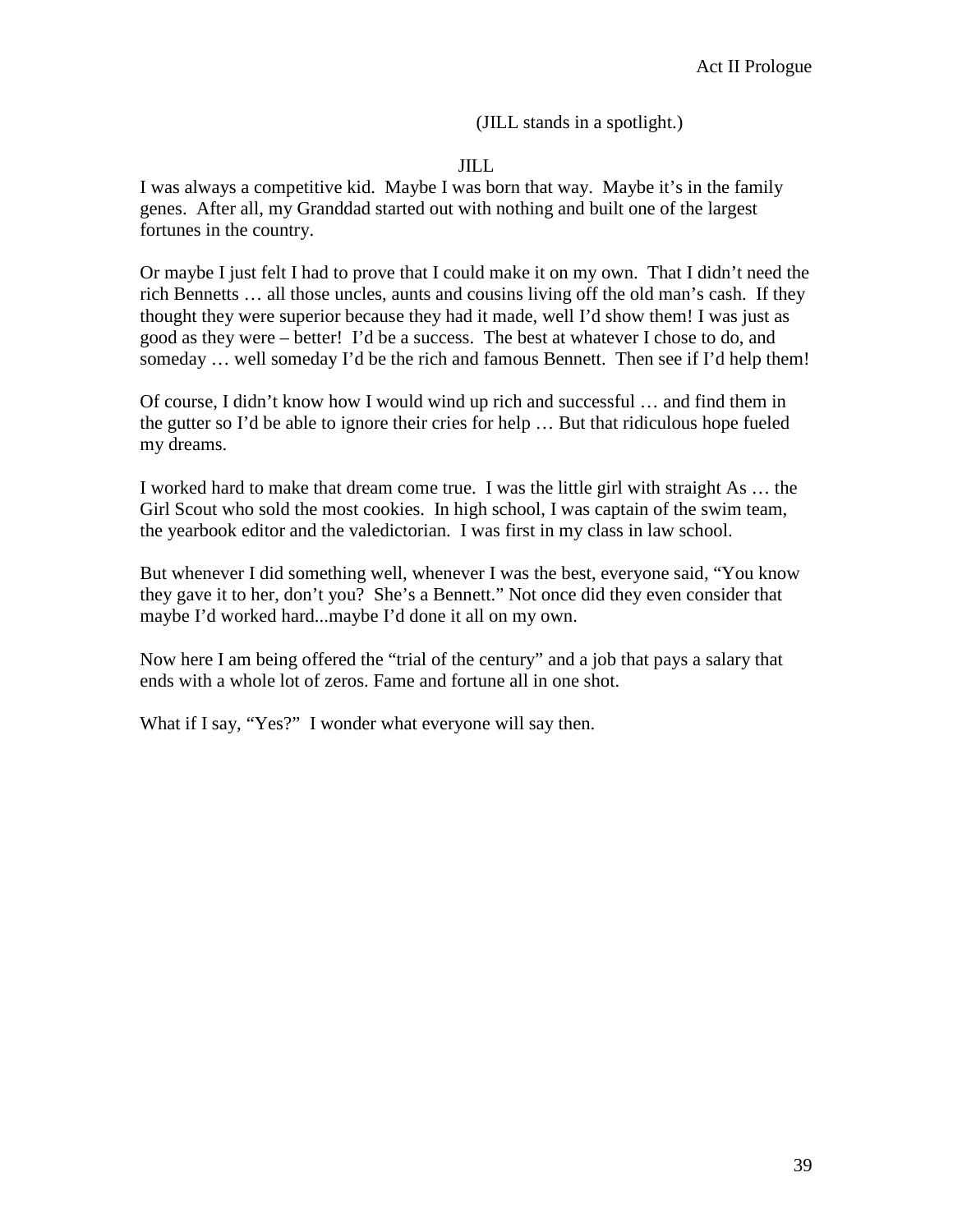|                                                                                                                                                                                                            | The Boys $Club - Act II$ Scene i                                                                                                                                                |
|------------------------------------------------------------------------------------------------------------------------------------------------------------------------------------------------------------|---------------------------------------------------------------------------------------------------------------------------------------------------------------------------------|
|                                                                                                                                                                                                            | (RANDY's jail cell the next morning. Boxes are packed up<br>and sealed. RANDY is looking at the photo he hid earlier.<br>The cell lock clangs. RANDY slips photo back into book |
|                                                                                                                                                                                                            | and drops the book back on the bedside table.                                                                                                                                   |
|                                                                                                                                                                                                            | The door opens. JILL steps in.)                                                                                                                                                 |
|                                                                                                                                                                                                            | <b>RANDY</b>                                                                                                                                                                    |
| You took your time.                                                                                                                                                                                        |                                                                                                                                                                                 |
| (Checking her watch)<br>It's 9:20.                                                                                                                                                                         | <b>JILL</b>                                                                                                                                                                     |
| We said 9 a.m.                                                                                                                                                                                             | <b>RANDY</b>                                                                                                                                                                    |
|                                                                                                                                                                                                            | <b>JILL</b>                                                                                                                                                                     |
| It's Sunday.                                                                                                                                                                                               |                                                                                                                                                                                 |
| And the Sunday traffic held you up?                                                                                                                                                                        | <b>RANDY</b>                                                                                                                                                                    |
| I took my time. I read the paper.                                                                                                                                                                          | <b>JILL</b>                                                                                                                                                                     |
|                                                                                                                                                                                                            | <b>RANDY</b>                                                                                                                                                                    |
| Even though you knew I'd be waiting.                                                                                                                                                                       |                                                                                                                                                                                 |
| Yeah – even then. Because I wanted some more time. To make up my mind                                                                                                                                      | <b>JILL</b>                                                                                                                                                                     |
|                                                                                                                                                                                                            | <b>RANDY</b>                                                                                                                                                                    |
|                                                                                                                                                                                                            | I guess this was all a big mistake then. You know where the door is. Maybe you should use it.                                                                                   |
| <b>JILL</b><br>So the deal's off? I'll call my boss and tell him I'll be back at my desk first thing tomorrow. It's a nice<br>Sunday. Maybe I'll go to the park. I could use a little R and R.<br>(Pause.) |                                                                                                                                                                                 |
| It's a shame you don't want to know what I decided.                                                                                                                                                        |                                                                                                                                                                                 |
|                                                                                                                                                                                                            | <b>RANDY</b>                                                                                                                                                                    |
| (Without turning around.)<br>Didn't you just tell me?                                                                                                                                                      |                                                                                                                                                                                 |
|                                                                                                                                                                                                            | <b>JILL</b>                                                                                                                                                                     |
| No, I don't think I did. Why don't you tell me what my decision is – since you already know?                                                                                                               |                                                                                                                                                                                 |
|                                                                                                                                                                                                            | <b>RANDY</b>                                                                                                                                                                    |

Just leave. And tell the guard I'm going to need access to a phone – immediately.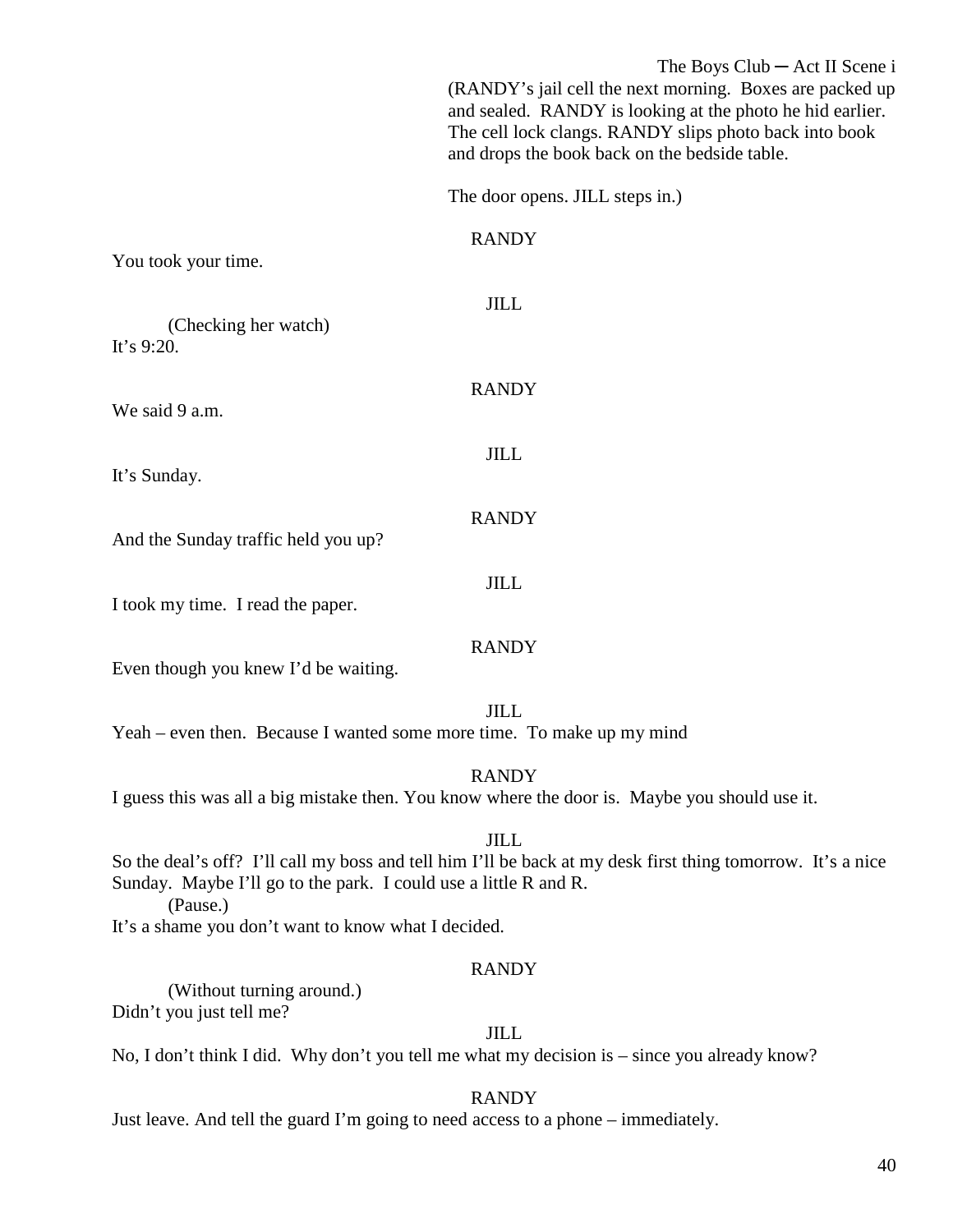RANDY

JILL Going to work. We've got 24 more hours with these files and I don't plan to waste another minute.

You jump to conclusions.

What are you doing?

(Pause. As she pages through a file, makes a note and sets it aside.) Now, didn't you promise to share a discovery with me today?

# RANDY

So you were just leading me on?

#### JILL

It was fun.

stupid.

 $You -$ 

(Pause.)

There was an accident on the  $12<sup>th</sup>$  Street bypass. I got caught between exits. Nothing to do but wait until the road was clear.

# RANDY

Why didn't you just say something?

JILL

First of all, you never gave me a chance. Second it was fun to see you sweat. Now! Tell me what you found.

# RANDY

It's in that box over there. The one on top.

(JILL jumps up, goes to the box, breaks the seal and peers into the box.)

# JILL

RANDY

What am I looking for?

Mark Axelrod's file.

# The Boys Club ─ Act II Scene i

(JILL reaches for one of the boxes, breaks the seal and

# JILL

starts pulling out files.)

Not only are you the most stubborn, conceited, infuriating man I've ever met, you are also the most

# JILL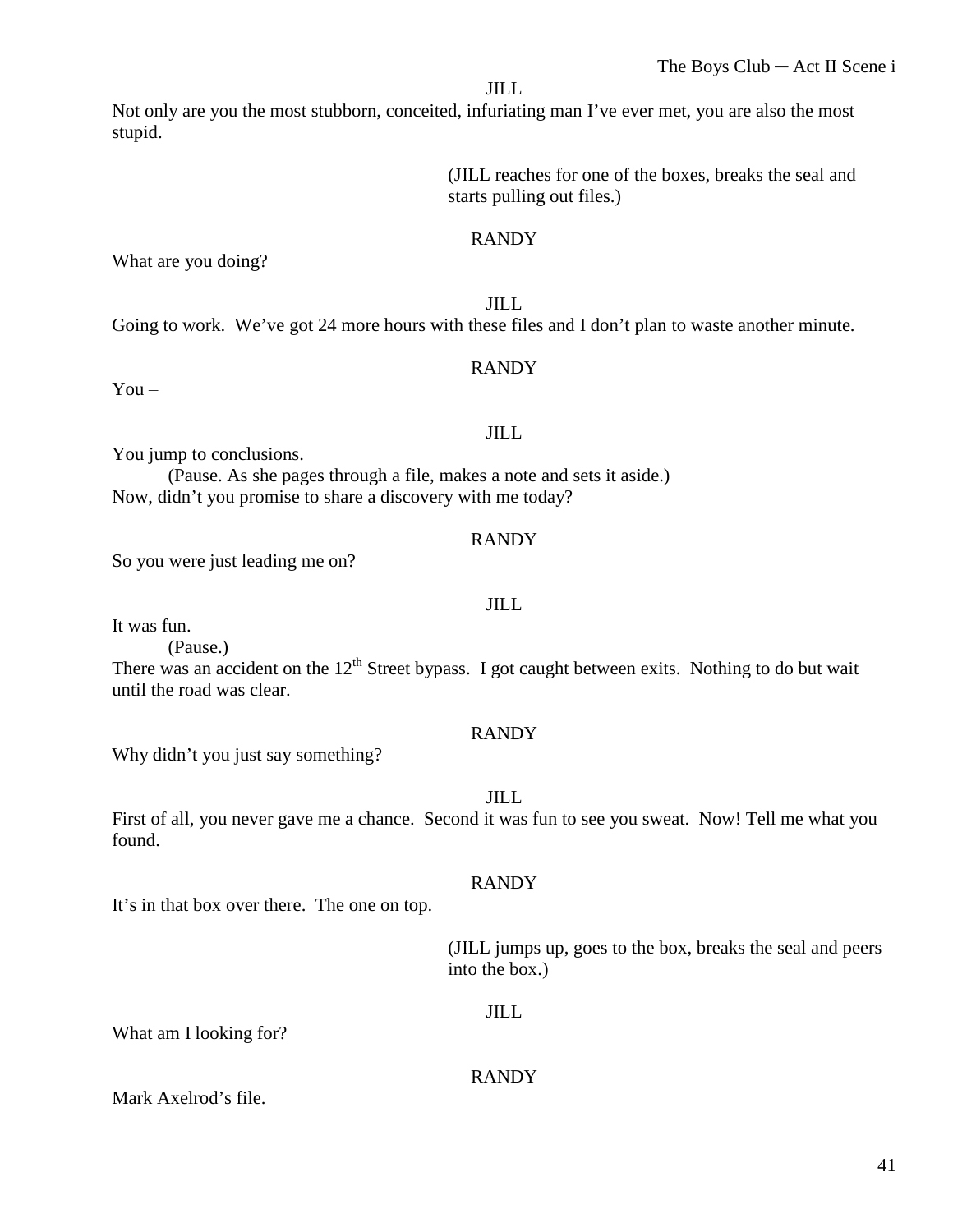He was the last boy killed, right?

# RANDY

No, he wasn't. (Introspectively.) It was Nate. Nate was the last one to die.

# JILL

RANDY Nathan Jackson. Nate – that's what I – uh, we called him – the boys, I mean.

JILL

(Preoccupied) Oh. (Pause. She digs for the file.) I've got it. (Looks at RANDY) Now what?

#### RANDY

(Collecting his thoughts) There's a report in there. They did a DNA test on some blood that was on Mark's shirt.

JILL Wait a minute. I saw that. There was quite a lot of blood, but it was all Mark's

#### RANDY

JILL

RANDY

JILL

Not all of it.

Who?

That's not possible. I read that report.

Did you read the last page?

What?

#### RANDY

JILL

RANDY

There's another page to that report. His mother's deposition is in there, right? There's something stapled to it … at the back.

It's a blank page.

Flip the deposition over, Jill.

# 42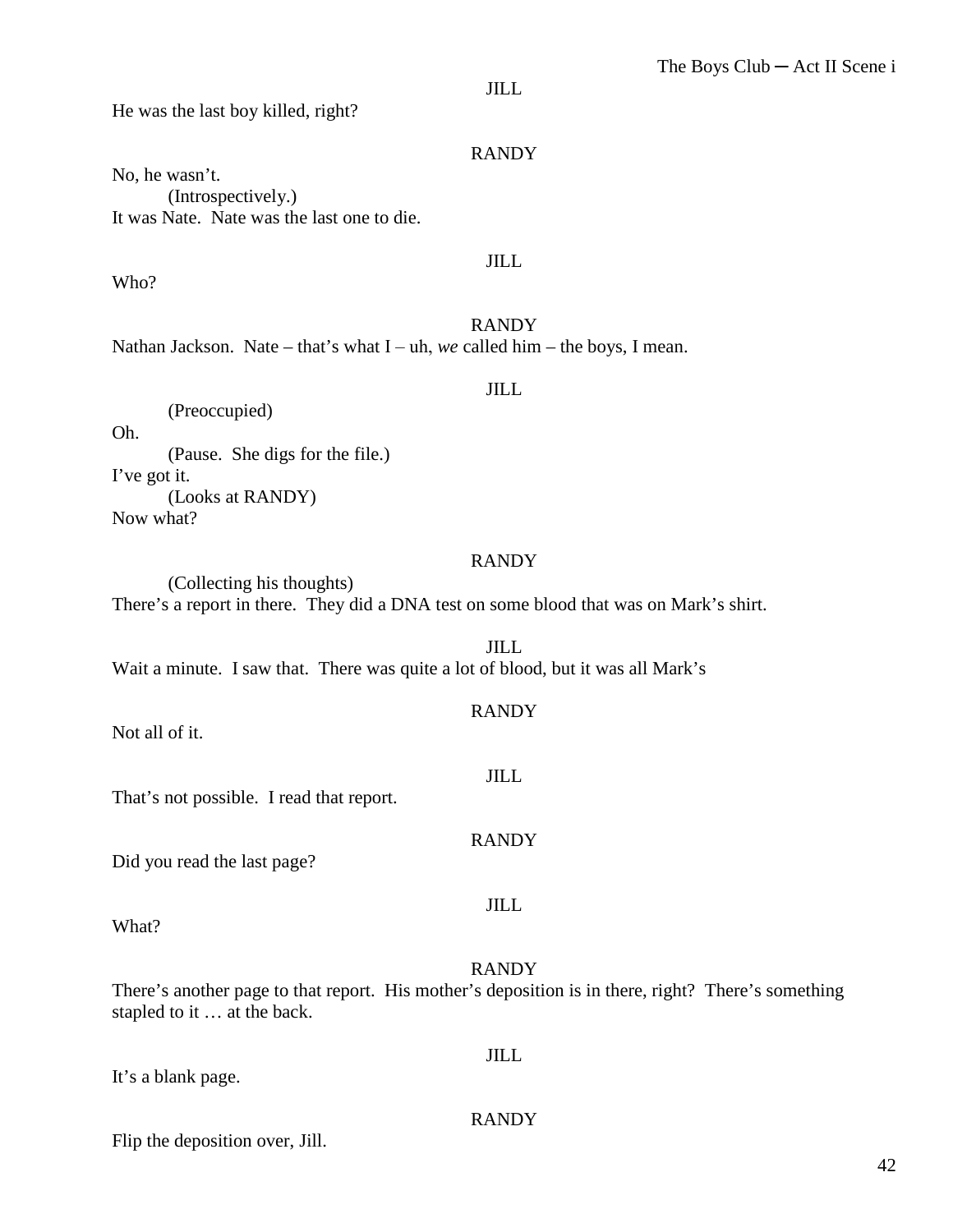(JILL flips the papers over and begins to read. Then she reaches for the DNA report scans it and goes back to the back of the deposition.)

JILL

JILL

Those SOBs! They didn't want me to see this.

RANDY Now, now. It was probably just a collating error.

Collating error, my ass.

RANDY You can't prove anything ... and it doesn't matter anyway.

Doesn't matter? They're hiding evidence from me!

Not very successfully it seems.

JILL

RANDY

JILL

Do you know what this says? (Pause.) It says not all the blood on that shirt was the victim's.

# RANDY

I know.

JILL It also says that the second person's blood – the murderer's blood – and your blood don't match.

# RANDY

It seems I'm not the only one who is jumping to conclusions this morning.

JILL Well, where did that blood come from – if not from Mark's murderer?

RANDY It's a good question, Jill, and the District Attorney's already working on a good answer.

As long as we don't know whose blood is on that shirt, it doesn't matter what "answer" the DA comes up with.

JILL

# RANDY

Really?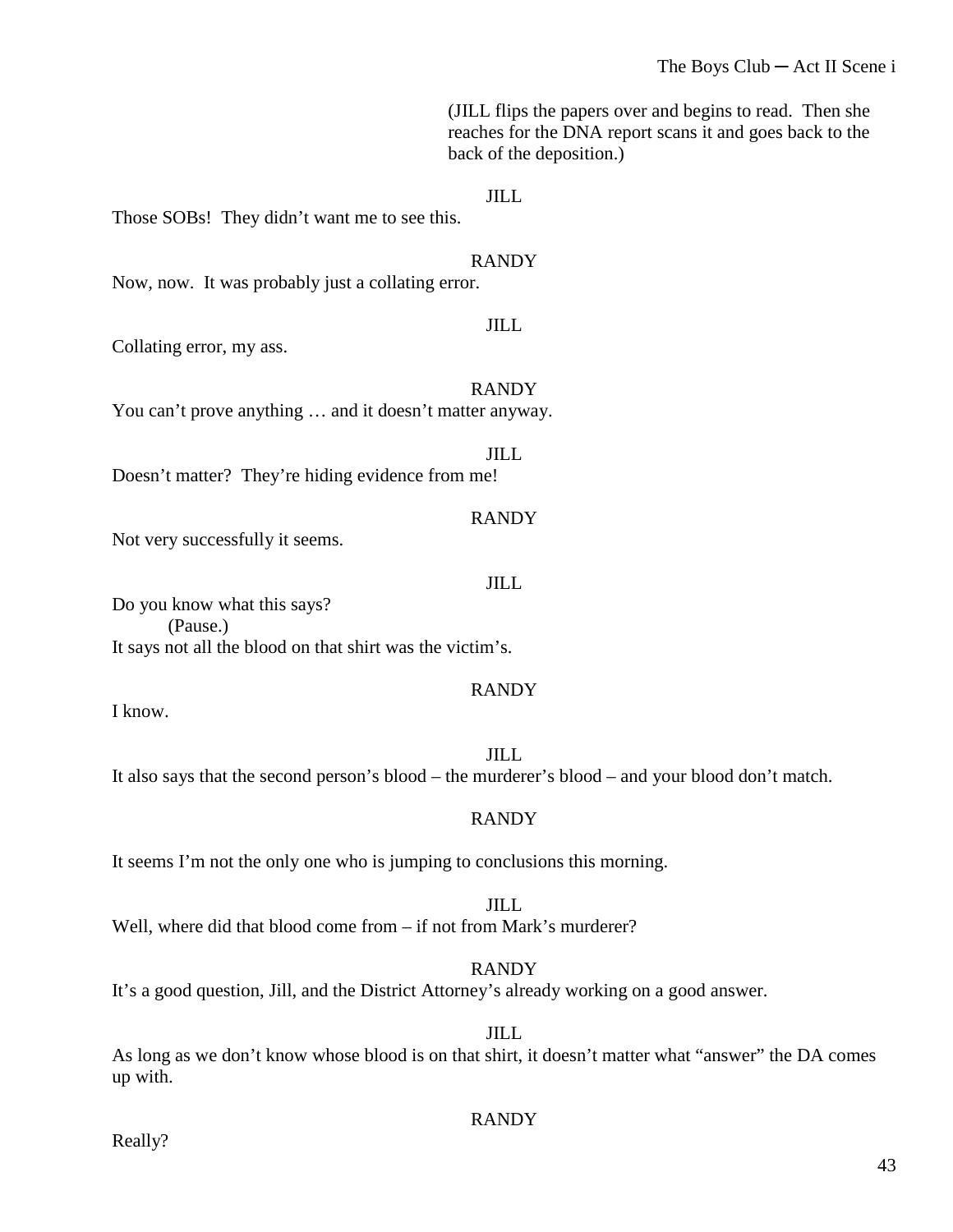Look at the facts. The boys' bodies were all found at Clooney Construction sites … but nobody saw anything, so anyone could have put them there. You met the boys, knew the boys or had access to them … but so did just about anyone who walked into a Clooney Club. You have no motive to kill them…outside of the obvious one...

#### RANDY

What?

That you're a "perv".

#### RANDY

JILL

That's harsh.

#### JILL

Yes, it's harsh … and that's why they're going to run with it. They want to get folks angry. Get then reacting with their emotions and not with their heads. You've been reading the papers. What are they full of?

# RANDY

I don't need any reminding.

# JILL

Okay, then. With this report, all I have to do is keep telling the jury that there is absolutely no forensic evidence to tie you to any of these crimes … but there *is* forensic evidence that ties someone *else* to one of those murders. Furthermore, the D.A. has chosen to harass you rather than following up on this – very real – physical evidence.

#### RANDY

You think that's enough?

# JILL

Don't you?

(Pause.)

I think we have plenty to hit the prosecution with. First – they have forensic evidence that someone else is involved in one of the slayings that they're not pursuing. Second – they have no forensic evidence that you were involved in *any* death. Third – they've been carrying on a smear campaign …

# RANDY

Fine, you can say all that, but ... They'll say that the circumstantial evidence is overwhelming – and they'd be right. They'll say that I could have had an accomplice and the blood is his. They'll say that they haven't said anything about me that hasn't already been said – for years.

(Pause.)

And where are you then?

# JILL

You forget. I found evidence essential to my case removed from a report and inserted into a deposition – backwards – where I was unlikely to find it. Can't say anybody *hid* it exactly. Can't get a mistrial.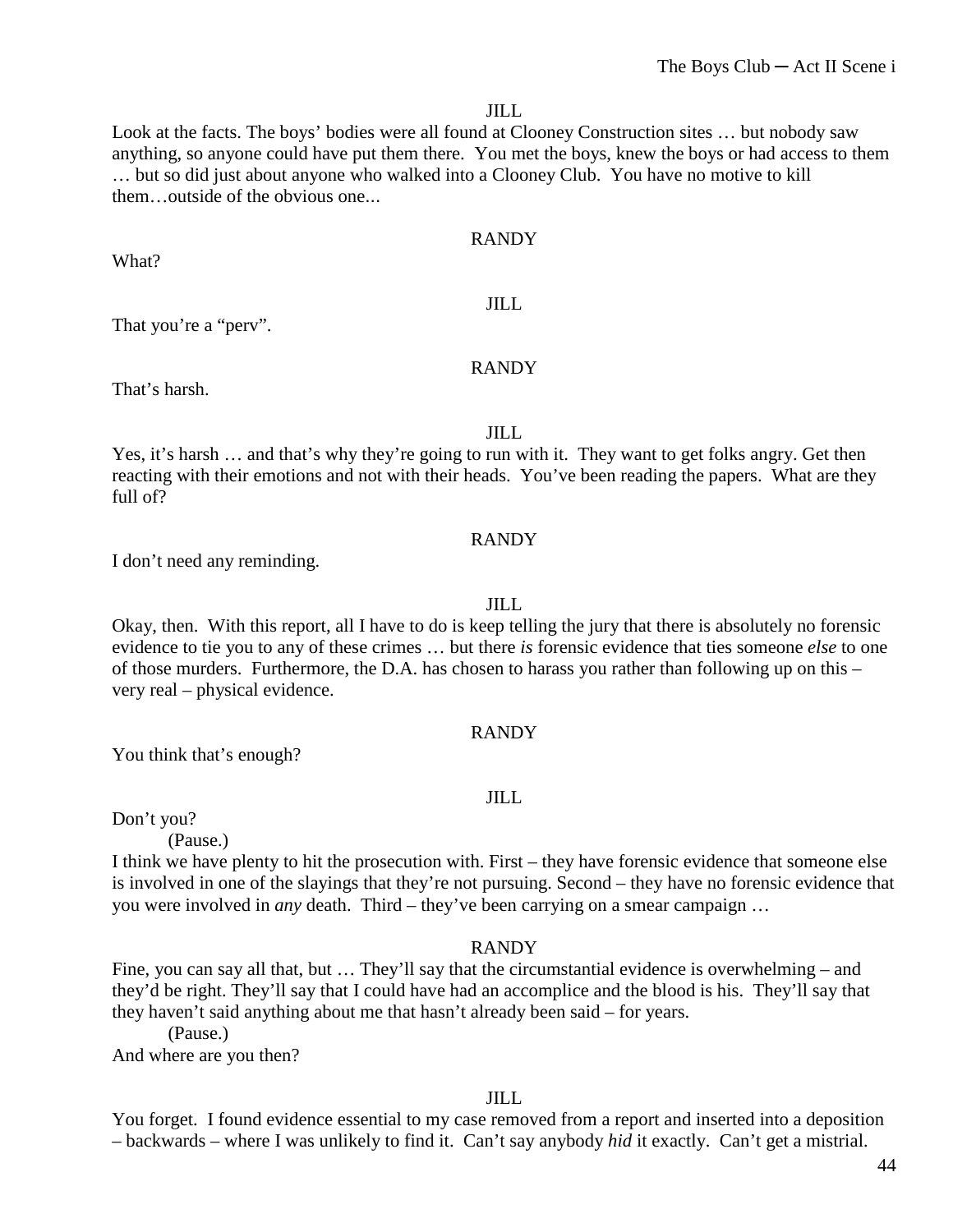# (Pause.) But that's what makes it so great!

| <b>RANDY</b>                                                                                                                                                                                                         |  |
|----------------------------------------------------------------------------------------------------------------------------------------------------------------------------------------------------------------------|--|
| What are you talking about?                                                                                                                                                                                          |  |
| <b>JILL</b><br>I can hammer on this fact in court.                                                                                                                                                                   |  |
|                                                                                                                                                                                                                      |  |
| <b>RANDY</b><br>The prosecution will object.                                                                                                                                                                         |  |
|                                                                                                                                                                                                                      |  |
| <b>JILL</b><br>Of course they will. And the judge will sustain.                                                                                                                                                      |  |
| <b>RANDY</b>                                                                                                                                                                                                         |  |
| And there we are back at square one.                                                                                                                                                                                 |  |
| <b>JILL</b>                                                                                                                                                                                                          |  |
| Absolutely not. Sure, the judge will tell them to disregard my accusation. But they won't forget it. And<br>they won't be able to disregard the evidence. So we have what we need! Reasonable doubt $-$ a lot of it! |  |
| <b>RANDY</b>                                                                                                                                                                                                         |  |
| But what about $-$ ?                                                                                                                                                                                                 |  |

JILL We simply make a plan. First, we really work them over on the lack of DNA evidence against you. If you didn't kill the one boy … then it's possible that you didn't kill any of them.

# RANDY

# JILL

# RANDY

(Smiling)

Really?

I didn't.

I know.

JILL I'm here aren't I? On a sunny Sunday morning in June – when it's very nice in the park.

# RANDY

(Bigger smile)

Smart ass.

(Pause. JILL smiles back.) So – how long have you *known*?

# JILL

I've had my suspicions for a while. I figured you wouldn't be so irritatingly uncooperative if you *had* done it.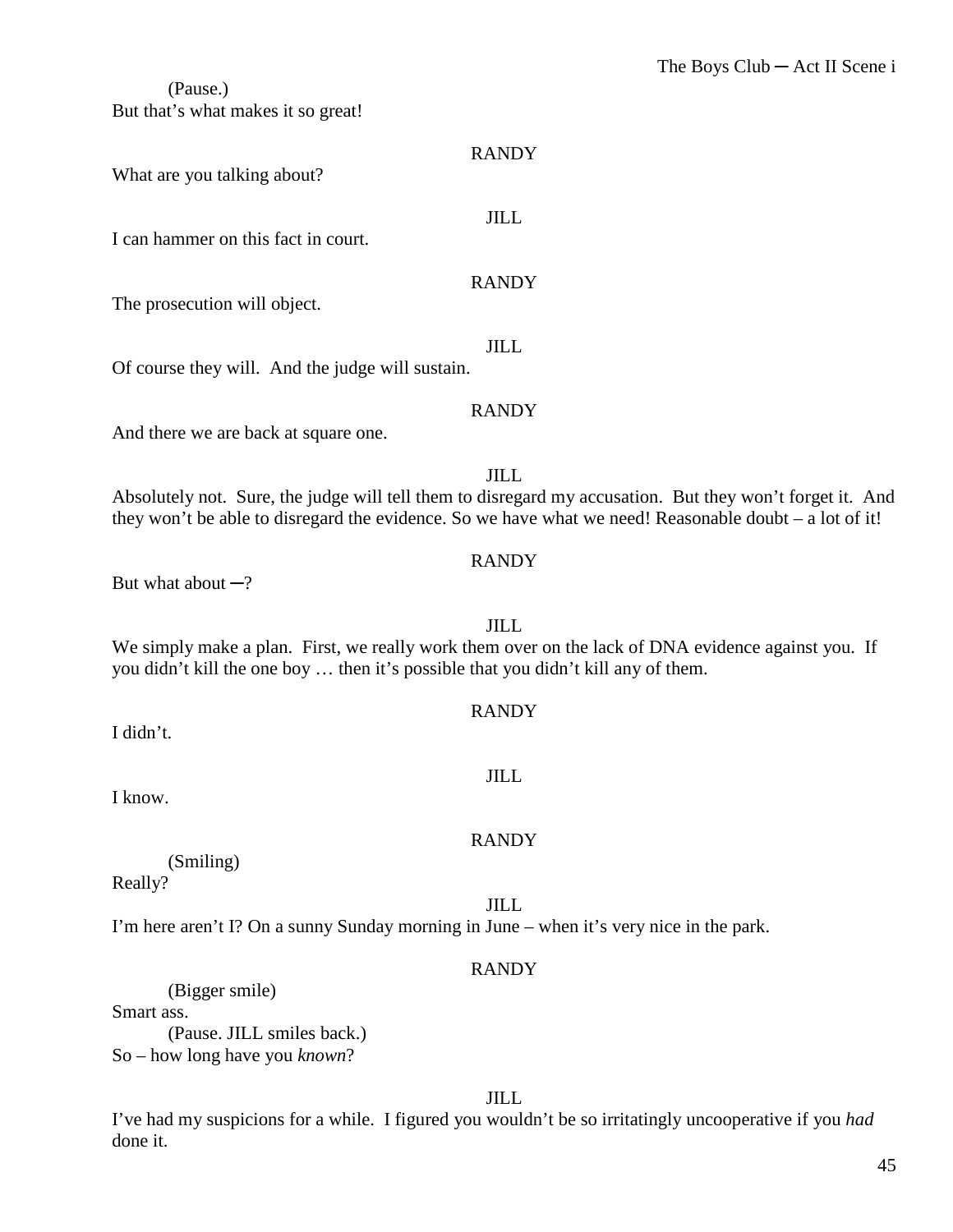Why is that?

#### JILL

You would have been a lot more worried about getting off and a lot less worried about your injured pride. Innocent people are usually too angry at the fact that no one believes them to get scared until it's too late. And you've been pretty angry.

# RANDY

Where'd you come up with that theory?

#### JILL

Experience.

(Pause)

But we're wasting time.

(Pause. She thinks for a moment, assessing.)

Okay…here's what we've got to do. First – we have to scour all these boxes for another missing DNA report. I can't have them surprising me with the evidence that they've tested that second blood sample. We can't have them waving a report under my nose that says the blood belongs to Mark's little brother … and then get Mom to testify that Mark gave him a bloody nose the day he went missing.

#### RANDY

You think that's possible?

#### JILL

Anything's possible. So we'll start digging. We can't afford to look the least bit sloppy. Especially, if sloppiness on the part of the prosecution is a major part of our defense.

(Pause. JILL is thinking.)

You know ... there should be more blood. We've got fourteen murders ... and there's almost no blood. Can that be right? Surely somebody struggled, scratched or something?

Maybe this is an avenue we need to pursue? We're going to have to review all the reports on cause of death again from this angle. And then I want to go over your testimony again. I'm going to want to put you on the stand.

# RANDY

Whoa! Slow down. Wait a minute!

(JILL stops. Looks at Randy. She's irritated at being interrupted.)

#### JILL

What now?

RANDY

Does this mean you're taking me up on my offer?

JILL

What?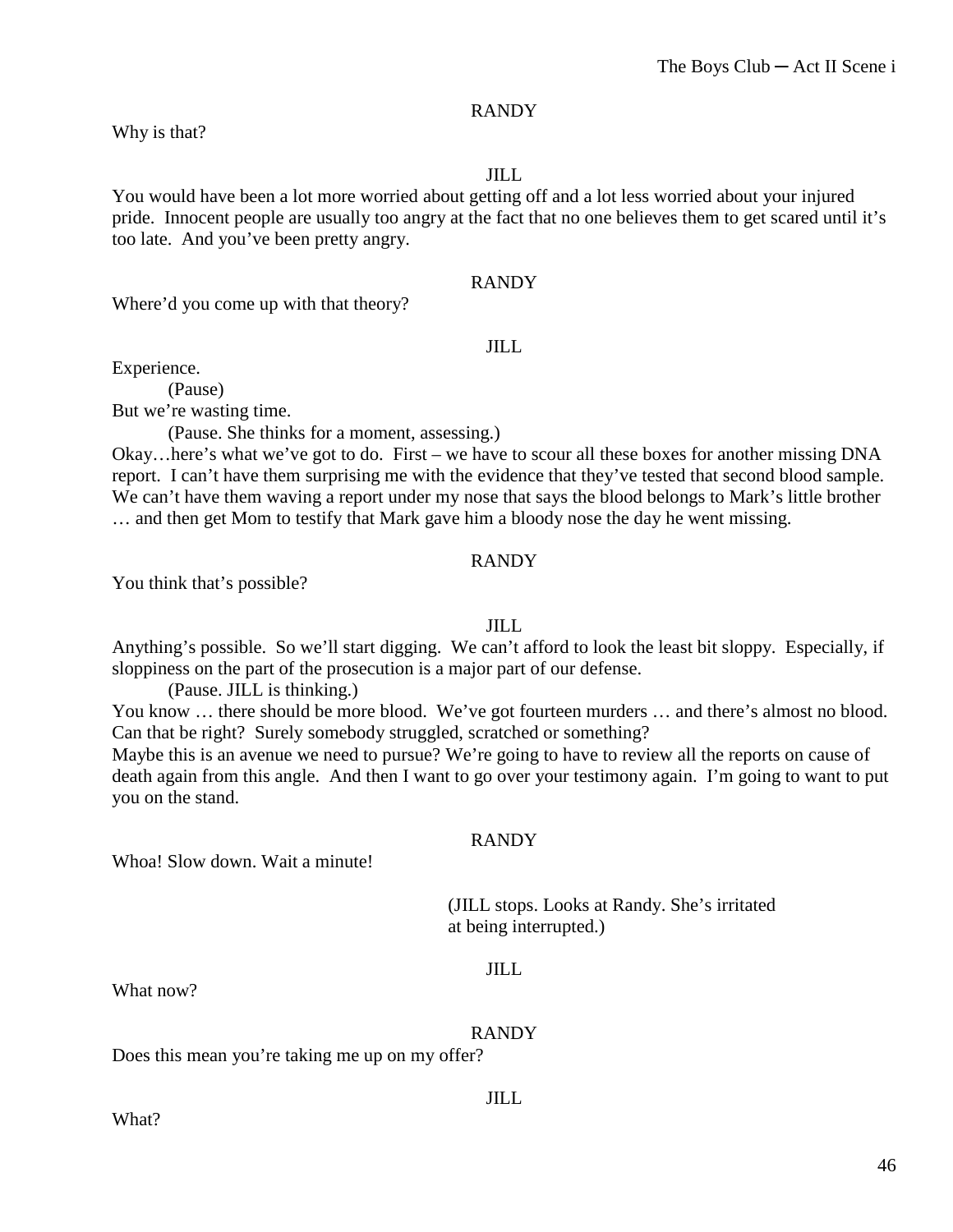My offer of work. Your boss – Greg Rossi – did tell you to cease and desist or you'll be fired. Didn't he? Just yesterday?

# JILL

So?

#### RANDY

So do you accept my offer of employment? Will you – officially – become my private defense attorney, and later take up a position as Chief Counsel of the Clooney Clubs. I believe we talked about an annual salary of around \$400,000.

#### JILL

Look, we've got a lot to do here.

#### RANDY

I insist. I've even drawn up a little contract.

(RANDY reaches for a sheet of paper and a pen.)

Here, I've written it all out. You can correct me if I did something illegal.

(RANDY reads)

I, Randolph Clooney, agree to hire Jill Bennett in the position of Chief Counsel of the Clooney Clubs, a not-for-profit organization chartered in this state, and to pay her the sum of \$400,000 per annum. In return Jill Bennett will act as my defense attorney during my murder trial. The position of Chief Counsel will begin immediately following the end of the trial, regardless of the verdict.

JILL

RANDY

JILL

RANDY

(Pause. While RANDY finishes writing.)

There.

(He pushes the paper to JILL.)

Sign it.

(JILL hesitates) Isn't it legal?

It's legal enough.

Then put your John Hancock right there.

Do we have to do this now?

Nothing like the present. (He holds out the pen.)

JILL Why don't we just go back to work? I don't need a signed contract. After all, you gave me your word.

#### RANDY

I could break it.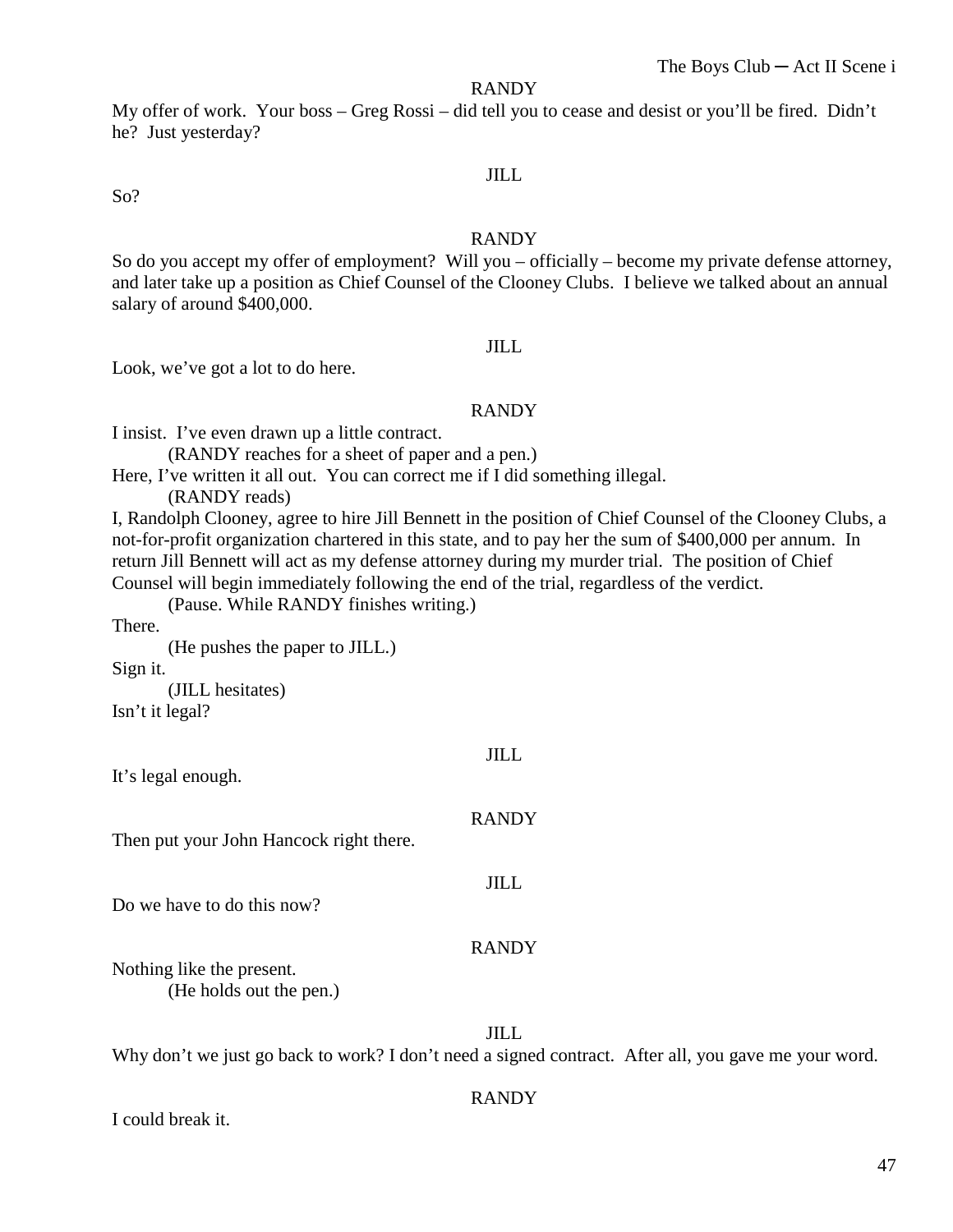I could leave.

# (RANDY and JILL stare at each other.)

# RANDY

Okay, you can sign it before you leave.

# JILL

All right, then. Let's get down to work. I want to start by interviewing you again. I want to go over your testimony with a fine-tooth comb so that you're rock solid on every detail.

#### RANDY

Why do I need to be rock solid on every detail?

JILL I'm going to put you on the stand. Now that we have a DNA report with a mystery blood sample, it's important that the jury get to know you. I need  $-$ 

# RANDY

(Interrupting)

No. I'm not getting on the stand. I don't have anything to say that's going to sway the jury's mind. I don't want to face the prosecution.

#### JILL

Why?

# RANDY

Because they'll make me angry and I'll wind up saying something stupid.

#### JILL

That's ridiculous. You're a smart man. You can see through a ploy like that.

# RANDY

Maybe I can, but I don't want to take the risk.

(Pause.)

You just want me to defend myself. I have no intention of doing that.

#### JILL

That's a lie!

(Pause. RANDY looks at her stunned.)

You have every intention of defending yourself. You always have. It's just another one of your little games and I'm not going to stand for it any more.

# RANDY

I'm not playing –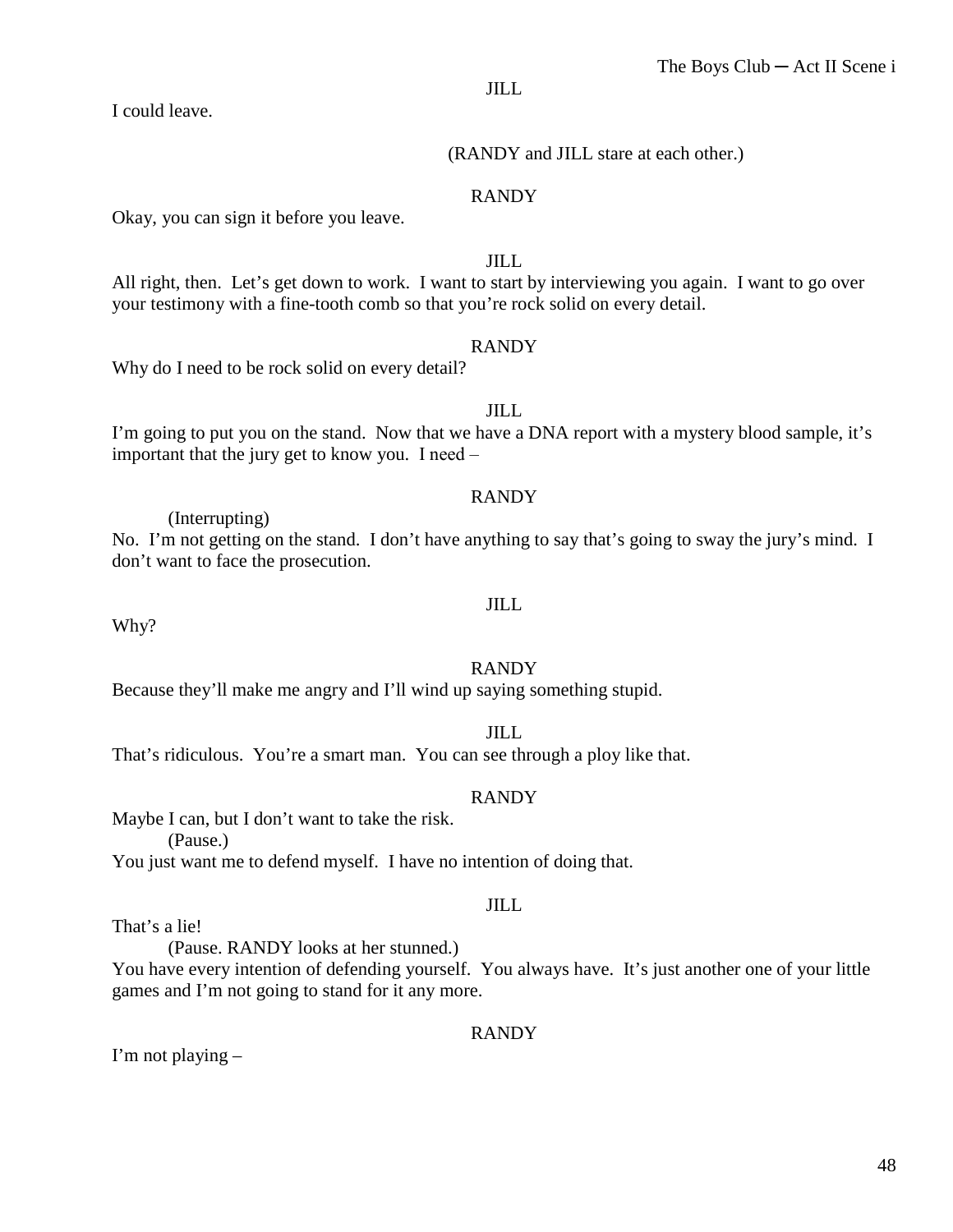You've been playing me from the beginning. But that's going to stop right now because it just doesn't work.

#### RANDY

JILL

Doesn't it? You're here aren't you?

(Interrupting)

You think you're so smart. You think you have everything figured out. But I've seen your games before. You're my sixty-sixth defense. I told you I had experience.

# RANDY

Yeah, then what took you so long?

JILL

Who said it took long? My instincts told me that they had the wrong guy as soon as I had a chance to look at the evidence. But –

# RANDY

But  $-?$ 

#### JILL

But I had to be sure. Not just that you were innocent … but that there was a good chance I could get you off.

# RANDY

Nice way to put it.

#### JILL

That I could get a verdict of not guilty. And that's why you are going on the witness stand. You have got to show the jury who you are and how you feel about these kids. They have to see you the way I see you.

#### RANDY

I'll be in court. They can see me just fine.

#### JILL

The way to win – the only way – is to counteract the innuendos. They have to see you for what you really are – a man who has dedicated his life to helping boys and who has suffered a lot to do it. (Pause)

There's only one person who can introduce them to that man. That's you.

#### RANDY

Me? I thought I was overbearing, infuriating, stubborn, impossible…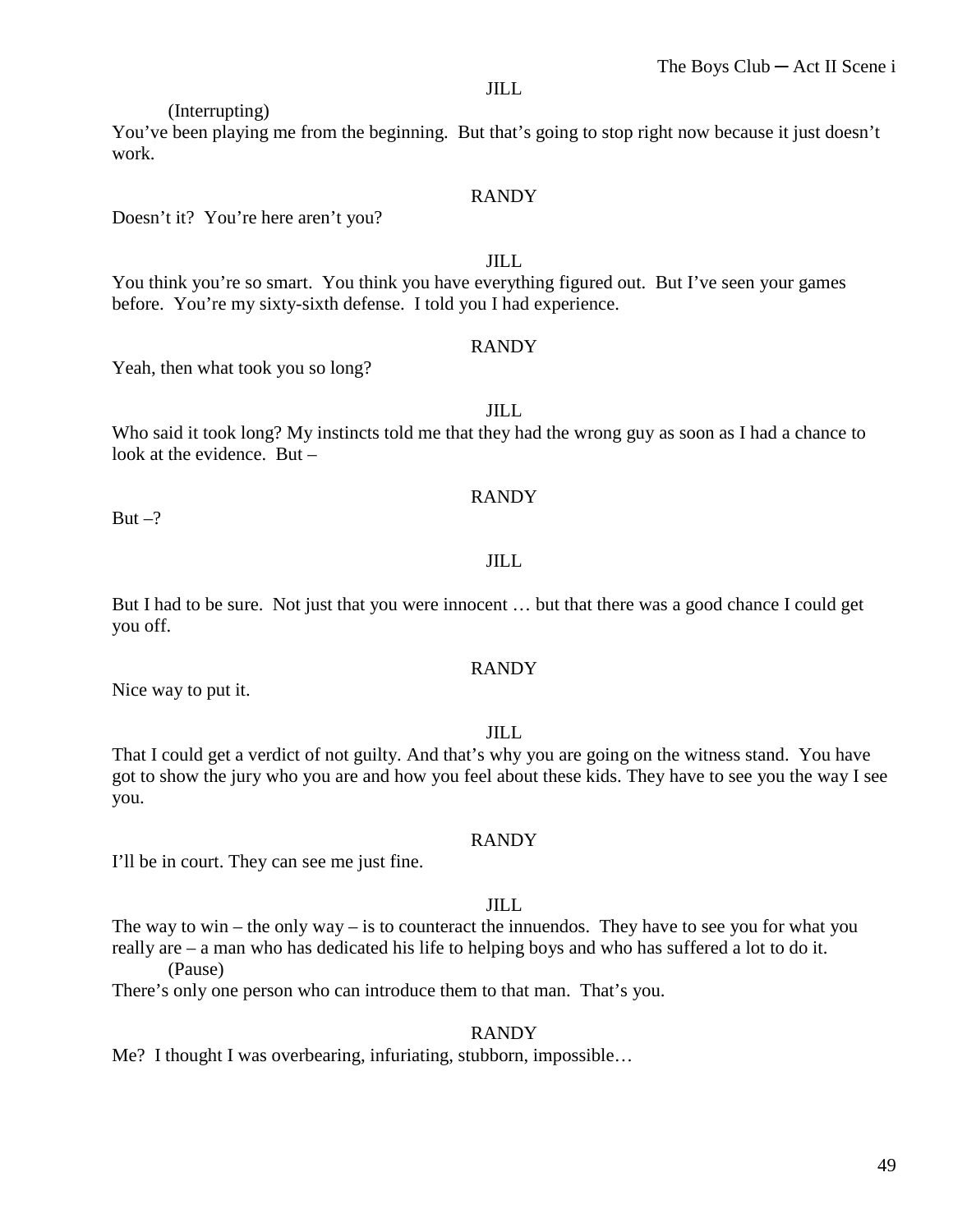Shut up.

(Pause.)

I'm not going to let them see that side of you. You are going to be the strong, dedicated, caring person I believe you to be under all the crap you keep shoveling at me.

#### RANDY

Yeah, but the fact is…

# JILL

You are one irritating son of a bitch. But the jury doesn't need to know that. Facts and the truth are not always the same thing. Facts demonstrate that you can be one hard man to like. The truth shows that you've done a wonderful thing for the boys of this city.

(Pause.)

So how do you want to be seen when we go into court?

#### RANDY

All right! I'll go along with you  $-$  on one condition.

#### JILL

Can't you just be straight with me for a minute?

#### RANDY

I am being straight. Just sign my little contract, Jill, and I'm all yours.

# JILL

Why is it so important to you that I sign this thing?

#### RANDY

I'm thinking of you and your future. You're walking away from a good paying job with a career track.

#### JILL

Yeah, some career.

#### RANDY

And I'm just trying to make sure that you don't lose out. (He picks up the pen and holds it out to her.) So sign already … and let's get to work.

#### JILL

I still figure you're just playing me.

#### RANDY

I'm opening the door to the candy store for you. It's time you stopped pressing your nose up against the window, and walked through that door. It's the least I can do for the only person in the world who is on my side. The person who is going to save my life.

#### JILL

Is that who you think I am?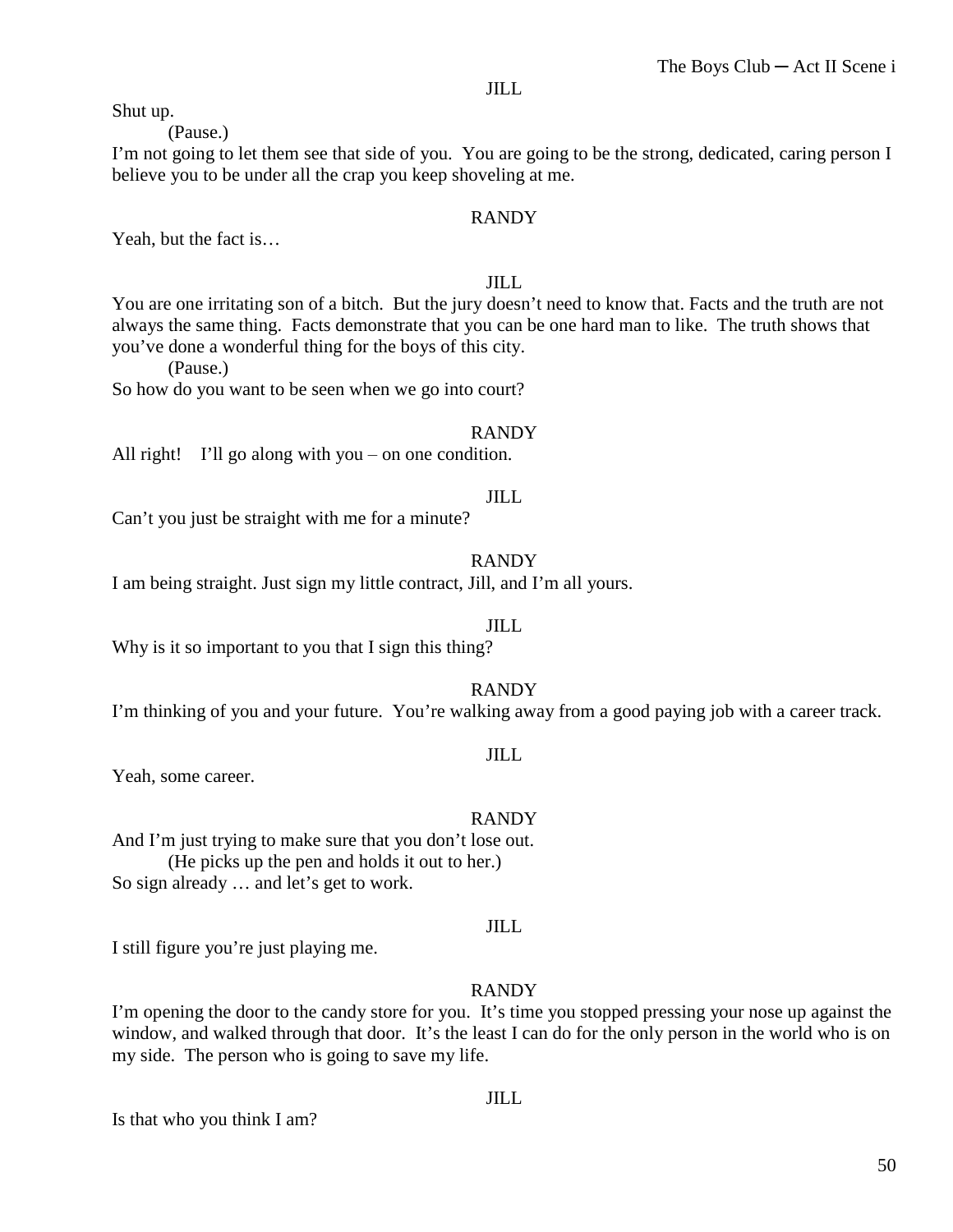I know that's who you are. Now sign our little contract … and even if things don't work out for me, they'll work out for you. I want that. More than anything. Okay?

# JILL

(Takes the pen.)

Okay!

(She signs,)

(BLACKOUT.)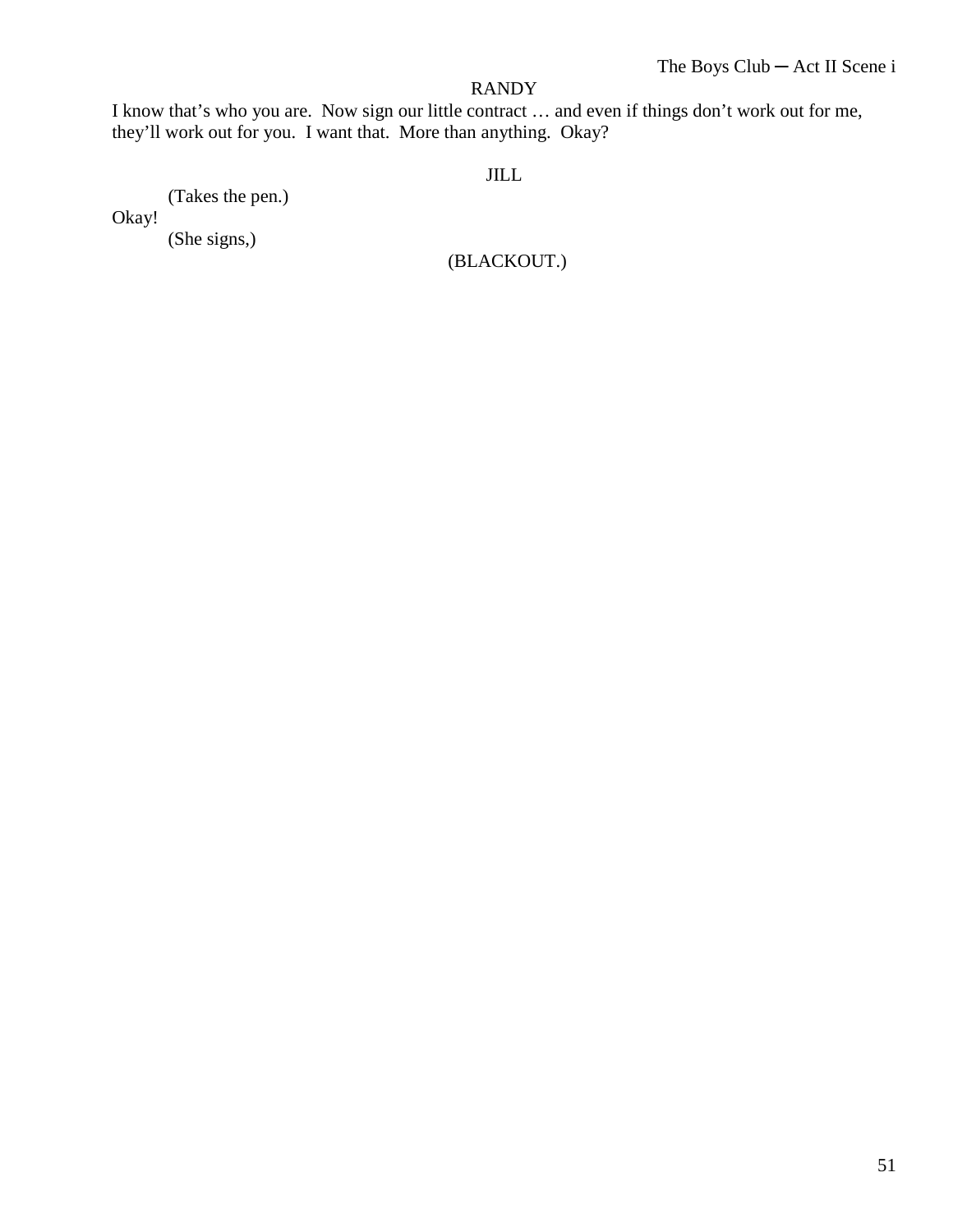(RANDY's jail cell weeks later. The sealed evidence boxes are gone and the room is Spartan in its neatness. Papers are put away. The books are back on their shelves, except for one book which remains near the bed.

The room is empty at curtain's rise. Then the door lock clangs and the door swings open. RANDY and JILL enter.

RANDY seems quietly pleased with himself. JILL is ebullient.

JILL

Well! That was quite a show you put on today, quite a show. Randy, the noble. Randy, the selfless. Randy the morally outraged. You sure know how to play to an audience!

#### RANDY

I was simply following the orders of my counsel. Did I do wrong?

#### JILL

No, you did exactly what I told you to do, but I had no idea you'd be so good at it.

#### RANDY

I was just being myself.

JILL Really? Then how come I never saw that side of you before?

#### RANDY

I've been very nice to you.

#### JILL

You have not! You've been perfectly horrible. (She grins) But you were perfectly wonderful on the witness stand today!

#### RANDY

I just followed orders. It was all your doing.

#### JILL

Really?

#### RANDY

Oh come on. Since the day we found that misplaced DNA report, you haven't missed a beat. Your strategy has been flawless.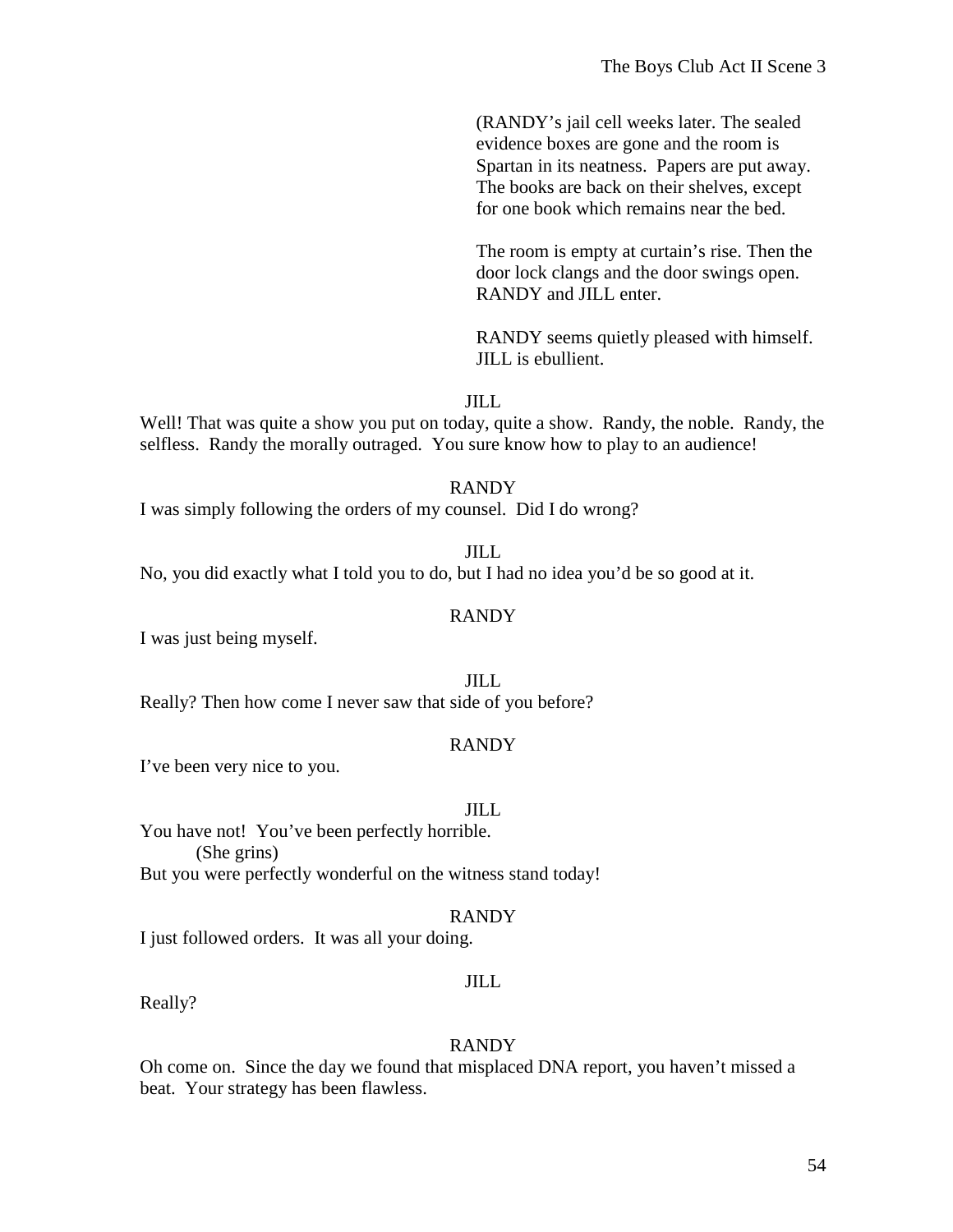(Enjoying the flattery)

How so?

# RANDY

First, you used my datebook to demonstrate that I had very strong alibis for over half of the murders. Then you got some very powerful people to corroborate those alibis  $-$  including my big brother John. He wasn't at all happy to admit that I was with him at a meeting of the Clooney Trust that went very late into the evening of September  $14<sup>th</sup>$ .

(Pause.)

You know, the fact that good ole' John Wayne Clooney got angry certainly didn't hurt. I tell you,  $I -$ 

# JILL

Wait a minute! Did you just call your brother John WAYNE?

# RANDY

Yep!

# JILL

And your oldest brother? Gary? The one who was killed in Vietnam? Could he be named ─

# RANDY

Gary Cooper.

JILL

(Starting to laugh) And that would make your middle name  $-$ ?

# RANDY

Scott.

# JILL

(Laughing hard.)

John Wayne, Gary Cooper and Randolph Scott. Oh…my…God! How could I have not known this?

RANDY

I think you current reaction to my father's naming habits might give you a clue.

# JILL

Cowboy stars! You're all named after – (She laughs harder.) How could I have not known this?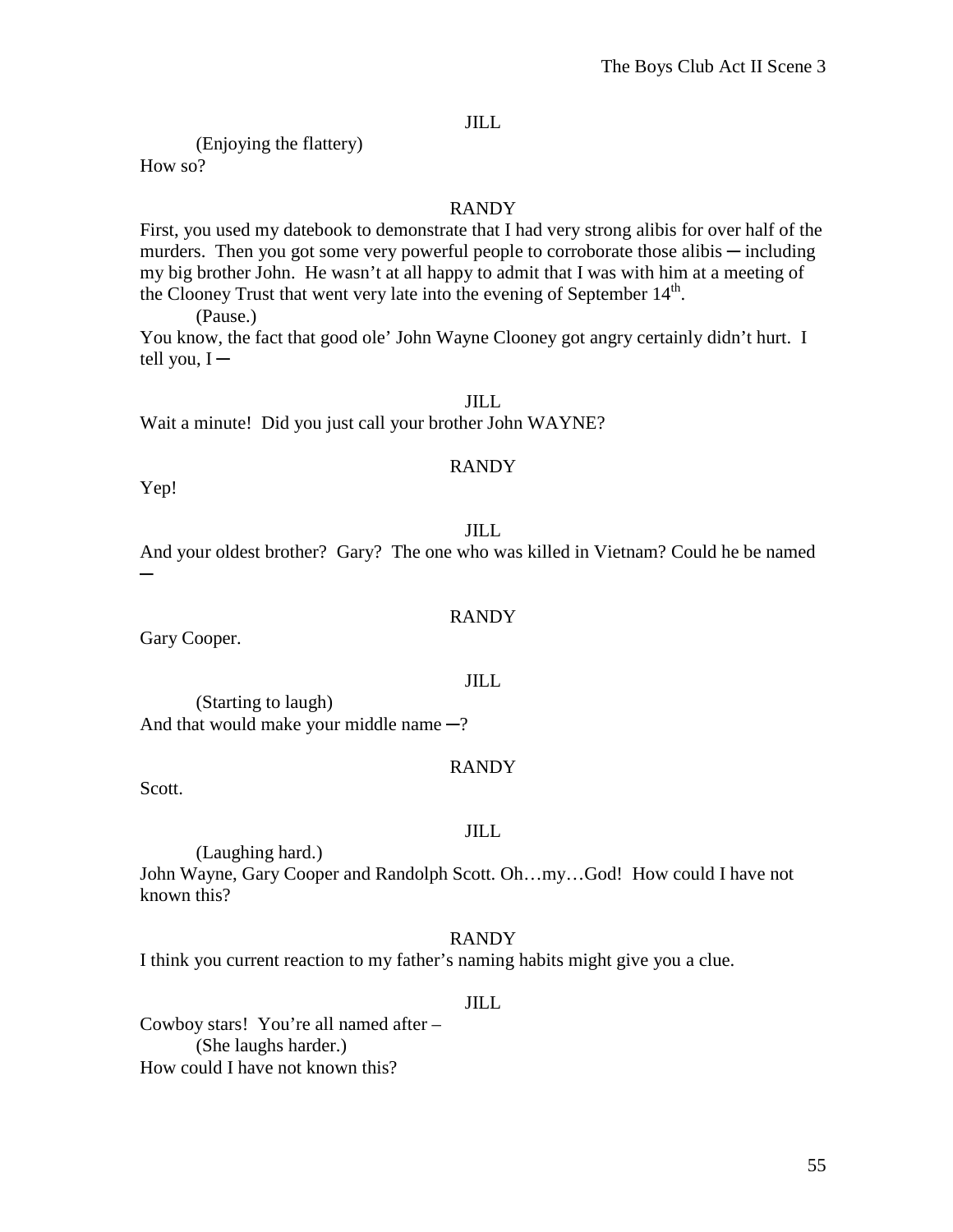Nobody knows it. Carefully hiding our middle names was the only thing my brothers and I could ever agree on.

# JILL

(Affecting a thick western drawl.) C'mon pardner, let's round up those ornery, no good name callers and haul 'em in to town fer some frontier justice. See here, Marshal, I need these men arrested on account of they been callin' me by … my name!

#### RANDY

It's not that funny.

# JILL

Oh, yes it is. And it's so wonderfully ironic, too! (She continues to laugh.)

#### RANDY

I would think a woman whose parents named their offspring "Jack and Jill" would be able to show a little more compassion.

# JILL

Nope! All compassion was beat out of me on the playground.

(Pause.)

You know, some parents show absolutely no sense when it comes to naming their kids. But your father –

#### RANDY

I know. I know. He did a bang up job.

#### JILL

Absolutely! He couldn't have picked a better name for you if he tried.

#### RANDY

What?

#### JILL

Yeah. Randolph Scott. Tough, strong, noble, fearless and …gay! (She doubles over in laughter again.)

#### RANDY

Very funny!

#### JILL

You really can't take a compliment, can you?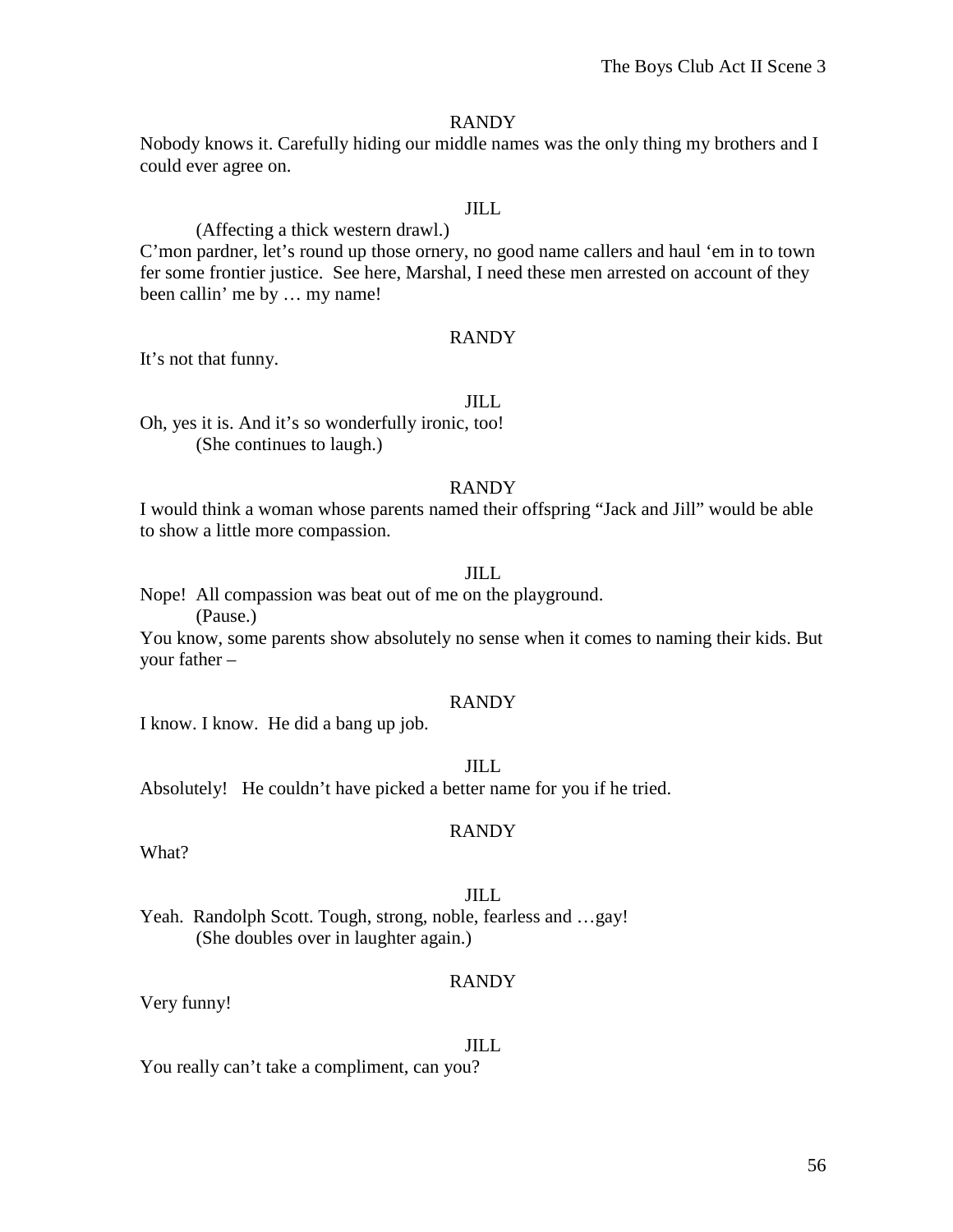# Compliment?

#### JILL

I think I just called you, "Tough, strong, noble and fearless." I learned that about you these past weeks.

(Pause. With a smirk.) I already knew you were gay. (Pause. Soberly.) Seriously, you did a great job today.

#### RANDY

I think I called D.A. Daugherty a sonofabitch.

#### JILL

You did.

# RANDY

Judge Collier threatened to hold me in contempt –

#### JILL

On several occasions.

# RANDY

And you call that a great job.

# JILL

You were perfect. Maybe the best part was that you never tried to make anyone like you. (Pause.)

Of course, I don't know if you have it in you to make anyone like you…but your natural irascibility worked in your favor. You were the perfect picture of a hostile witness. You even refused to answer some of *my* questions and I'm your defense attorney.

# RANDY

You were smart enough to move on.

# JILL

It served my purpose. Especially when you refused to name that "nice man" you met at on your birthday. It was obvious to everyone that you were trying to protect him.

# RANDY

You think so?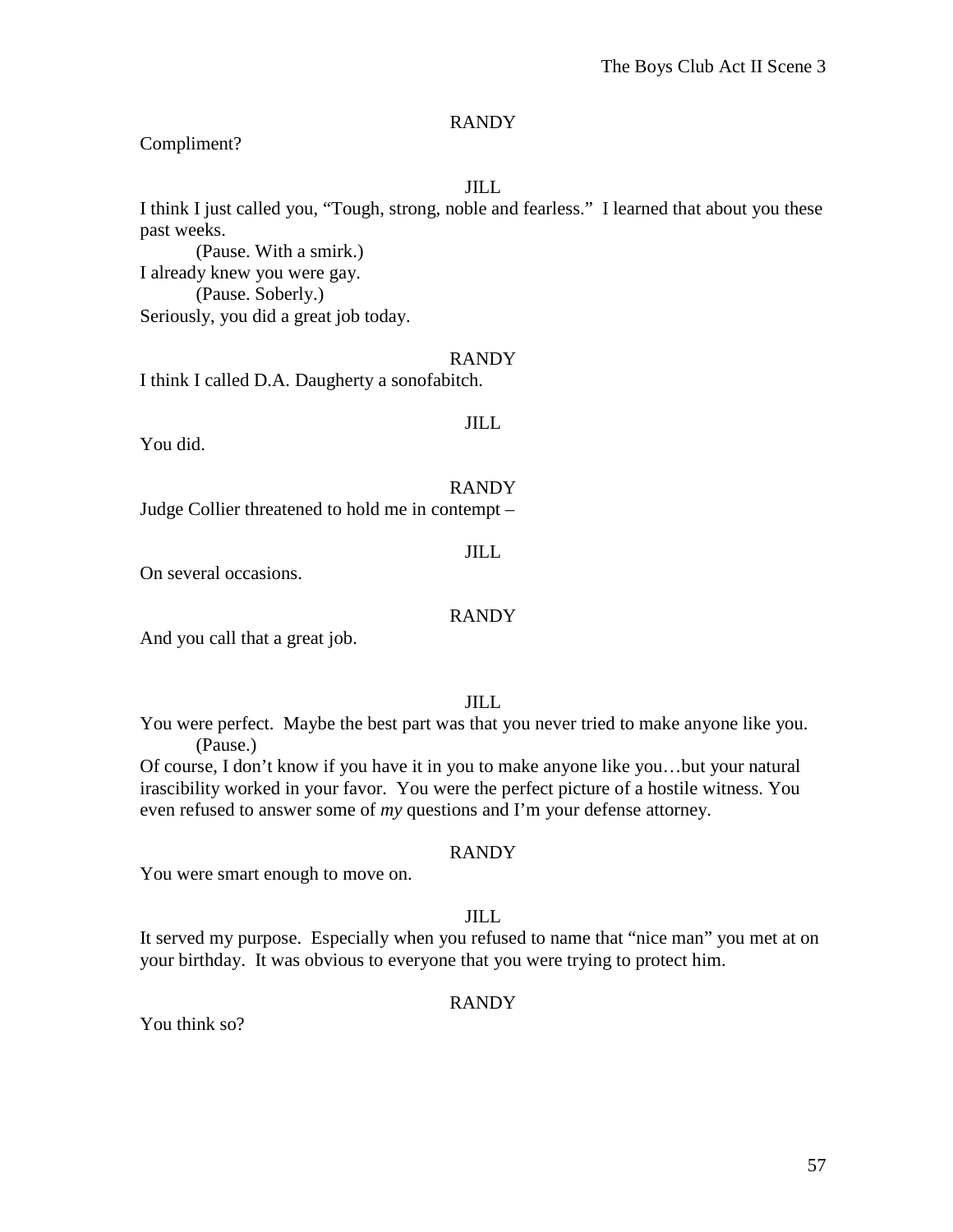Joe Daugherty, saw it. That's why he was so tough on you. Questioning your alibis… talking about "holes" in your defense

(Pause)

And then you exploded! Fired questions right back at him! What did you shout at him?

(JILL takes a deep breath and then gives a fair imitation of RANDY when angry.)

# JILL

"Last Thursday. What did you do? How many meetings did you go to? What time did you take your first call? What color blouse did your secretary wear?" Is that right?

# RANDY

(Laughing) Something like that.

# JILL

And then you said, "If you can't remember something that happened last week – how can you expect me to remember something that happened two years ago?"

(Pause)

You threw that same kind of stuff at me the first time I questioned you, remember? What do you do? Practice this stuff in front of a mirror?

# RANDY

I simply allow myself to get caught up in the moment.

(Changing the subject.)

You know, you weren't so bad yourself. I particularly liked the way you entered that DNA report into evidence.

# JILL

I simply followed established procedures.

# RANDY

Uh huh. From where I sat, you had plenty of opportunities to bring it up when you cross examined the prosecution's witnesses.

# JILL

They didn't give me any openings.

# RANDY

So you waited until the prosecution rested and it was time to present our case.

JILL

So?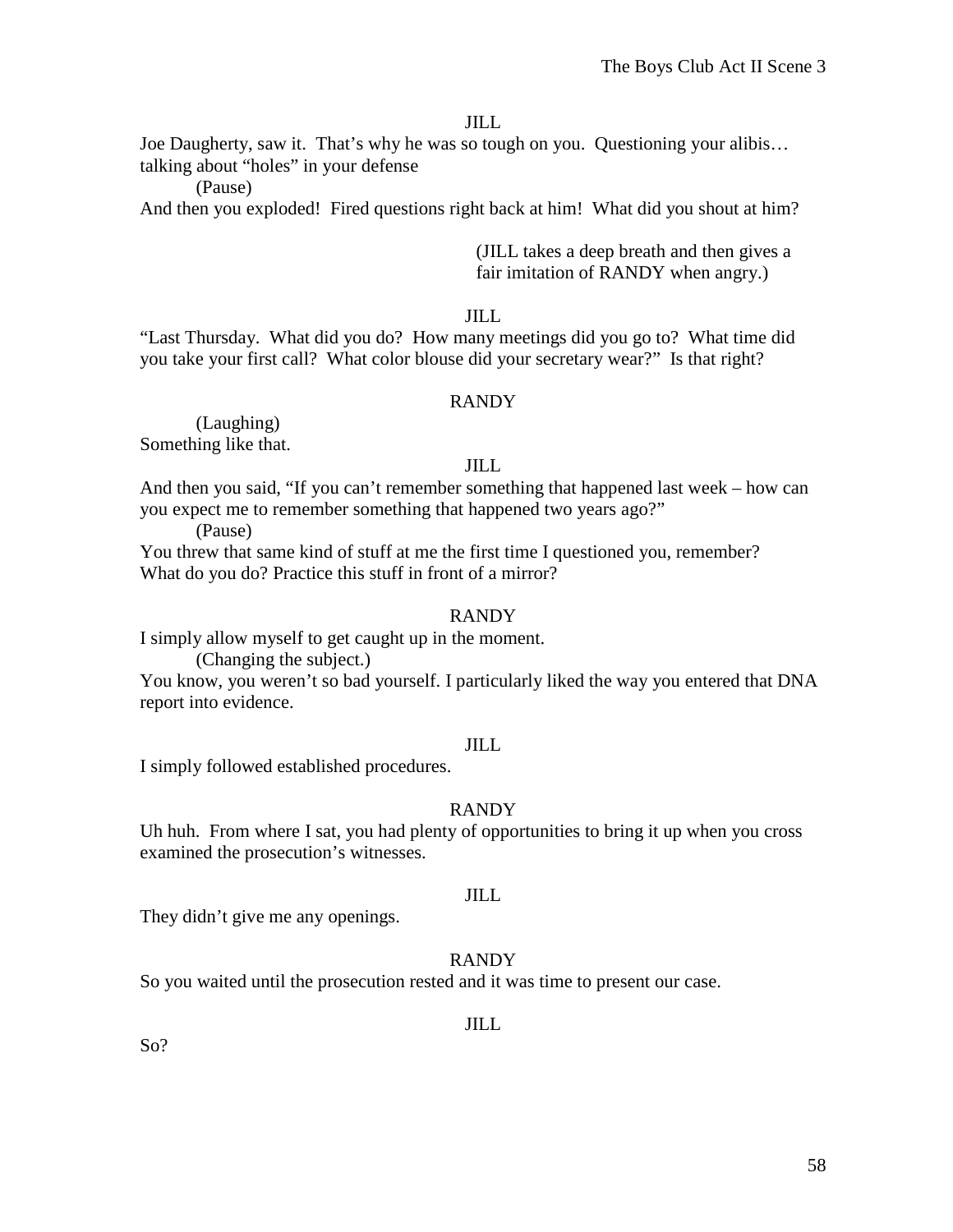So they didn't know what hit 'em. First, you recalled the cop who was first on scene when they found Mark's body – and with no mention of blood or a DNA report –you get him to tell you about the blood on the shirt. But you don't ask him about the testing.

# JILL

He's not the one who would order the testing?

#### RANDY

Then you surprise them by calling the technician who performed the test.

#### JILL

It wasn't a surprise. I had to subpoena him just like everyone else.

# RANDY

Well, they sure acted surprised. And when you asked about the second blood sample, it was great! First, he had to admit that blood wasn't mine … then he had to say they didn't test it any further!

#### JILL

You know that testing it further doesn't mean a whole lot –

# RANDY

Except that it shows they were more eager to nail me than to look for the truth.

# JILL

That's only what I want the jury to believe. I can't prove their motive for not testing. I can only insinuate. And that's why I called in Iris Cohen, the paralegal who packed and shipped the reports and the depositions to me.

# RANDY

But she couldn't explain how the one page in the DNA report that could possibly link someone else to these murders got misplaced.

#### JILL

I never thought she could. But it got that little mix up entered into evidence and her nervousness on the stand also helped to cast doubt.

# (RANDY looks at JILL, confused,)

# $J$  $J$  $J$  $J$  $J$

It's not easy to defend yourself when someone accuses you of *not* doing so you get worried. Worrying that you won't be believed makes people nervous … and when you look nervous, you look guilty.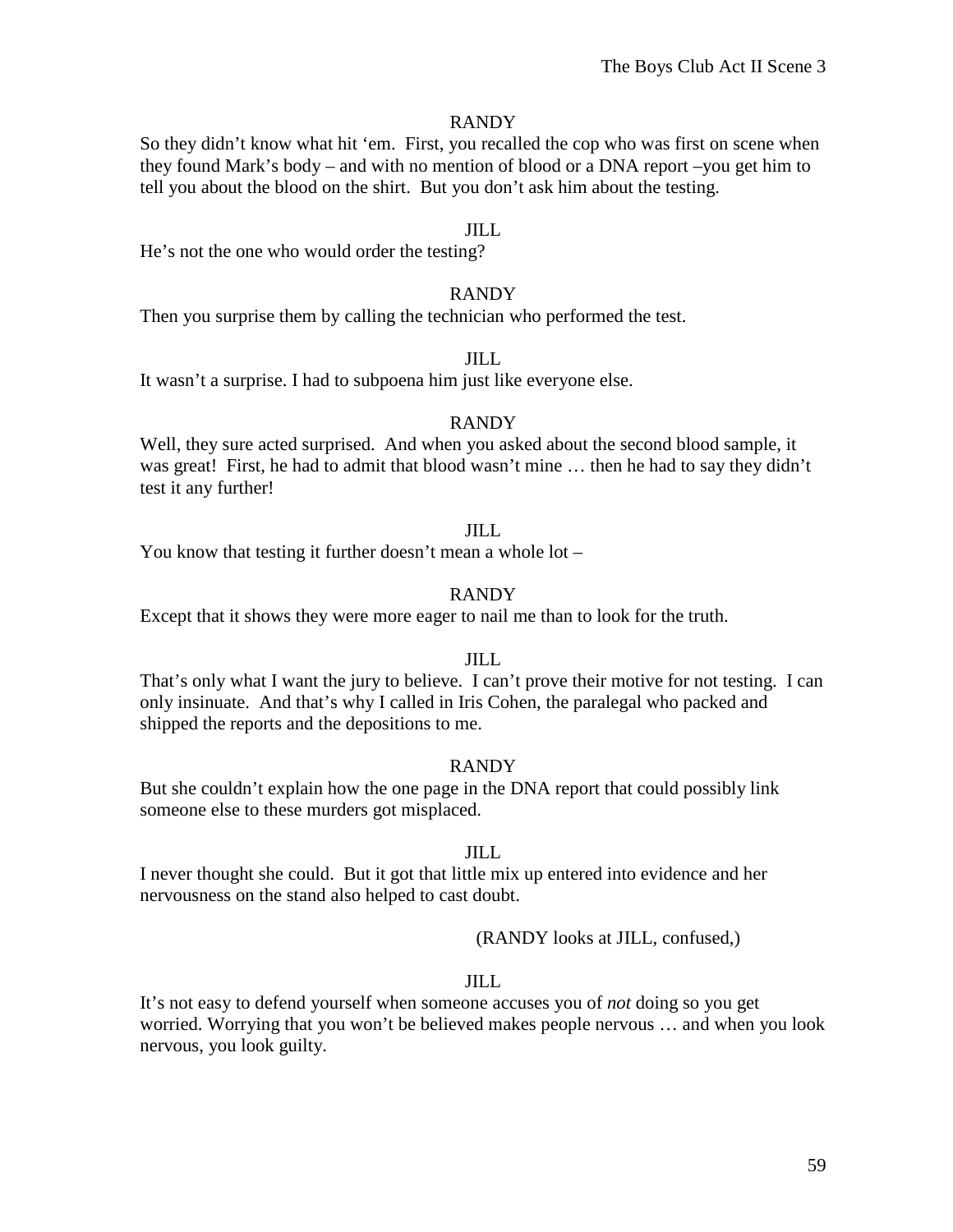You are smart, Jill! .That's why you're my lawyer. I'm so glad I chose you

(RANDY's eyes pop open as he realizes in surprise what he's just said. JILL turns on him, caught between anger and shock.)

#### JILL

What did you say?

# RANDY

JILL

RANDY

JILL

I said that I'm glad you're my lawyer.

I thought you said you *chose* me.

Chose you?

Jill–

# (Interrupting.) Yes. Chose. You know, pick, single out...

RANDY

JILL

Decide on, settle upon–

#### RANDY

You're making too much of this! It was a simple slip of the tongue.

#### JILL

Freudian slip, maybe?

# RANDY

I just meant I was glad circumstances led me to you.

# JILL

You mean the circumstances that kept you from obtaining counsel anywhere, but that also gave you the opportunity to pick and choose so that you could opt for me?

(Pause.)

I distinctly remember being told that no private defense attorney would take your case ... being ordered to show up here by my boss… and your friend. You didn't even know who I was when I walked in here.

(Pause.)

Or did you?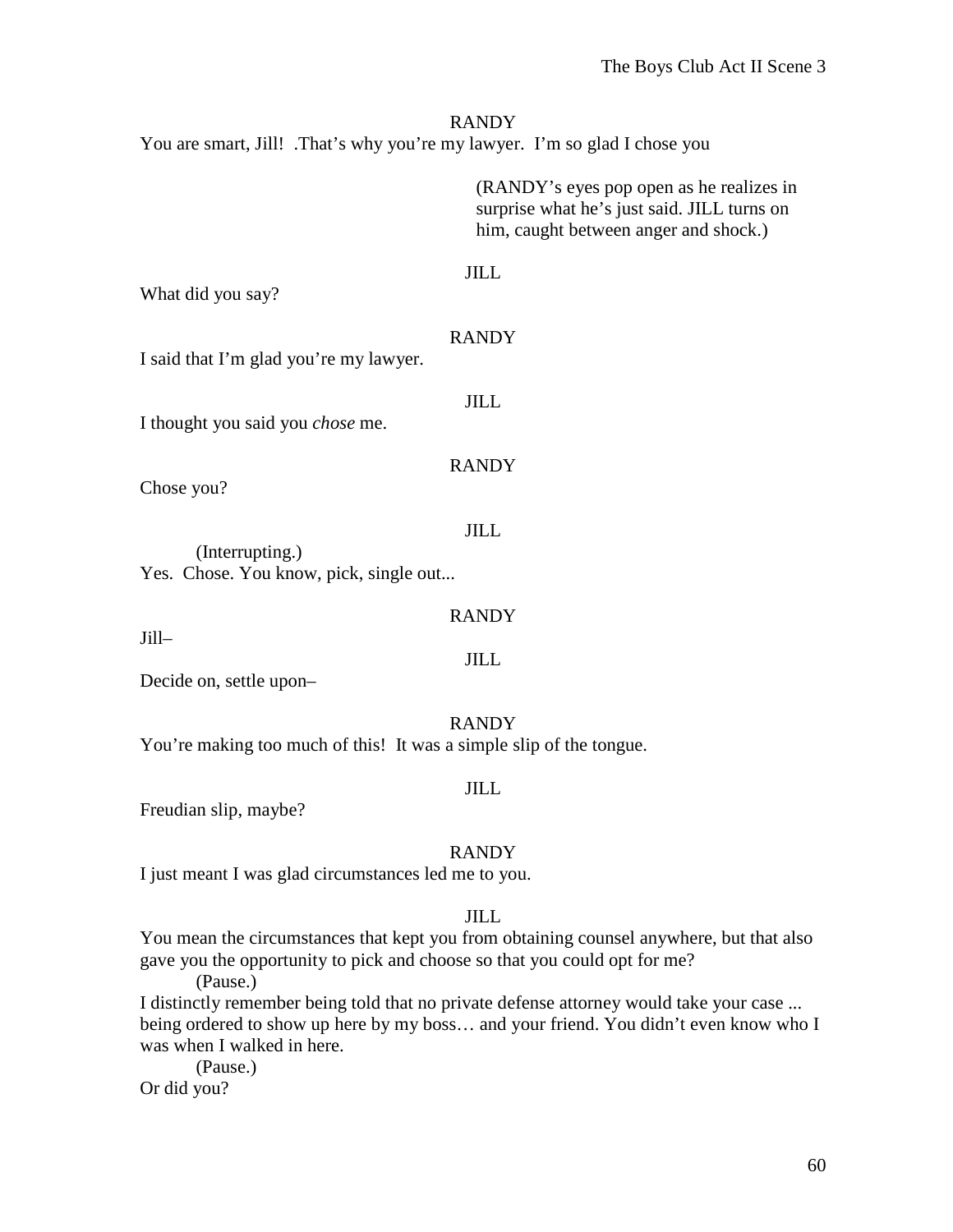Now wait just a minute–

# JILL

You did know who I was. It was all just a big lie, wasn't it?

# RANDY

Shut up! Give me a minute to explain.

# JILL

Try and cover up your "slip of the tongue" you mean!

# RANDY

You seem to forget a Saturday morning a few weeks ago when a certain lawyer walked in here and told me she was being pulled off my defense. I had a choice to make, but I didn't go looking for that high-priced, high-powered attorney. Instead, I chose to offer you the chance of a lifetime. Now why would I do that, Jill, if I didn't want you? If I didn't choose you?

# JILL

Maybe you just wanted a patsy. Somebody you could manipulate.

# RANDY

How have I manipulated you?

# JILL

You got me to feel sorry for you… to believe in you… to want to fight for you!

# RANDY

C'mon? Why wouldn't I want a smart, stubborn, passionate, aggressive young woman fighting on my side? Do you see people lining up to help me?

# JILL

That's bullshit. You can stop feeding it to me right now.

(Pause.)

Right from the beginning, you've been working on me – just like you worked on the DA. That little speech to him was exasctly what you told me when I started questioning you, wasn't it?

# JILL

What handy-dandy zinger are you going to pull out now, huh? C'mon, let's hear it!

# RANDY

I haven't got one.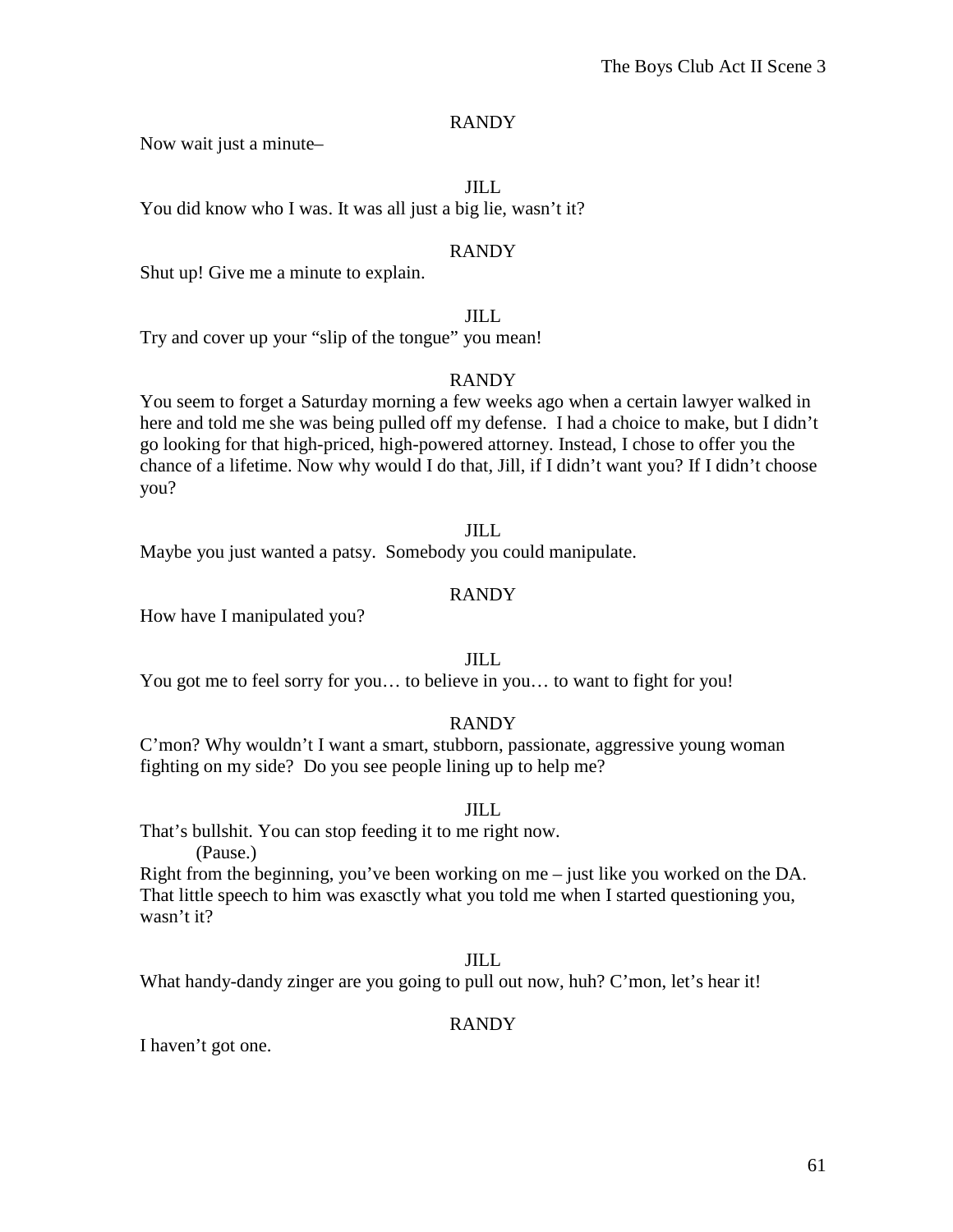Surely, you can come up with one more bon mot for an emergency like this one? (Pause.)

You made me think that I was your last and only hope.

# RANDY

You were my best hope.

# JILL

That's not exactly the same thing, is it?

# RANDY

No, it's not.

#### (RANDY stares JILL down. She starts to make a rebuttal. RANDY raises a hand to silence her.)

# RANDY

You want the truth? All of it?

#### JILL

Yes.

# RANDY

Okay. I knew who you were when you walked in here that first afternoon. I saw your name on the list of attorneys that Greg Rossi gave me, and I remember thinking, "So, skinny little Jill Bennett's an attorney now. I always knew she had grit."

JILL

Right. More like you thought here's a chump I can take advantage of.

# RANDY

How? How have I taken advantage of you? By giving you a job that pays almost half-amillion dollars a year and that you can keep for as long as you like?

(JILL doesn't respond.)

I'm being candid. The least you can do is listen, okay?

# JILL

So, my name jumped out at you.

# RANDY

Yeah. I was surprised and impressed to see your name on that list, so I asked Greg for you.

# JILL

Just like that?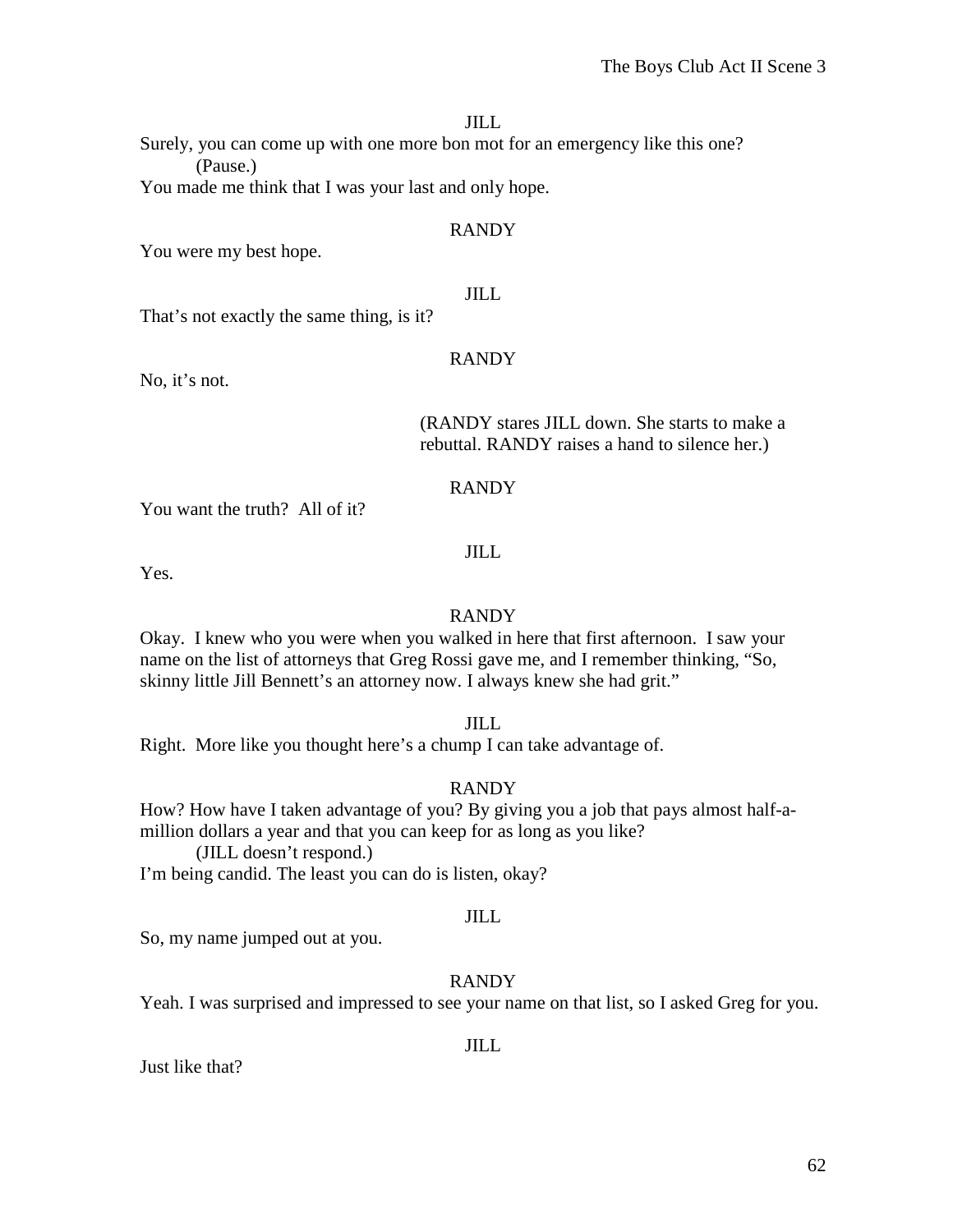Just like that.

JILL

So why the big act when I walked in here that first day? "Hi, I'm Randy, and who are you?" How do you explain away that?

# RANDY

Cold feet.

# JILL

You've never had cold feet in your life.

# RANDY

I did that day. I planned on telling you right from the beginning. But you walked in looking so defensive, so angry, so miserably unhappy that I immediately thought, "Randy, what have you done?" and I chickened out. I pretended not to know you so you wouldn't think I brought you here.

# JILL

Nice try, but you're forgetting something.

# RANDY

What?

# JILL

Your big performance. Randy as the noble hero willing to sacrifice his life unless he found one person who would truly believe in him.

# RANDY

Okay. I tested you. But you came through with flying colors. You were smarter, more inventive, and more tenacious than I imagined you could be. You are the perfect choice. For this particular job, nobody could be better than you.

(Pause.)

Jill, if I had a daughter, I'd hope she'd be like you. If I have a best friend, I hope it is you. Can you ever forgive me for being a stupid manipulative lying old queer.

> (Pause. After a moment, JILL goes to RANDY and embraces him.)

JILL

Of course, I can you stupid, manipulative, lying old queer.

(RANDY smiles as the lights fade to BLACK.)

63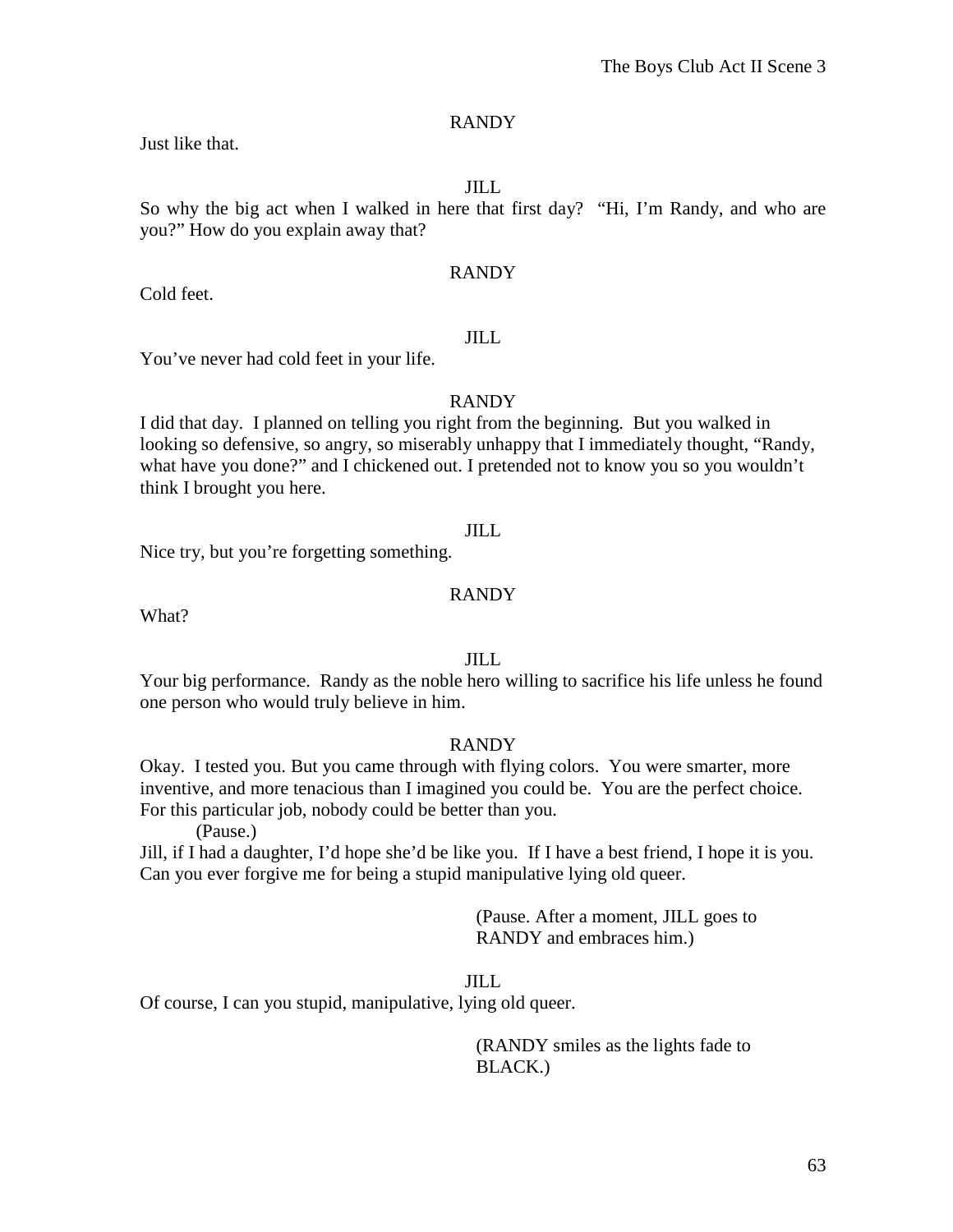(JILL stands in a spotlight center stage. She is addressing the jury.)

# JILL

Ladies and Gentleman of the jury, fourteen boys were murdered right here, in our city. Fourteen promising young lives were cut off just as they were about to flower. Fourteen mothers mourn for the sons who will never marry … never have children of their own … never grow old.

Fourteen boys died because some monster took pleasure in their suffering. Can you imagine that? I can't. Yet somewhere in our city is a person who takes pleasure in seeing young men die. Unfortunately, that person is not in this courtroom today.

How do I know? For a number of reasons: first there's the fact that, despite his oratory, Mr. Daugherty has only be able to provide circumstantial evidence. Even though all the boys belonged to Clooney Clubs…even though there was ample opportunity for Mr. Clooney to meet and befriend the boys … even though all the boys were fund on Clooney construction sites ... Mr. Daugherty has not been able to provide a single shred of physical evidence that ties Randy Clooney to these deaths. Not one fingerprint…not one drop of blood.

Second, there *is* physical evidence –a shirt covered in blood – the victim's and someone else's. But it's not Randy Clooney's blood. A DNA test proved that conclusively. A DNA test that provided clear evidence that he should look further than Randy Clooney. A DNA test that the District Attorney did *not* bring into evidence. A DNA test I only found by accident.

Finally, there's Randy Clooney himself. Here's a man – a rich man – with a trust fund that earns him an income of \$6 million each year. That's an amount most of us could live on comfortably for the rest of our lives and still have plenty of money left over – and he gets it paid to him every year without having to lift a finger.

So what does he do? Does he sit back and enjoy his good fortune? No. He gives every penny – to his Boys Club. Then he works 50, 60, 70 hours a week for a salary that's less than two percent of his trust's annual income.

Could you do that? Could you be that selfless, that dedicated? And do you really believe that a man who could make that kind of a sacrifice … could also murder fourteen boys just for the pleasure of seeing them die?

Neither do I.

(BLACKOUT)

(The jail cell on the afternoon following the verdict and end of the trial. The door is open.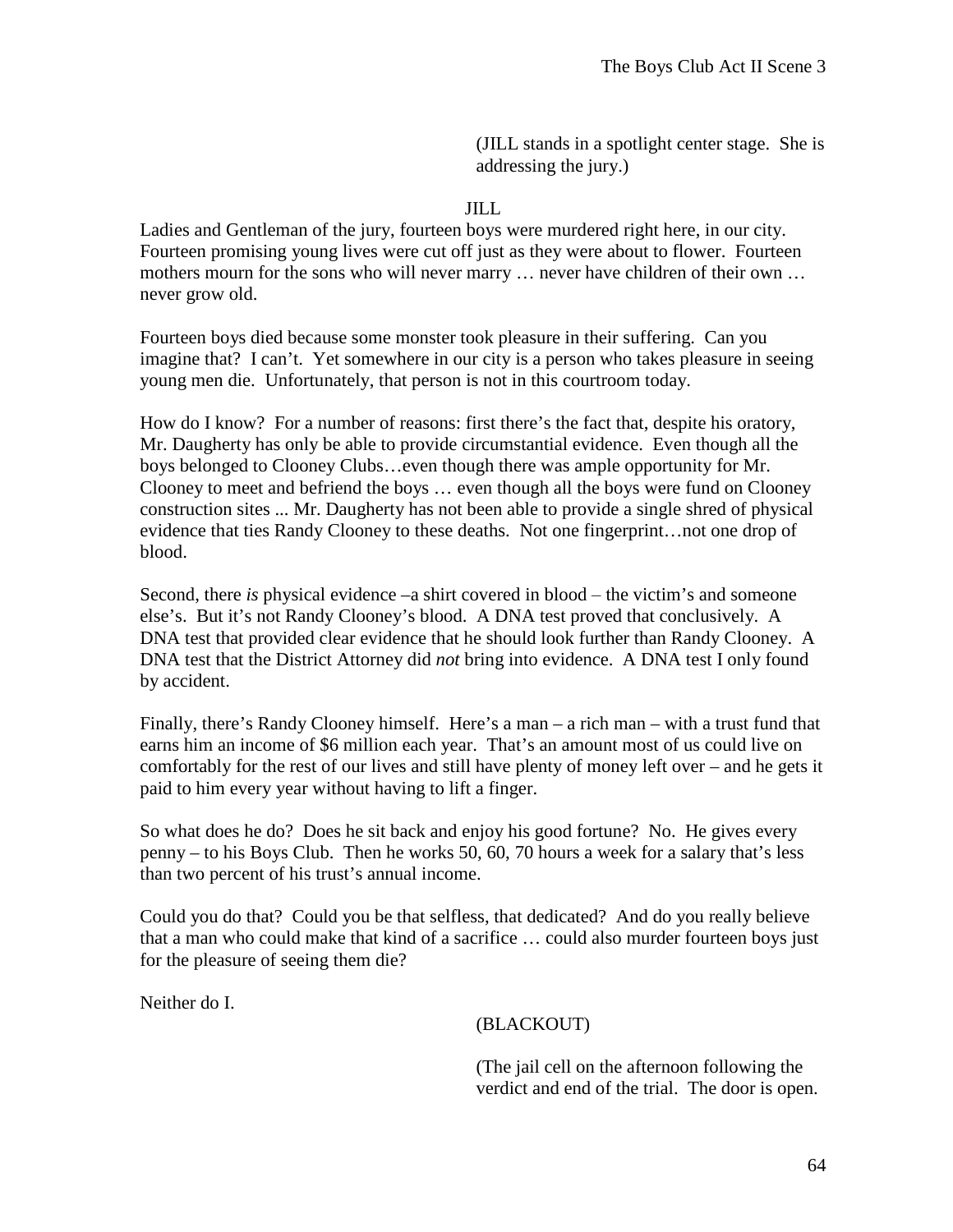(The bed is stripped and a few carton boxes are scattered around. JILL stands in the middle of the room surveying it. She is wearing jeans and a shirt and looks younger and more defenseless than before.

RANDY enters. He too wears casual clothes – khakis, golf shirt and sports jacket. In contrast to JILL he seems more confident – a rich man in total control of his world.)

# RANDY

(Surprised) Jill! What are you doing here?

#### JILL

Doesn't the criminal always return to the scene of the crime?

#### RANDY

That should be my line. (Pause.) Why would you ever want to set foot in this place again?

#### JILL

What about you? I wasn't forced to live here in solitary confinement contemplating my imminent doom.

(Pause) So … why did you come back?

#### RANDY

To pack my things and haul them away.

#### JILL

Surely, the prison staff would take care of that for you?

# RANDY

(Smiling)

Maybe there are things here I don't want anyone else to see. Maybe I'm worried some over-enthusiastic employee will hunt for something incriminating ... and find it.

#### JILL

Maybe you're forgetting about a little thing called "double jeopardy."

#### RANDY

Let me ask you something. Do you really think the person who murdered all those boys will ever be brought to trial?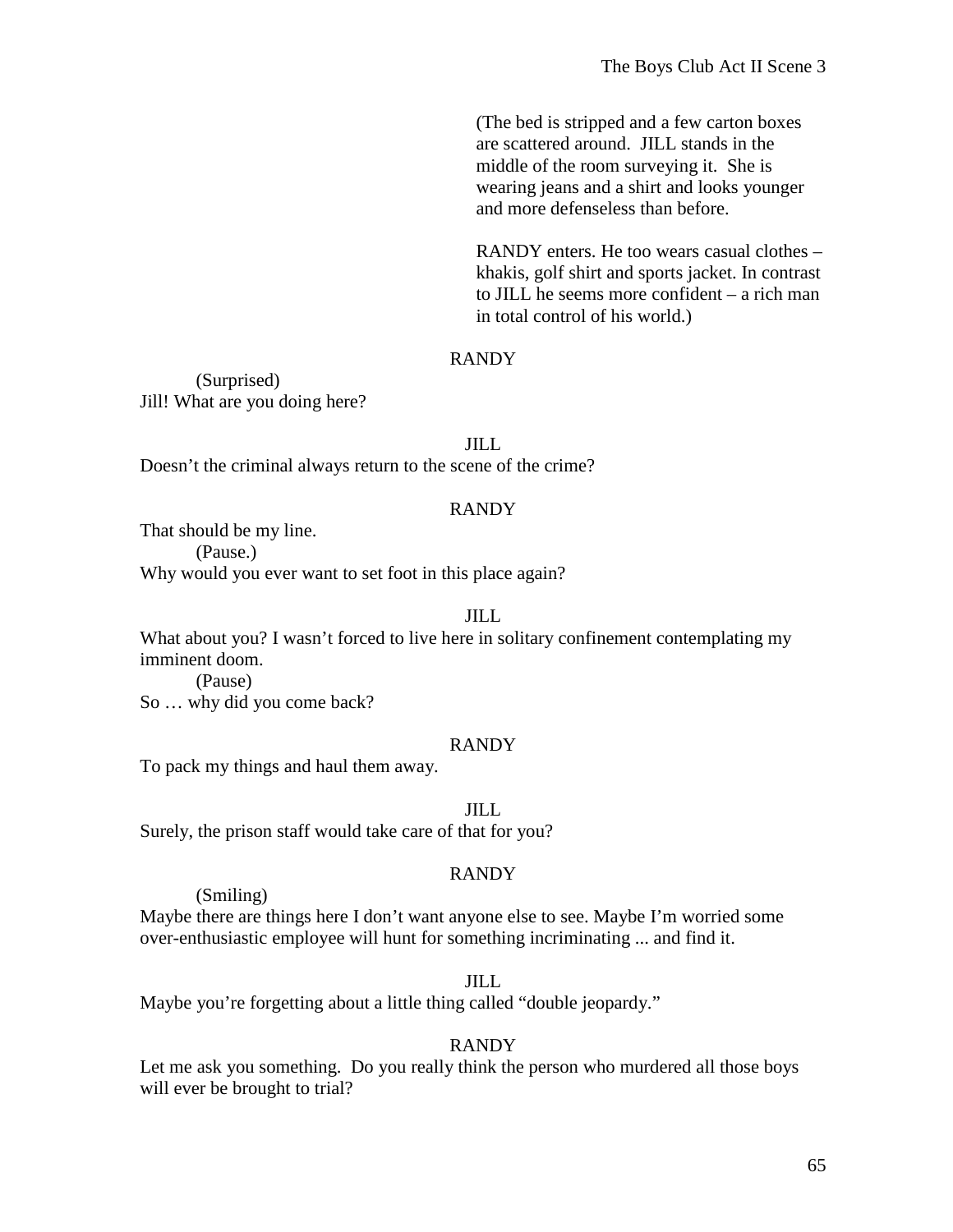#### (Pause. JILL just stares at RANDY.)

Neither do I. This thing will follow me for the rest of my life. That means I've got to be careful. So, I'm packing and sealing the boxes myself, and I'll watch the guards who carry them out like a hawk until their safely deposited in the trunk of my car.

(Pause.)

Now! That settles the question of why I am here. What about you?

#### JILL

I wanted to see you.

#### RANDY

You can see me anytime.

JILL

This is the place where I know you best, where we're on an equal footing. Out there – the noise … the media … it's overwhelming. Out there ... you're famous –

#### RANDY

Infamous –

# JILL

In here, you're just  $-$ 

# RANDY

I see. What you really mean is that here in this cell *you're* still plain old Jill Bennett … and out there, you're a media star.

(Pause)

Better get used to it. Your performance in that courtroom took you from up-and-coming young non-profit attorney to one of the best-known defense attorneys in the nation.

#### JILL

I noticed.

#### RANDY

So, now that you've seen me – what?

# JILL

(Laughing) I don't know. Nothing I guess.

# RANDY

(Shrugging off his jacket and draping it over a chair back.) Good! Then get to work. You can help me sort and pack this stuff. We're sure to find things that belong to you, too.

JILL

I'm only supposed to stay a minute.  $I - you - we$  are not supposed to be here anymore.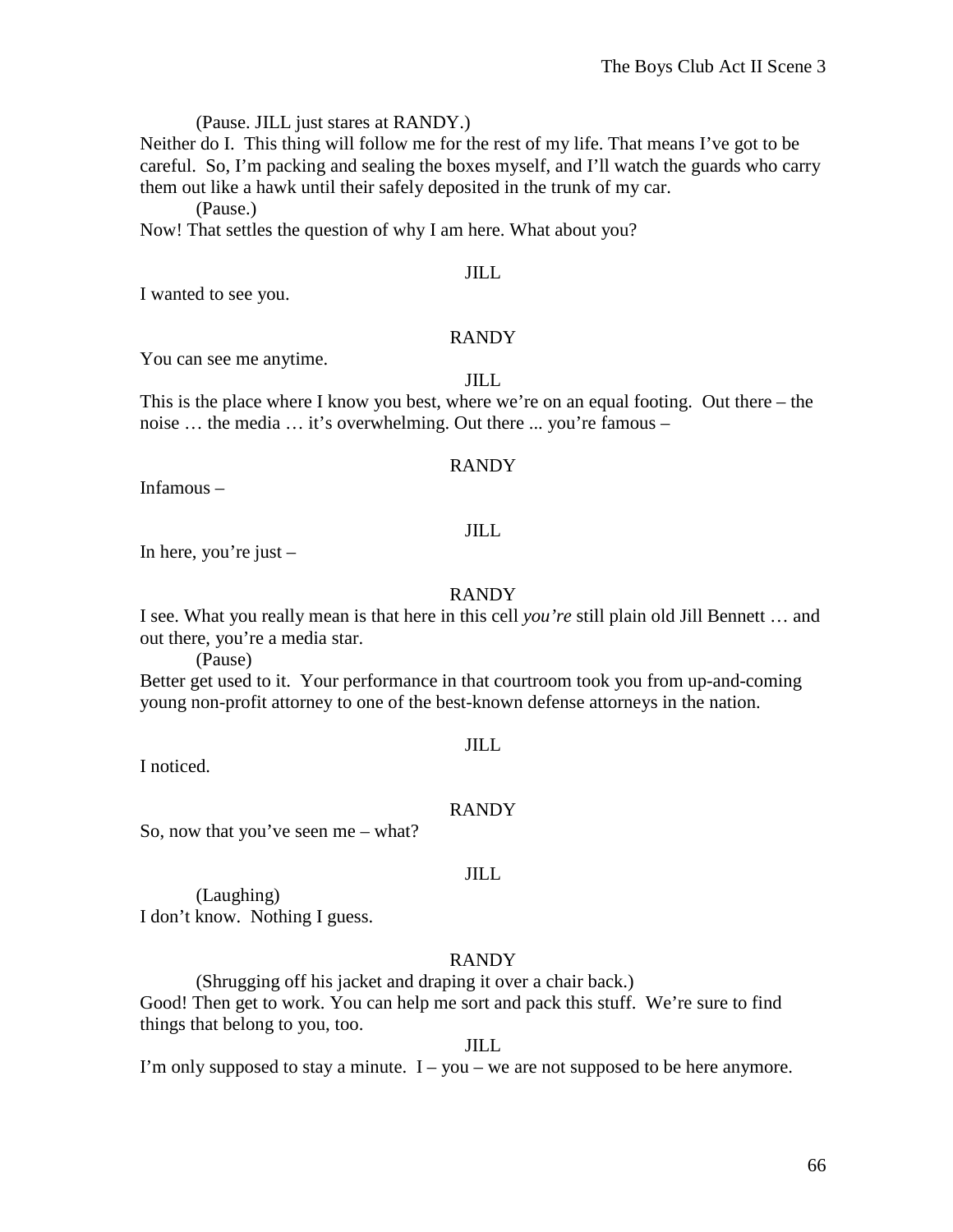All the more reason to get busy.

(RANDY grabs a leather portfolio off the table and tosses it tosses it to JILL.)

#### RANDY

Here. This is yours. Drop it in that box over there.

(JILL catches the object, locates the box and looks inside.)

# JILL

Hey, this is all my stuff!

#### RANDY

I know. I started collecting it Sunday night.

#### JILL

You were packing *before* closing arguments?

# RANDY

I figured the outcome was in the bag.

(JILL regards him skeptically)

All right! I *hoped* the outcome was in the bag. And I couldn't just sit here being eaten up by suspense … so I started packing.

JILL

I would have thought waiting for the jury's verdict would have been far more suspenseful.

(RANDY begins picking up files, paper, pens, etc. and dumping things in various boxes, using his movements for emphasis as he speaks.)

#### RANDY

Nah! That's when I *knew* the outcome was in the bag. (Pause)

If you could have heard yourself! You won the case right then.

#### JILL

Hardly --

#### RANDY

You were brilliant, Jill. You sympathized with the victims, empathized with their families, and then you humanized me.

(Pause.)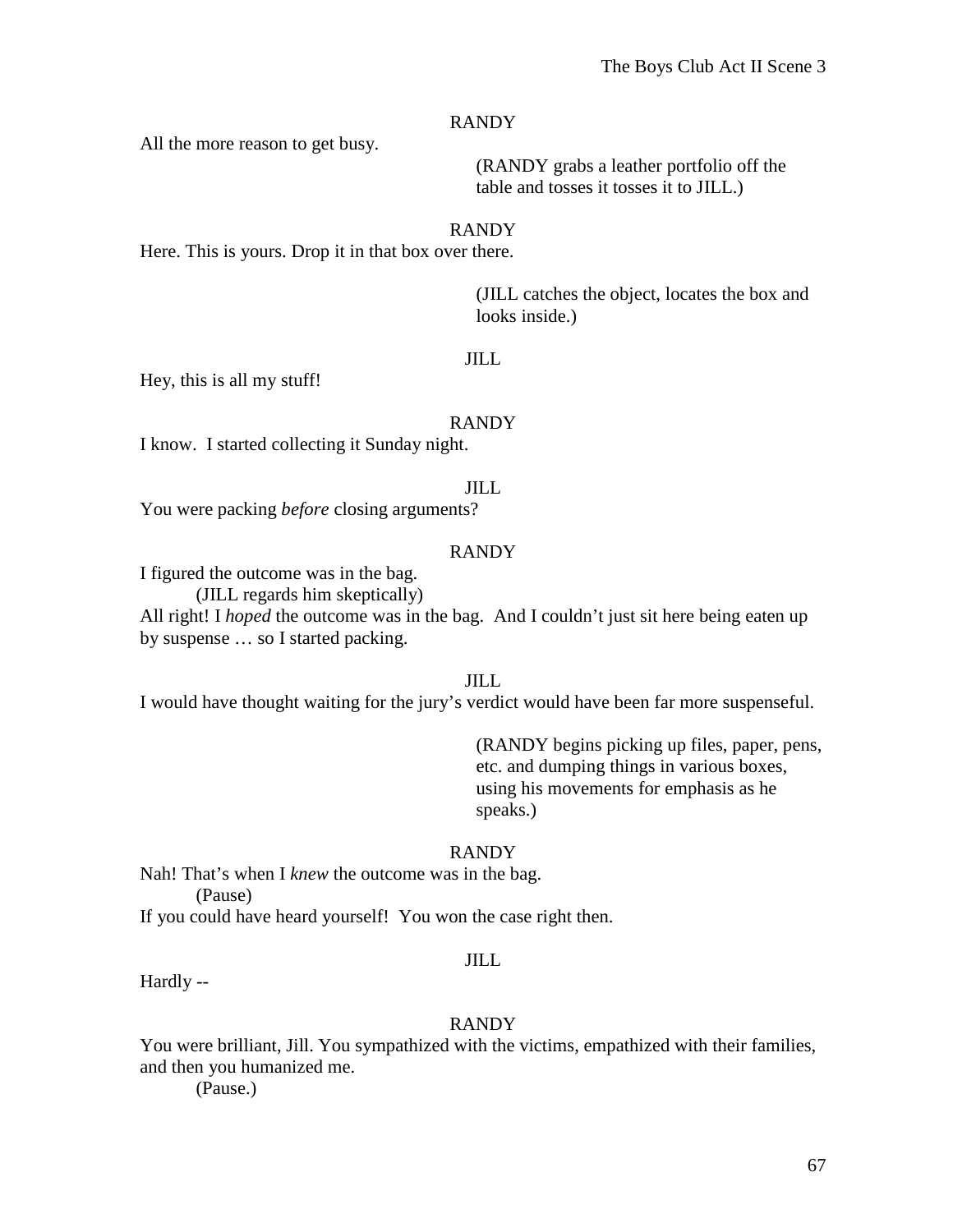# RANDY (cont.)

Although you could have left out the \$6 million.

#### JILL

(Interrupting) I wanted them to see the true extent of your dedication, your generosity. (Pause.)

You really are quite something.

#### RANDY

You were ballsy, too. Bringing up the DNA again. Making it sound like Daugherty was leading a lynch mob.

# JILL

(Changing the subject)

Greg Rossi called to offer me my old job back, OR rather a better job. It's a pretty good job. Better than the promotion I'd hoped to get.

#### RANDY

Jill honey, right now there isn't a job anywhere in the legal profession that you *couldn't* get. But I've got a contract – in writing – so you're coming to work for me.

# JILL

It's too much money – a non-profit shouldn't pay anyone \$400,000 a year.

# RANDY

The non-profit gets its money from my trust fund. Don't worry. I'll make you earn every penny. Accept another job and I'll pay it to you anyway.

(JILL smiles)

Now, are you going to help me pack this stuff?

# JILL

Sure.

# RANDY

Grab those books by the bed…those two big books over by the desk … and those on the floor. They can all go in that box near the door.

> (JILL begins to collect books. RANDY watches for a moment. Then turns to his task whistling softly as he works. JILL now has an armload of books and they seem to be getting too heavy for her.)

# RANDY

Whoa! You don't have to work that fast. Let me help you with that.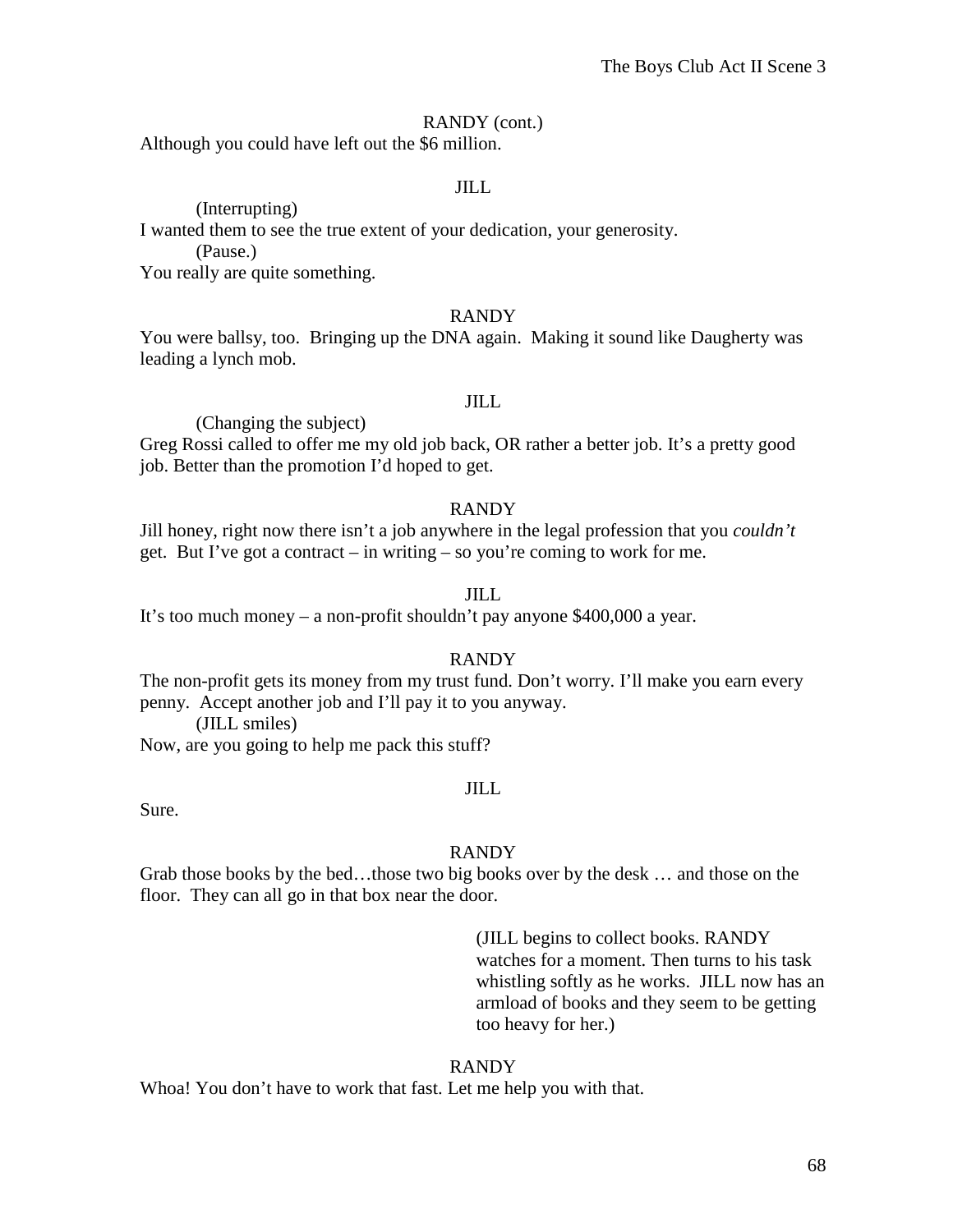(RANDY takes some of the books from JILL but the switch off is clumsy and a couple of books fall to the floor exposing the photo of RANDY and the young man that RANDY had removed from evidence and kept. RANDY reaches for it and causes the rest of he books to fall as well.

JILL drops to her knees to begin scooping up the books and sees the photo. RANDY starts to grab for it, but stops himself. JILL looks at it for a moment.)

#### JILL

What's this? (She picks up the photo.) Where did you get this?

#### RANDY

It's mine.

# JILL

Well, it's certainly a photo of you... (She continues to look at the photo) Who's that with you? Nathan Jackson? My God it is! I recognize him from the --! And you've got your arm around him! (Pause) When was this taken?

#### RANDY

The date's on the photo. Lower left corner.

JILL

Two fourteen... February  $14<sup>th</sup>$  ... Valentine's Day! This picture was taken on Valentine's Day two years ago. And you've got your arm around Nate Jackson – the victim.

#### RANDY

Nate wasn't the victim.

#### JILL

What?!

#### RANDY

Nate didn't die that night. Why are so getting upset.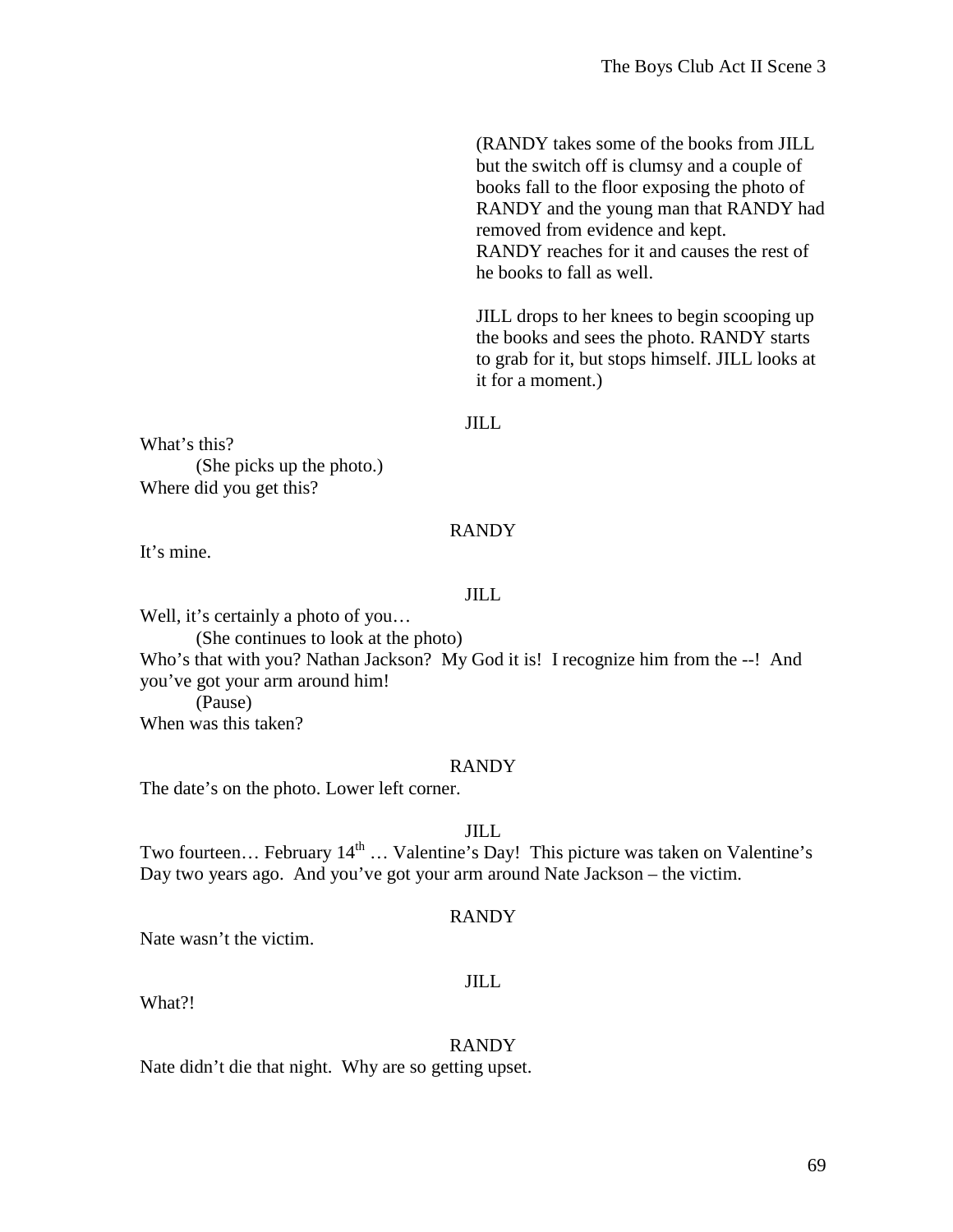Because you didn't tell me about this! (Pause.) What else didn't you tell me?

> (RANDY says nothing. He simply stands and stares at JILL.)

#### JILL

*Why* didn't you tell me about this. (Pause.) Is he? Was he? (Pause) Is *Nathan Jackson* the nice man you were protecting?

#### RANDY

Yes.

# JILL

You lied to me.

#### RANDY

No, I just didn't…

#### JILL

A lie of omission is still a lie. The truth. The whole truth. And nothing but the truth. Remember?

(Pause.)

You didn't just lie to me, Randy, you lied to everyone.

#### (RANDY says nothing. He looks away)

#### JILL

Oh, so there's more? How much more? (Pause.) How much more, Randy? (Pause.) Did you kill those boys?

#### RANDY

How could you think that?

# JILL

You're making it pretty easy!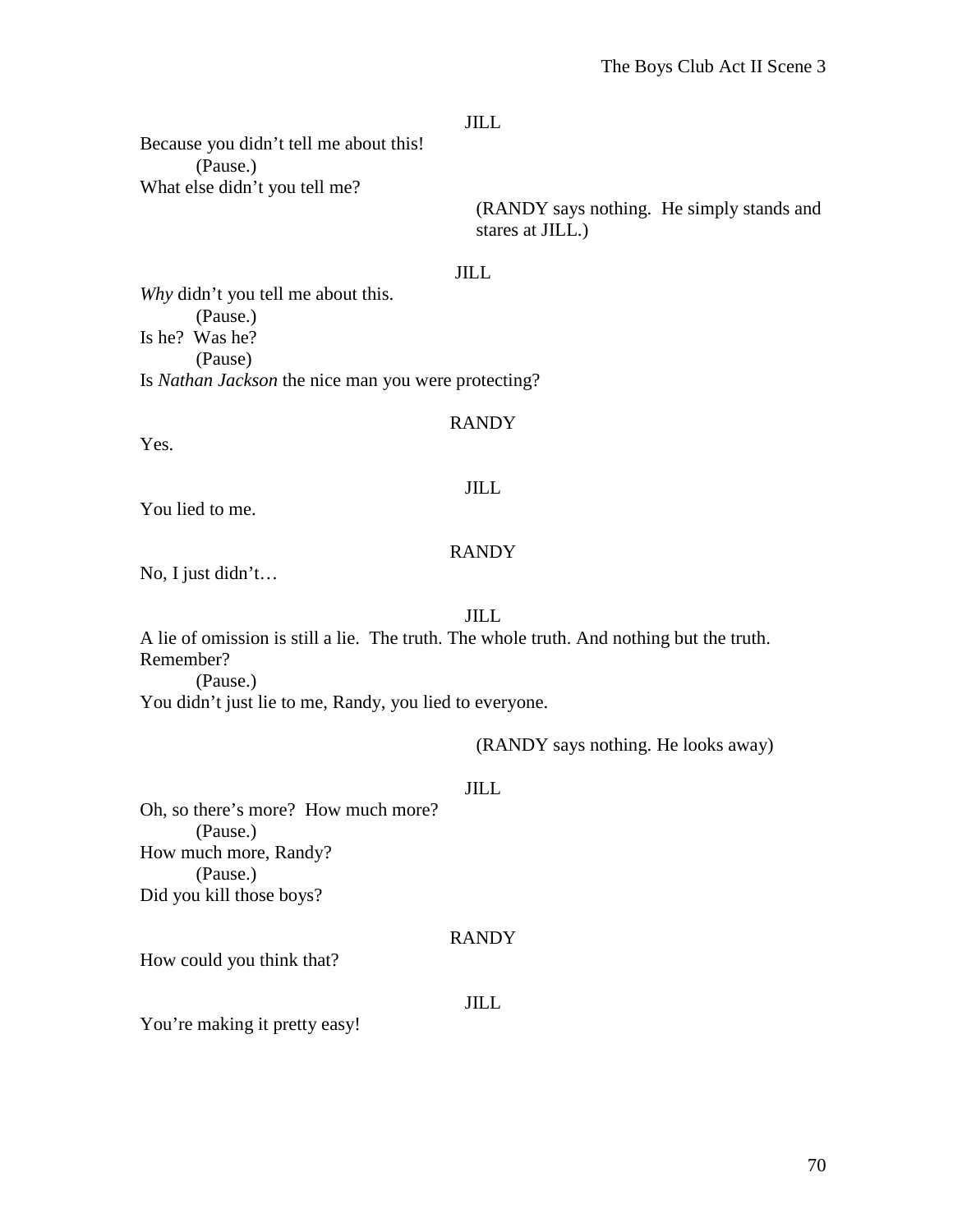JILL (cont.)

(Pause.) I've been so stupid! (Pause.) Look at this photo, Randy!

#### RANDY

I've seen it.

#### JILL

The way you look at him. You and Nate were … He was 17 years old and you were having sex with him.

# RANDY

It wasn't like that.

#### JILL

Oh, yeah? Then what was it like, Randy. Nate's in this picture. You have your arm around him! And you're looking at him the way a man looks at his lover.

(Pause. JILL is getting worked up.)

How could I fall for your act? Even after I discovered you lied about not knowing me … I just kept on going … so sure of myself. And now I've set a pedophile free.

(Pause)

Are you a serial killer, too, Randy? Did you go after those other boys too? Seduce them? Keep them around for a while. Then kill them so they couldn't talk?

(Pause)

And now that you're free? Are you going to kill more, Randy? Give me an idea of how many so I'll know how much blood I have on my hands.

> (RANDY grabs JILL by the shoulders and shakes her to stop her hysterics.)

# RANDY

Stop it. Just stop it. You're hysterical! There's an armed escort just down the hall. Do you want to bring those prison guards in here with their guns drawn?

# JILL

(Struggling free of RANDY's grasp.) Why not? It just might solve my problem for me.

# RANDY

I'm not a pedophile.

#### JILL

You just admitted you had sex with an underage boy!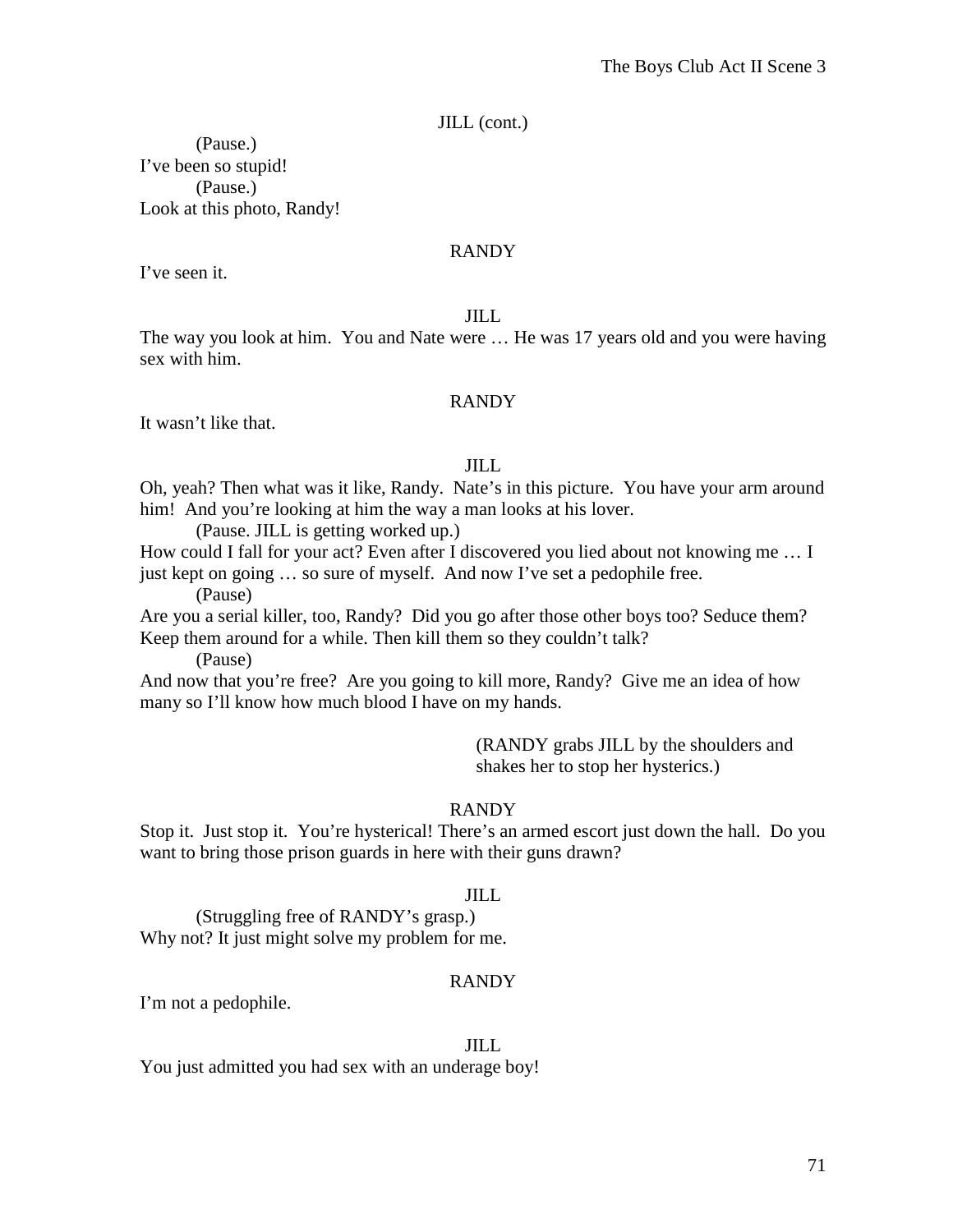Well I'm certainly not a serial killer. It doesn't take much to get you to jump to all sorts of ridiculous conclusions. I help troubled young boys. I save them. I don't abuse them.

# JILL

(Slapping the photo)

Then how do you explain what you did to Nate Jackson.

#### RANDY

What's the date on the photo, Jill? You read it out to me a moment go? Still say February  $14^{th}$ ?

#### (JILL nods.)

That was taken at my birthday party – at the club  $-14$  months before Nate died. In fact, nobody had died when that photo was taken. *Nobody.* It didn't mean anything – then.

#### JILL

But it means something now.

#### RANDY

You think I lied to you? Well maybe I did. Maybe I hid my relationship with Nick because of how it would make me look.

(Pause)

And here's the truth, Jill. I didn't lie because I abuse boys. I lied so I could go on helping them. For God's sake, I've dedicated my life to boys. I went on trial for my life because I am a gay man who help boys. Do you really think I could coldly kill those boys – one after another?

# JILL

If – as you say – there's no blood on your hands, then why did you lie? Huh? Why? Come on, Randy! Tell me. Let's see if you can get me to trust you again.

(Pause)

(Pause)

I nearly quit when I caught you in your first lie. Instead, I stupidly decided to believe in you anyway. I thought, "This man's flawed alright, but he's no killer. He made a mistake." But it wasn't a mistake, was it, Randy? It was all just part of your plan.

# RANDY

Yes.

# JILL

And you figured \$400,000 was enough to buy my silence if I found out the truth.

# RANDY

No!

Jill, will you please listen … while I tell you the truth … the whole truth?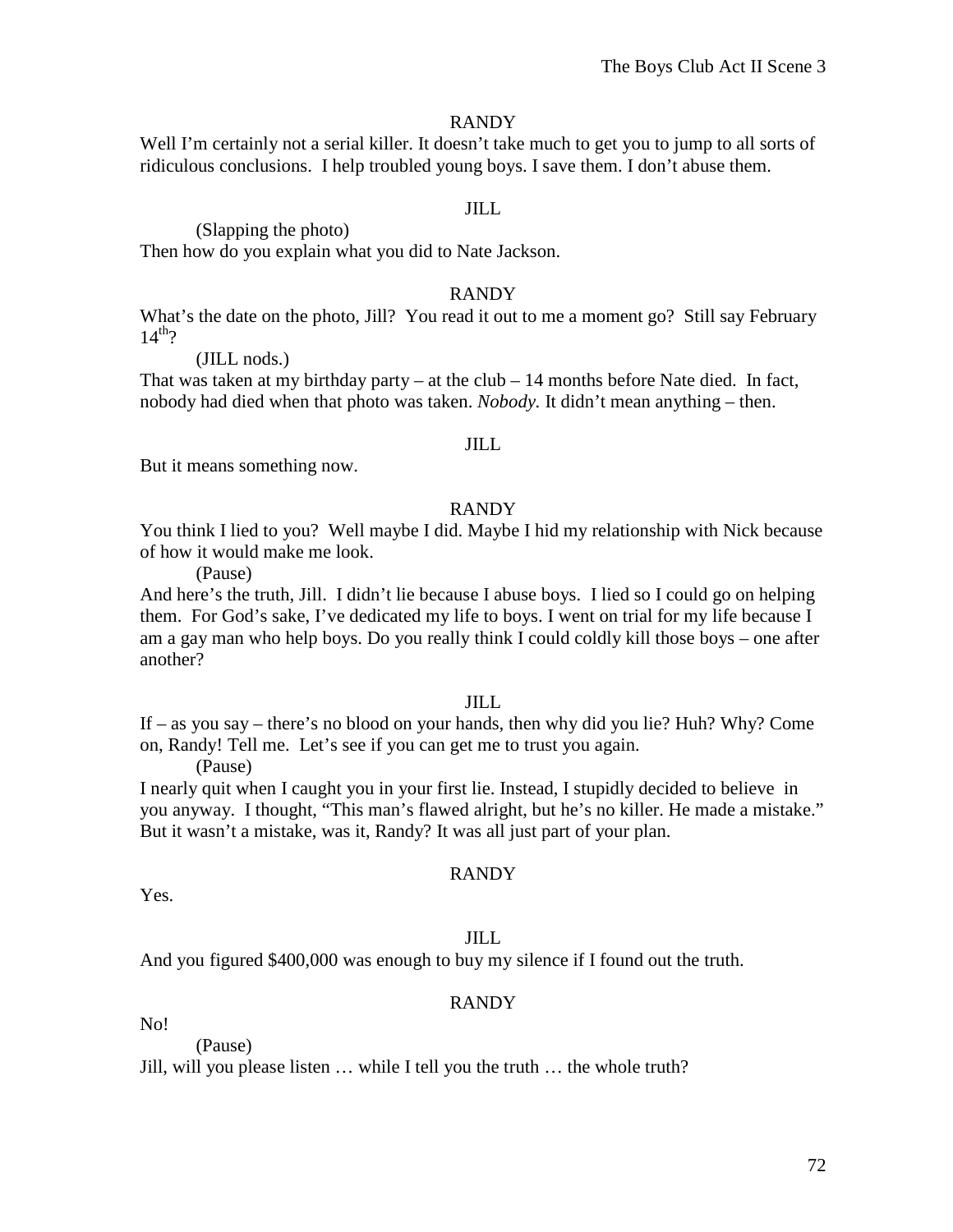Do you have it in you to do that?

# RANDY

First, I never lied. I simply withheld information that you didn't need to know to defend me.

#### JILL

Like why you killed those boys?

#### RANDY

Listen, Jill. I bear the responsibility for those deaths. And I'll explain why. But I did not commit a string of murders. I ended them … and I paid a price to end them. A price that will haunt me as long as I live.

#### JILL

Really.

#### RANDY

Jill, have you ever fallen in love?

(Pause.)

I have. I fell hopelessly, impossibly in love. I found myself so obsessed that I didn't think – couldn't think. That feeling set all *this* in motion.

Oh come on!

# RANDY

JILL

A few months before that picture was taken, I met a beautiful young man in a bar – The Closet – to be exact. I couldn't believe my luck when he talked to me … danced with me  $\ldots$  went home with me. Just turned 21 – or so I thought – and quickly in love with me, too! You can't believe how I became obsessed with him. I thought about him every minute … started planning a life with him.

#### JILL

So Nate was the "nice man."

# RANDY

I was such a fool; it never occurred to me that the object of my affection was not who he said he was. When I saw him at my birthday party at the club, I thought – well it doesn't matter what I thought because they called his name, brought him to the dais to make a presentation. He was one of my boys – a scholarship winner, one of my successes – and not yet 18.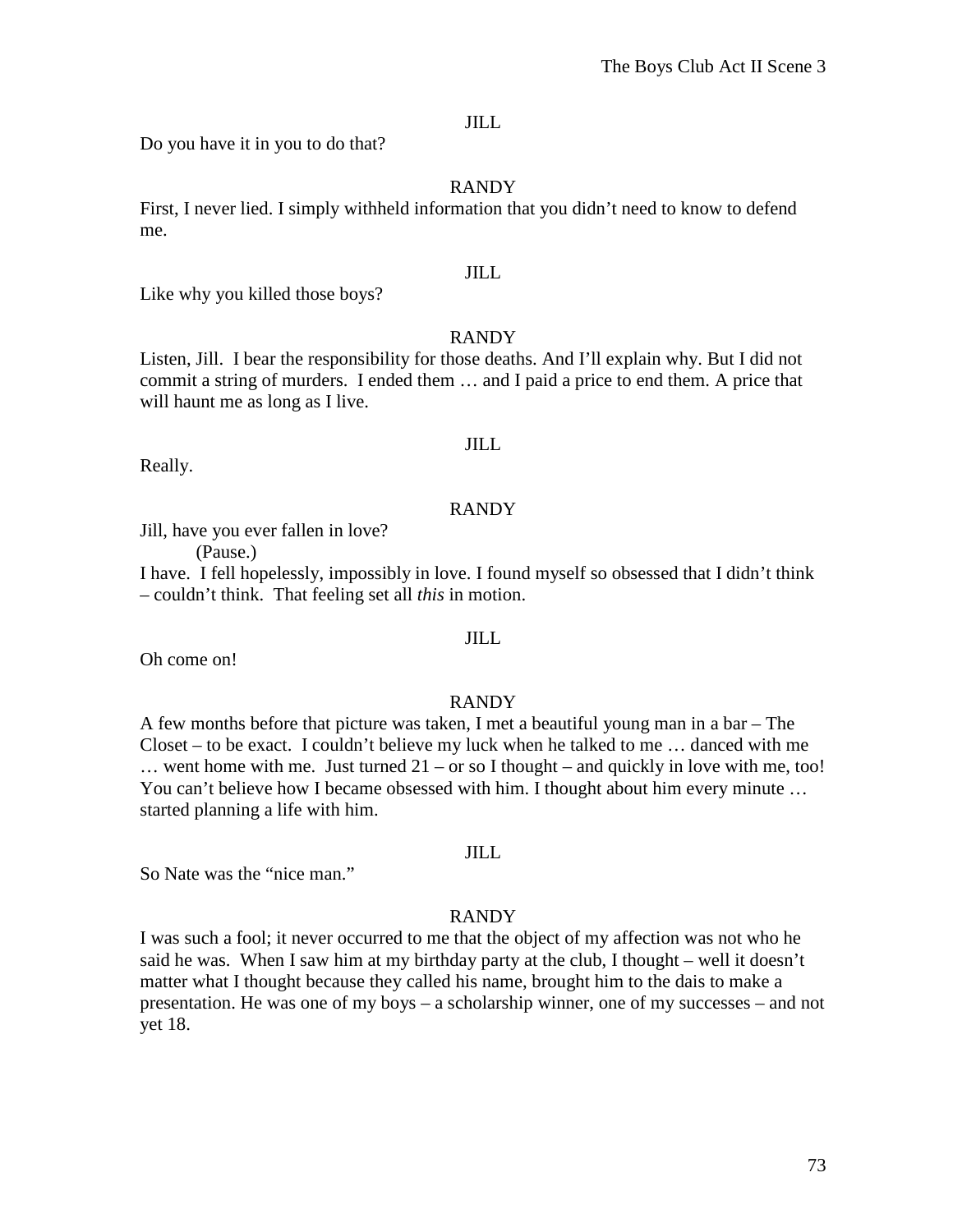JILL

The picture?

### RANDY

Taken before the presentation.

# JILL

(Interrupting) All the hearts and flowers are very sweet … but what's the point of this tender story.

#### RANDY

You want the point? You want to know where all this is leading? Then let me lay it out for you right now.

(Pause.)

Nate killed those boys. It was Nate's blood on Mark's shirt.

# JILL

You couldn't possibly know that.

### RANDY

Couldn't I?

(Pause)

I ended it that night – right after the party. I took Nate aside and told him it was over. That I couldn't – a man in my position couldn't – love him anymore. Nate was hurt, furious. He told me I'd pay. I ignored him. What could a 17-year-old do to me?

### JILL

You expect me to believe this?

# RANDY

I didn't believe it. Not even as the bodies piled up ... until Nate came to me one night. I wasn't going to let him in, but he was hurt, bloody. He claimed he had nowhere else to go. He said he'd been attacked, so I treated his wounds, gave him a clean shirt and sent him on his way. He pleaded to stay – pleaded for me to take him back. Said crazy things I didn't believe. It was only later that I realized he'd come to me on November  $14<sup>th</sup>$ , and all the boys...

#### JILL

Died on the  $14<sup>th</sup>$ ? How convenient.

## RANDY

When I made the connection, I was sick. I realized that I'd met all those boys – at least once. I talked to them casually at a club. Presented them with a trophy or an award, shook their hands when they won a scholarship … and soon after … they were dead.

(Pause.)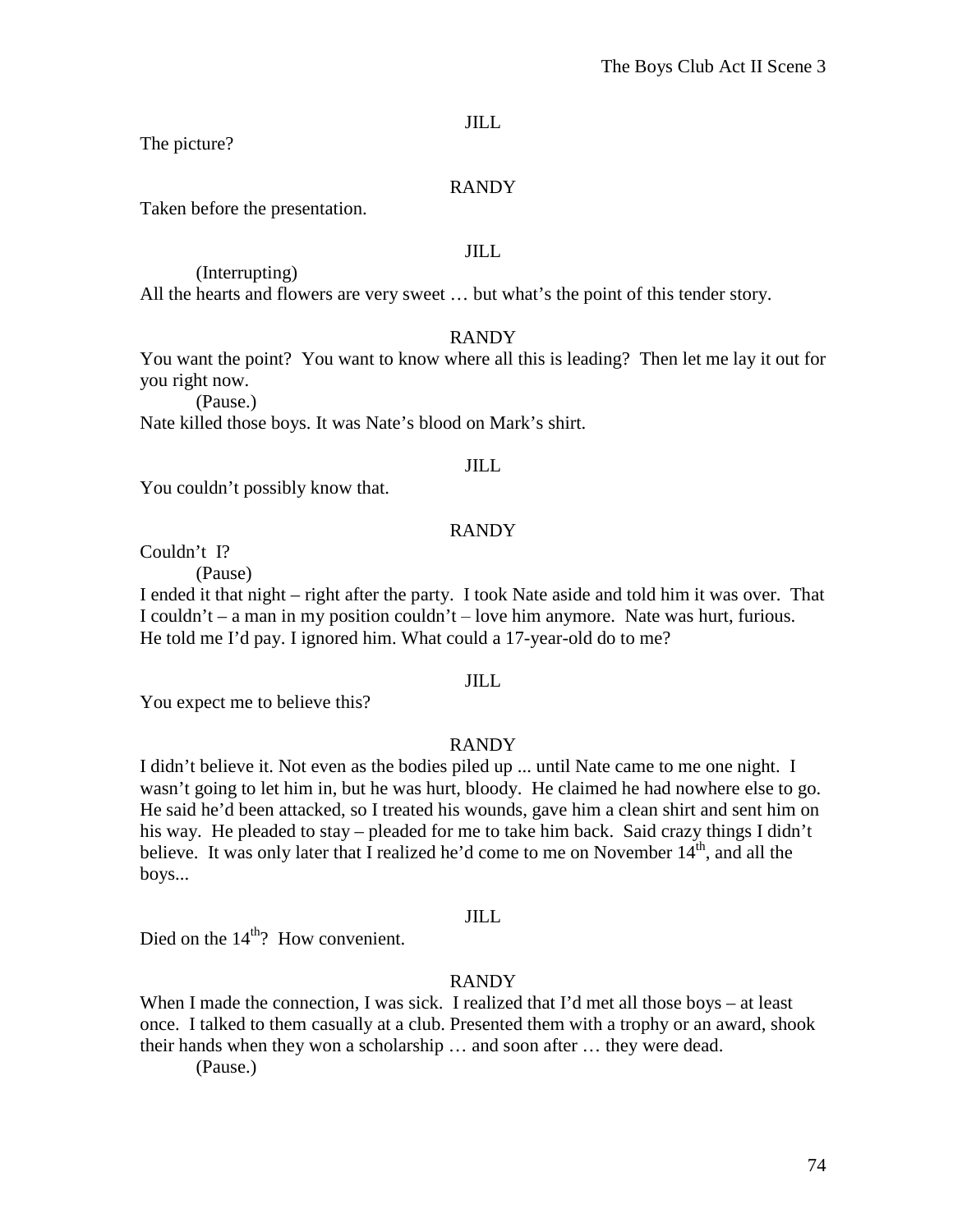## RANDY (cont.)

I realized then that Nate had set me up. I didn't know what to do, but I knew I had to do something.

### JILL

Like call the police?

### RANDY

If I called the police, do you think they would have believed me and arrested a 17-year-old boy? Or would they have tossed the old pedophile in jail? What would have happened to my clubs – my boys – then? I had to find a way to stop him.

### JILL

You killed Nate? Come on, Randy. He died a month to the day after Mark. On the 14<sup>th</sup>. His body was found just like everyone else's…

#### RANDY

Because I put it there. I planned it that way.

(Pause)

I studied those murders... discovered the boys were being killed in alphabetical order and decided to wait until the time was right. After Mark was killed, I told Nathan that he could have what he wanted. I praised him for his smart plan. I asked for some time  $-$  a month  $$ to set things up so that we'd have everything we'd need to start life over. I told him we'd go to South America and live on a beach – that we'd leave on March  $15<sup>th</sup>$ .

(Pause.)

On March  $14<sup>th</sup>$ , I cooked a special Bon Voyage dinner and shared it with him, made love to him, and strangled him with the belt from my dressing gown while he slept. I'd drugged his wine to make sure he wouldn't awaken, wouldn't struggle. Then I dressed him, drove him to the newest job site and left him to be found.

#### JILL

You waited? You waited! You let three boys die!

## RANDY

But I protected so many more. Waiting was the only thing I could do. Nate's death had to fit the pattern. I couldn't afford to be caught.

#### JILL

So you became judge, jury and executioner?

## RANDY

I did. And damn the cost.

#### JILL

To whom, Randy? To whom?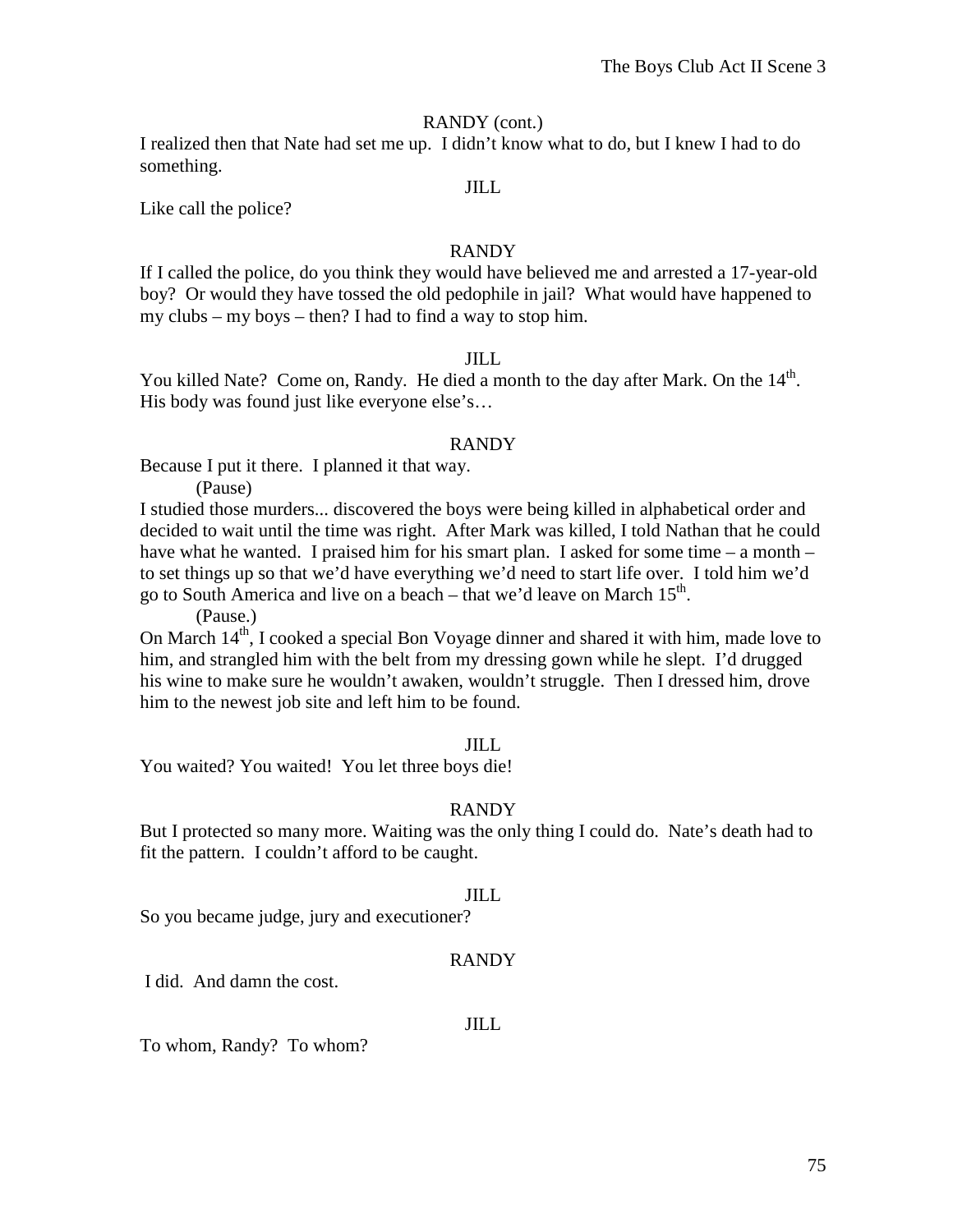#### RANDY

You don't think I suffered? You don't think I mourn for those boys? You don't think I ask God every day why it couldn't have been different?

#### JILL

What about me, Randy? Why'd you make me part of it?

#### RANDY

I didn't plan to. But then I saw the DNA report and I guessed whose blood was on Mark's shirt. Then when you left me alone with the evidence boxes  $-$ 

#### JILL

I never did!

#### RANDY

You did. That Saturday morning Greg Rossi called to tell you to drop the case or resign. You were gone for more than five minutes. Plenty of time to remove the last page and staple it to something else.

#### JILL

You did that? But that became the whole basis of my case! Everything I said – did – was a lie.

(Making up her mind.) I've got to go to the judge  $-$ 

### RANDY

And tell him what? That I'm not guilty?

#### JILL

I'd tell him how you tampered with the evidence. I'd tell him how you confessed to killing Nate.

#### RANDY

I've already been tried for killing Nate. Double jeopardy, remember?

(Pause, RANDY goes to JILL and takes her hand.)

I didn't kill 13 of those boys, and I didn't murder Nathan. I executed him for his crimes. I'm a damn hero. I should get a fucking parade.

#### JILL

No, wait! I could still go to the DA. I'll tell him about the new evidence...about how you confessed to me. How you murdered Nate and were accessory to murder three more times. He'd listen. He wanted you.

#### RANDY

You made him look crooked and you made him look foolish. Why on earth would he listen to you - especially, when he couldn't do anything about it. Double jeopardy, Jill.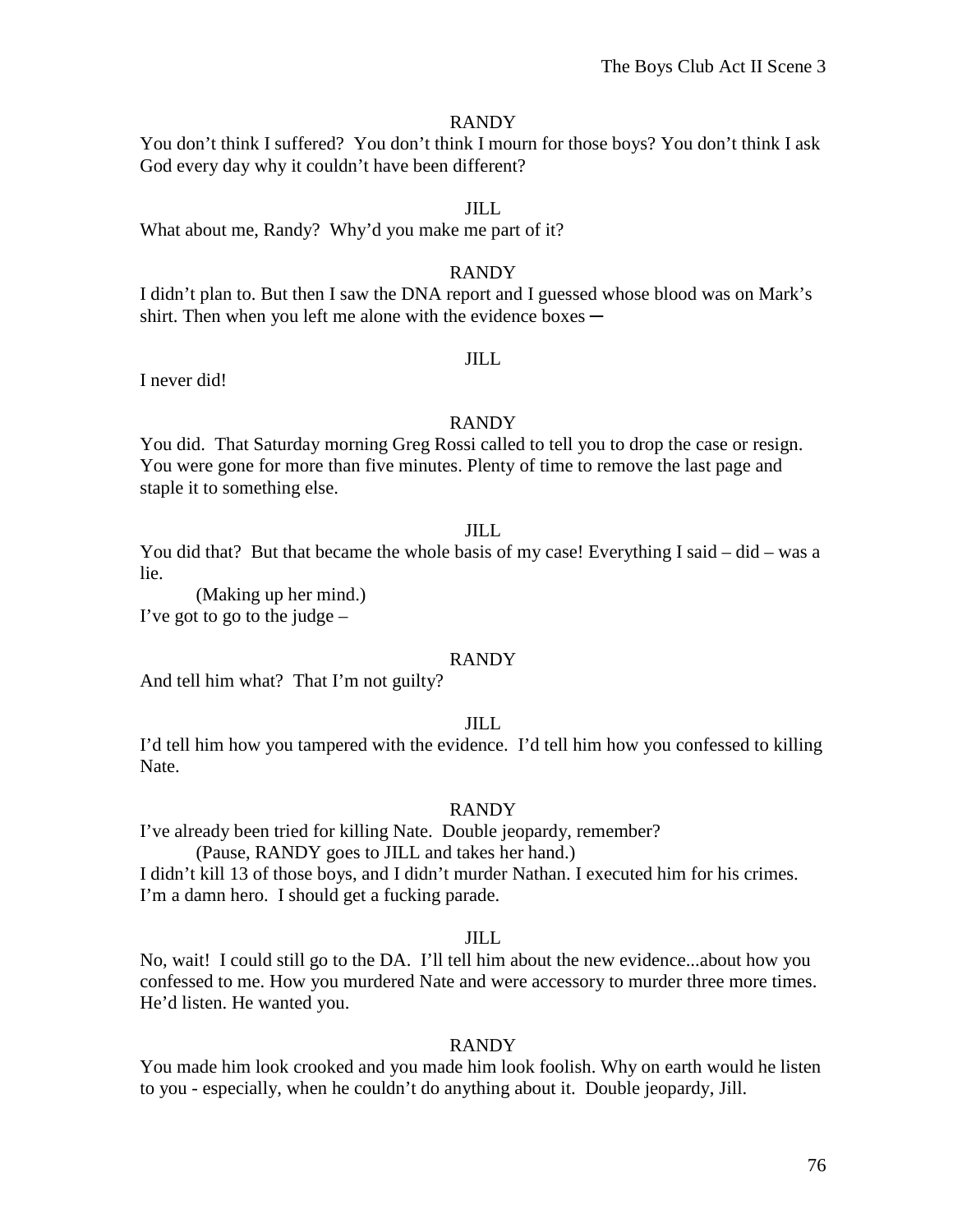#### JILL

Then I'll go to the judge.

# RANDY

There's no legal reason in the world to get him to listen. Besides how would you explain waiting until after I was acquitted to come forward?

#### JILL

But I didn't know!

## RANDY

You think he'd believe you?

### JILL

It's the truth.

### RANDY

But you signed a contract. To come work for me. For a \$400,000 a year. (Pause.) Muddies the waters, doesn't it? (Pause.) Look, Jill. You saved my life and I'm grateful. (Pause.) Just come to work for me. Take the money. Enjoy your fame. Make a good life for yourself. You deserve it.

#### JILL

Why me? Why did it have to be me?

## RANDY

Because I knew you. Because you were stuck in a dead-end job and you deserved more. Because you were smart, tenacious and a little naïve. Because we had a past and I could make you believe me. Because I was in a position to give you what you wanted.

What do I want?

# RANDY

JILL

Money, position, power.

JILL

But not this way!